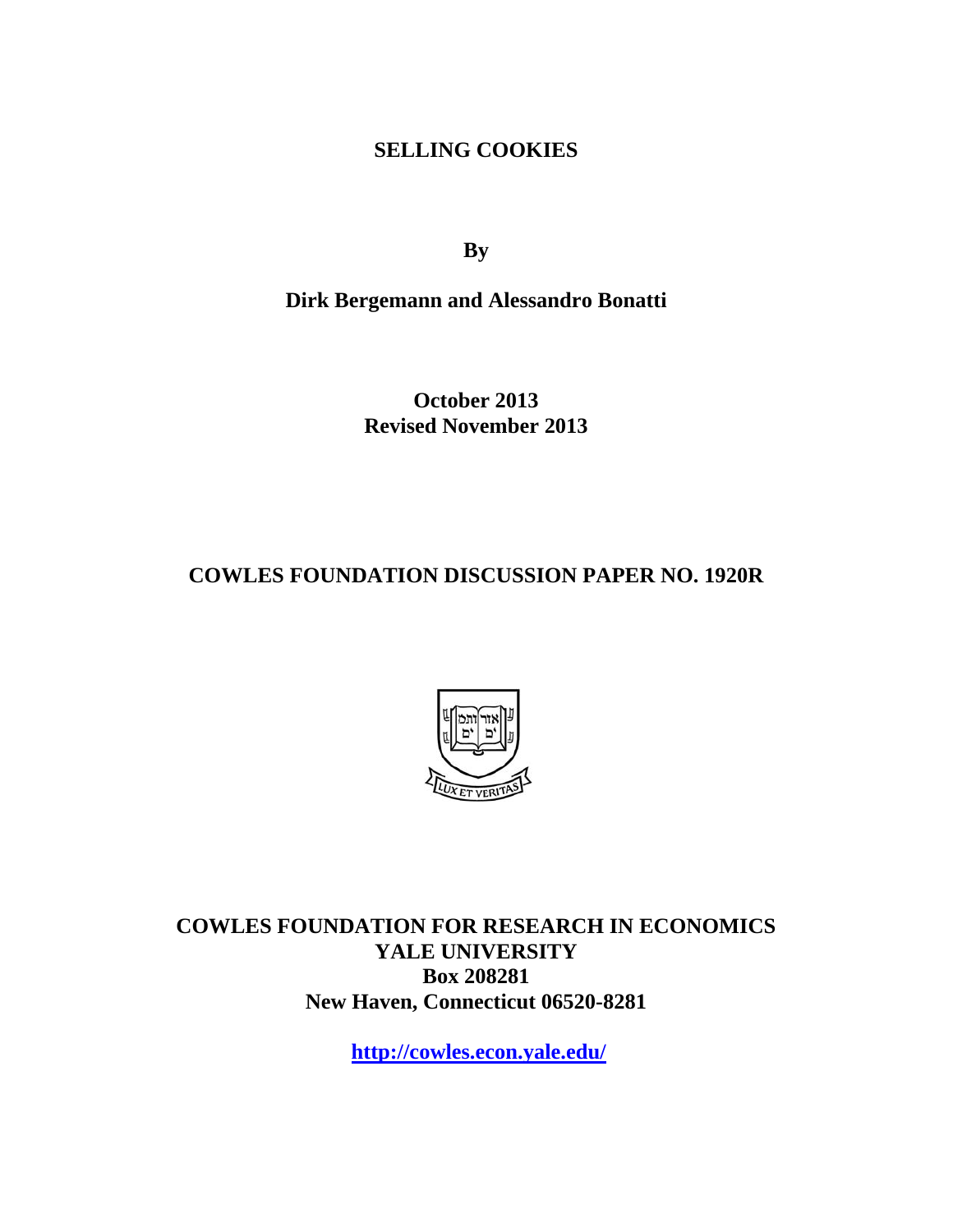# Selling Cookies

Dirk Bergemann<sup>†</sup> Alessandro Bonatti<sup>‡</sup>

November 1, 2013

#### Abstract

We analyze data pricing and targeted advertising. Advertisers seek to tailor their spending to the value of each consumer. A monopolistic data provider sells cookies informative signals about individual consumers' preferences. We characterize the set of consumers targeted by the advertisers and the optimal monopoly price of cookies. The ability to influence the composition of the targeted set provides incentives to lower prices. Thus, the price of data decreases with the reach of the database and increases with the fragmentation of data sales. We characterize the optimal policy for selling information and its implementation through nonlinear pricing of cookies.

Keywords: Data Providers, Information Sales, Targeting, Online Advertising, Media Markets.

JEL CLASSIFICATION: D44, D82, D83.

We would like to thank Bob Gibbons, Michael Grubb, Richard Holden, Duncan Simester, Andy Skrzypacz, David Soberman, K. Sudhir, Juuso Toikka, Mike Whinston, and Jidong Zhou, as well as participants in various seminars and conferences for helpful discussions.

<sup>&</sup>lt;sup>†</sup>Yale University, 30 Hillhouse Ave., New Haven, CT 06520, USA, dirk.bergemann@yale.edu <sup>‡</sup>MIT Sloan School of Management, 100 Main Street, Cambridge MA 02142, USA, bonatti@mit.edu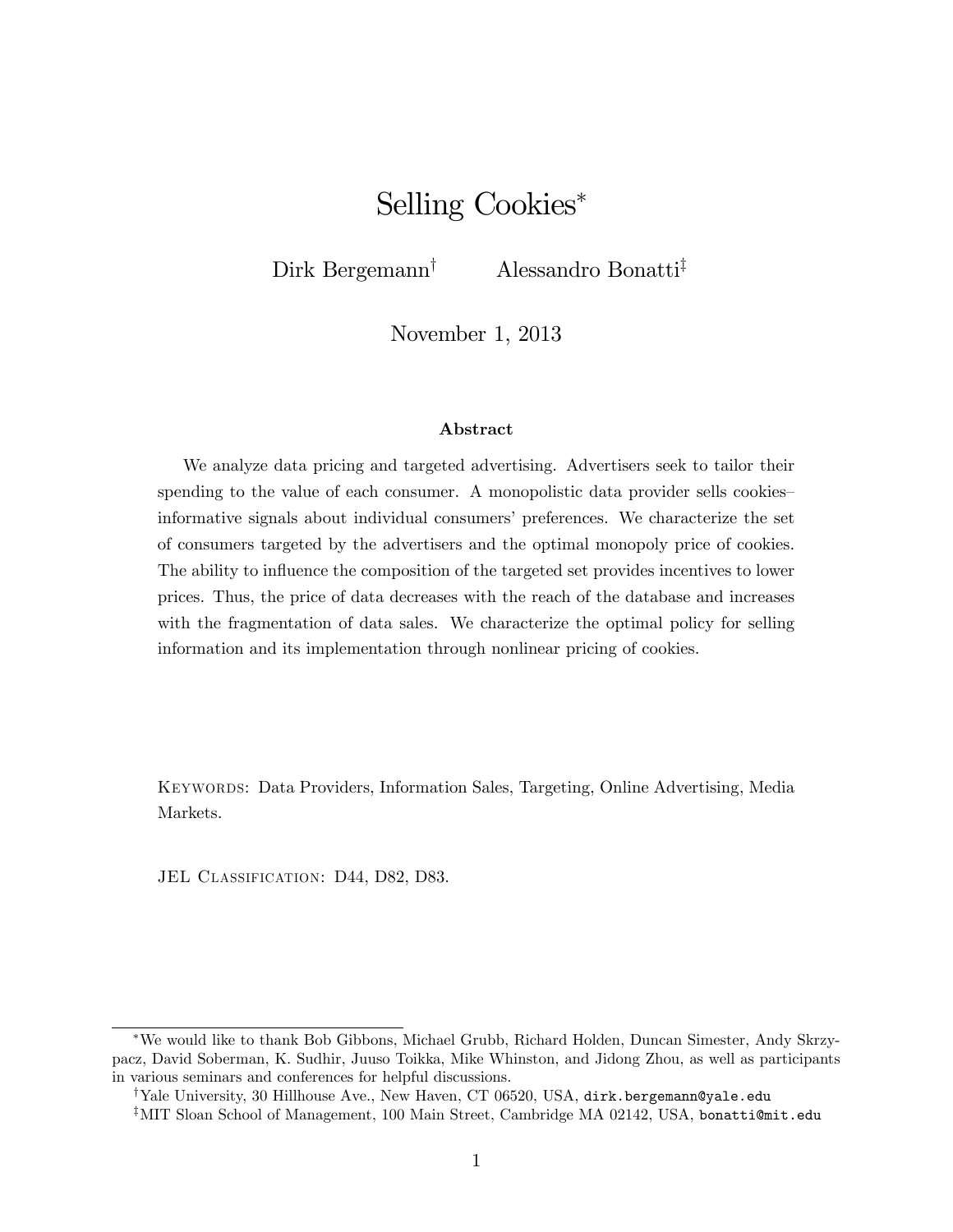## 1 Introduction

### 1.1 Motivation

The use of individual-level information is rapidly increasing in many economic and political environments, from advertising (various forms of targeting) to health insurance (contact and treatment of patients based on health histories) to electoral campaigns (identifying voters who are likely to switch or to turn out). In all these environments, the socially efficient match between individual and "treatment" may require the collection, analysis and diffusion of highly personalized data.

A large number of important policy and regulatory questions are beginning to emerge around the use of personal information. However, to properly frame these questions, we must first understand how markets for personalized information impact the creation and distribution of surplus, which is the main objective of this paper.

Much of the relevant data is collected and distributed by data brokers and data intermediaries ranging from established companies such as Acxiom and Bloomberg, to more recently established companies such as Bluekai and eXelate. Perhaps the most prevalent technology to enable the collection and resale of individual-level information is based on cookies and related means of recording browsing data. Cookies are small files placed by a website in a user's web browser that record information about the user's visit. Data providers use several partner websites to place cookies on user's computers and collect information. In particular, the first time any user visits a partner site  $(e.g., a travel site)$ , a cookie is sent to her browser, recording any action taken on the site during that browsing session  $(e.g.,)$  searches for flights).<sup>1</sup> If the same user visits another partner website  $(e.g.,$  an online retailer), the information contained in her cookie is updated to reflect the most recent browsing history.

The data provider therefore maintains a detailed and up-to-date profile for each user, and compiles segments of consumer characteristics, based on each individual's browsing behavior. The demand for such highly detailed, consumer-level information is almost entirely driven by advertisers, who wish to tailor their spending and their campaigns to the characteristics of each consumer, patient, or voter.

The two distinguishing features of online markets for data are the following: (a) individual queries (as opposed to access to an entire database) are the actual products for sale,<sup>2</sup> and (b)

<sup>&</sup>lt;sup>1</sup>This type of cookie is known as *third-party cookie*, because the domain installing it is different from the website actually visited by the user. Over half of the sites examined in a study by the Wall Street Journal installed 23 or more third-party cookies on visiting users' computers. (The Web's New Gold Mine: Your Secrets, the Wall Street Journal, July 30, 2010.) For a detailed report on "The State of Data Collection on the Web," see the 2013 Krux Cross Industry Study at http://www.krux.com/pro/broadcasts/krux\_research/CIS2013/.

<sup>2</sup>For example, Bluekai and eXelate sell thousands of demographic, behavioral and purchase-intent seg-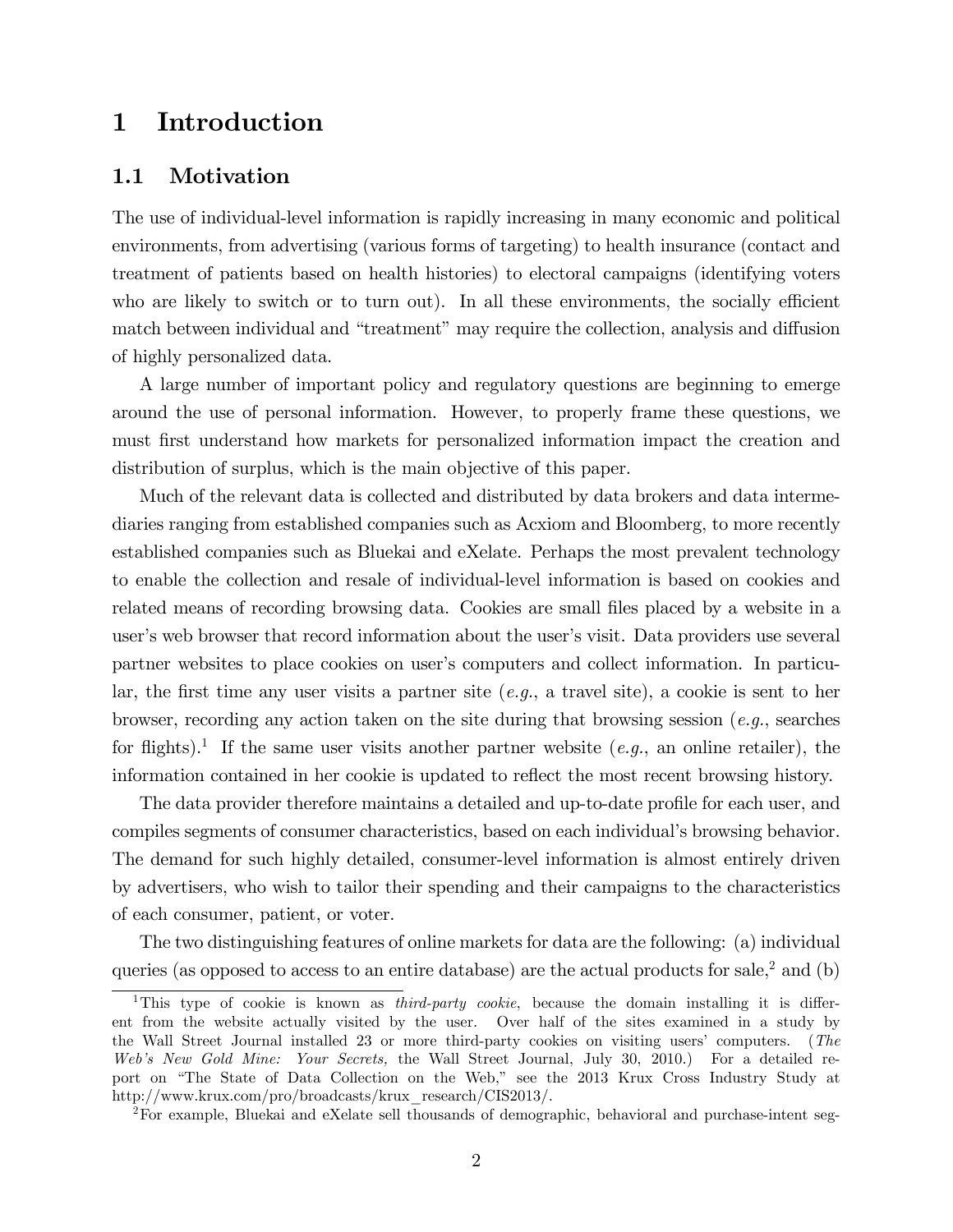linear pricing is predominantly used.<sup>3</sup> In other words, advertisers specify which consumer segments and how many total users ("uniques") they wish to acquire, and pay a price proportional to the number of users. These features are prominent in the market for cookies, but are equally representative of many markets for personal information.

In all these markets, a general picture emerges where an advertiser acquires very detailed information about a segment of "targeted" consumers, and is rather uninformed about a larger "residual" set. This kind of information structure, together with the new advertising opportunities, poses a number of economic questions. How is the advertisers' willingness to pay for information determined? Which consumers should they target? How should a data provider price its third-party data? How does the structure of the market for data  $(e.g.,$ competition among sellers, data exclusivity) affect the equilibrium price of information? More specifically to online advertising markets, what are the implications of data sales for the revenues of large publishers of advertising space?

In this paper, we explore the role of data providers on the price and allocation of consumer-level information. We provide a framework that addresses general questions about the market for data, and contributes to our understanding of recent practices in online advertising. Thus, we develop a simple model of data pricing that captures the key trade-offs involved in selling the information encoded in third-party cookies. However, our model also applies more broadly to markets for consumer-level information, and it is suited to analyze several offline channels as well.

In our model, we consider heterogeneous consumers and firms. The (potential) surplus is given by a function that assigns a value to each realized match between a consumer and a firm (the match value function). The match values differ along a purely horizontal dimension, and may represent a market with differentiated products and heterogeneous preferences of consumers over the product space. In order to realize the potential match value, each firm must "invest" in contacting consumers. An immediate interpretation of the investment decision is advertising spending that generates contacts and eventually sales. We refer to the advertising technology as the rate at which investment into contacts generates actual sales.

We maintain the two distinguishing features of selling cookies (individual queries and peruser "bit" pricing) as the main assumptions. These assumptions can be stated more precisely

ments. See http://exelate.com/wp-content/uploads/2012/02/Data-Segments-Overview-013112b.pdf for an example of the segments for sale.

<sup>&</sup>lt;sup>3</sup>Cookie-based data can be priced in two ways: *per stamp* (CPS), where buyers pay for the right to access the cookie, independent of number of uses of the data; and per mille (CPM), where the price of the data is proportional to the number of advertising impressions shown using that data. Most data providers give buyers a choice of the pricing criterion. (Data with Benefits, Online Metrics Insider, October 25, 2010.) http://www.mediapost.com/publications/article/158198/#axzz2Z7WyhSoj.)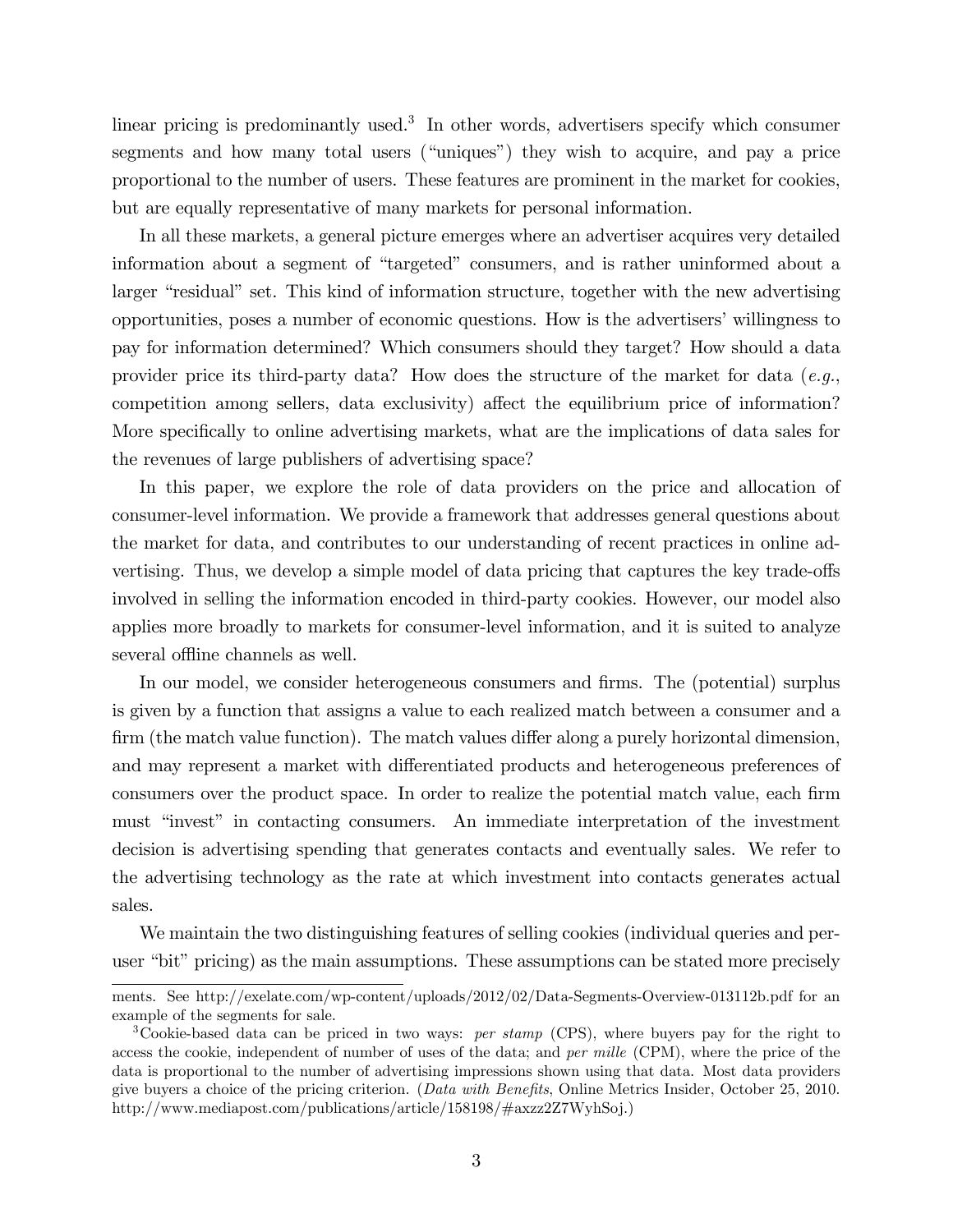as follows: (a) individual queries are for sale: We allow advertisers to purchase information on individual consumers. This enables advertisers to segment users into a targeted group that receives personalized levels of advertising, and a residual group that receives a uniform level of advertising (possibly zero). More formally, this means the information structures available to an advertiser are given by specific partitions of the space of match values. (b) data bits are priced separately: We restrict the data provider to set a uniform unit price, so that the payment to the data provider is proportional to the number of users ("cookies") acquired.

There exist, of course, other ways to sell information, though linear pricing of cookies is a natural starting point. We address these variations in extensions of our baseline model. In particular, we explore alternative mechanisms for selling information, such as bundling and nonlinear pricing of data. We formally establish conditions under which linear pricing provides a good approximation for the optimal mechanism.

### 1.2 Overview of the Results

In Section 3, we characterize the advertisers' demand for information for a given price of data. We establish that advertisers purchase information on two convex sets of consumers, specifically those with the highest and lowest match values. Intuitively, advertisers will not buy information about every consumer. Advertisers must then estimate the match value within the residual set of consumers, and excluding a convex set allows them to minimize the prediction error. Furthermore, under quite general conditions, the data-buying policy takes the form of a single cutoff match value. More surprisingly, advertisers may buy information about all users above the cutoff value (*positive targeting*) or below the cutoff value (*negative* targeting). Each of these data-buying policies alleviates one potential source of advertising mismatch, namely wasteful spending on low-value matches and insufficient intensity on highvalue matches. The optimality of positive vs. negative targeting depends on the advertising technology and on the distribution of match values, *i.e.*, on properties of the completeinformation profit function alone.

In Section 4, we turn to the data provider's pricing problem. We first examine the subtle relationship between the monopoly price and the unit cost of advertising. The cost of advertising reduces both the payoff advertisers can obtain through better information, and their payoff if uninformed. The overall effect on the demand for cookies and on the monopoly price is, in general, non-monotone. In an informative example, the monopoly price of cookies is single-peaked in the cost of advertising. This suggests which market conditions are more conducive to the profitability of a data provider.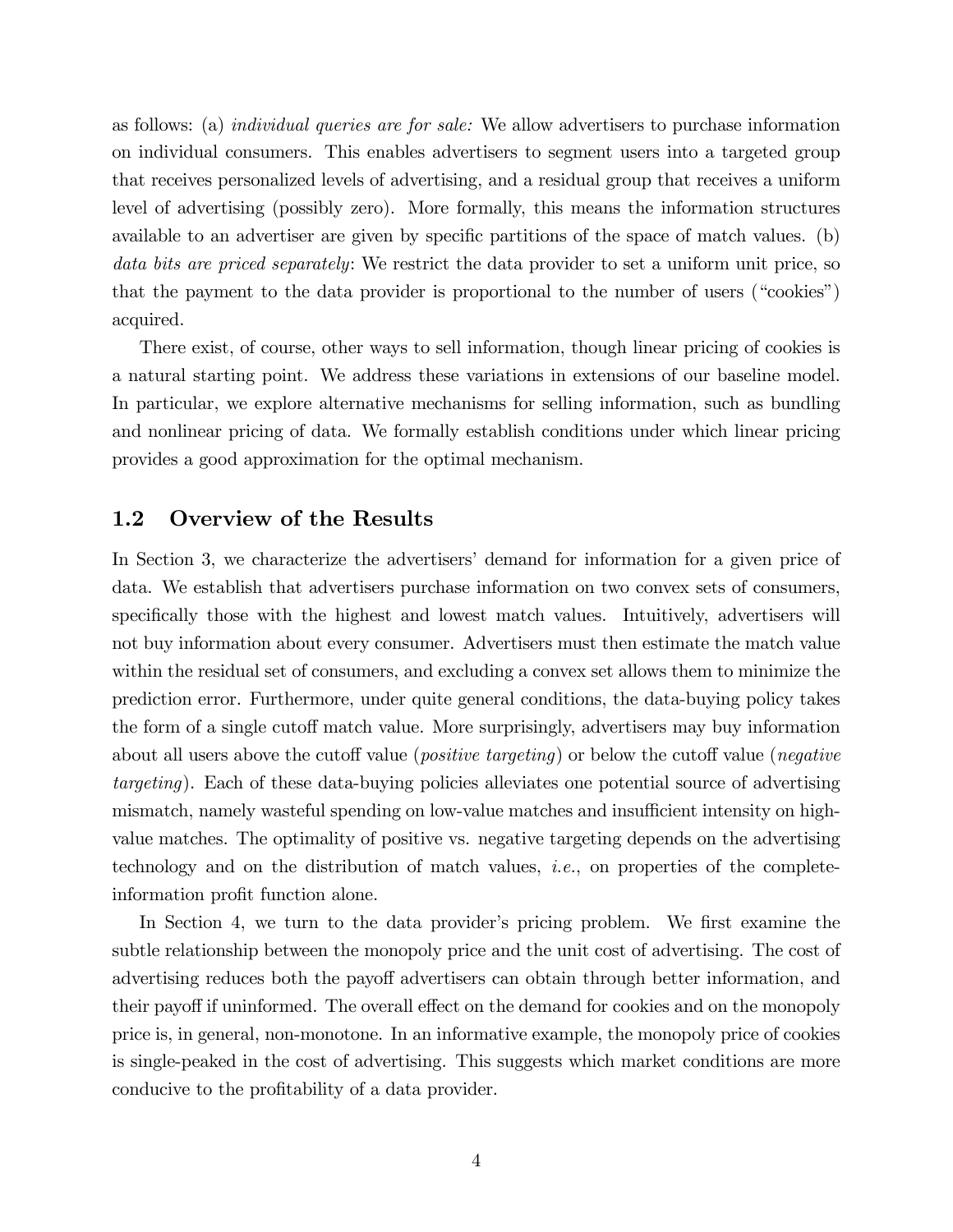We then examine the role of market structure on the price of cookies. Within our monopoly framework, we explore the possibility of consumers selling their own information. Formally, we consider a continuum of information providers, each one selling one signal exclusively. Surprisingly, we find that concentrating sales in the hands of a single data provider is not necessarily detrimental to social welfare, and that prices are higher under fragmentation. The reason for this result is that exclusive sellers are not really competing in prices. On the contrary, they ignore the negative externality that raising the price of one signal imposes on the advertisers' demand for information about all other consumers. A similar mechanism characterizes the effects of an incomplete database, sold by a single firm. In that case, the willingness to pay for information increases with the size of the database, but the monopoly price may, in fact, decrease.

In Section 5, we enrich the set of pricing mechanisms available to the data provider. In particular, in a binary-action model, we introduce nonlinear pricing of information structures. We show that the data provider can screen vertically heterogeneous advertisers by o§ering subsets of the database at a decreasing marginal price. The optimal nonlinear price determines exclusivity restrictions on a set of "marginal" cookies: in particular, secondbest distortions imply that some cookies that would be profitable for several advertisers are bought by a subset of high-value advertisers only.

Finally, in Section 6, we examine the interaction between the markets for data and online advertising. In particular, we relate the properties of the advertising technology to the payo§ externalities that the price in one market imposes on the seller in the other market. In addition, these properties determine the publisher's incentives to acquire information and to release it to the advertisers. A consistent pattern emerges linking the advertisers' preferences for positive vs. negative targeting and the degree to which a publisher wishes to improve the targeting opportunities available to them.

## 1.3 Related Literature

The issue of optimally pricing information in a monopoly and in a competitive market has been addressed in the Önance literature, starting with seminal contributions by Admati and Pfleiderer (1986), Admati and Pfleiderer (1990) and Allen (1990), and more recently by García and Sangiorgi  $(2011)$ . A different strand of the literature has examined the sale of information to competing parties. In particular, Sarvary and Parker (1997) model informationsharing among competing consulting companies; Xiang and Sarvary (2013) study the interaction among providers of information to competing clients; Iyer and Soberman (2000) analyze the sale of heterogeneous signals, corresponding to valuable product modifications, to firms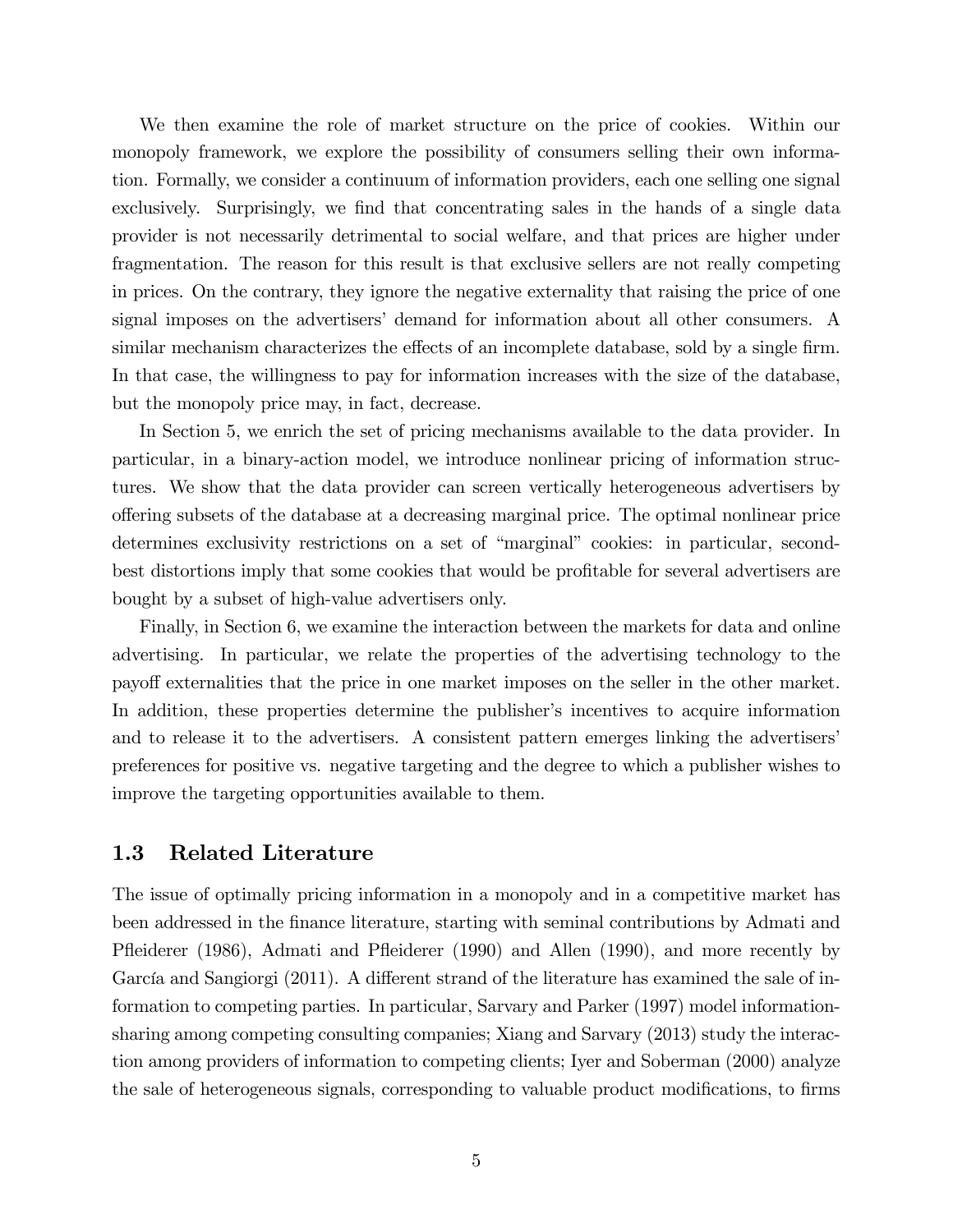competing in a differentiated-products duopoly; Taylor (2004) studies the sale of consumer lists that facilitate price discrimination based on purchase history. All of these earlier papers only allowed for the complete sale of information. In other words, they focused on signals that revealed (noisy) information about all realizations of a payoff-relevant random variable. The main difference with our paper's approach is that we focus on "bit-pricing" of information, by allowing a seller to price each realization of a random variable separately.

The literature on the optimal choice of information structures is rather recent. Bergemann and Pesendorfer (2007) consider the design of optimal information structures within the context of an optimal auction. There, the principal controls the design of both the information and the allocation rule. More recently, Kamenica and Gentzkow (2011) consider the design of the information structure by the principal when the agent will take an independent action on the basis of the received information. Rayo and Segal (2010) examine a similar question in a model with multidimensional uncertainty and private information on the agent's cost of action. In our model, the advertisers' demand for data is reminiscent of information acquisition under the rational inattention problem, as in Sims (2003). The main difference with both the inattention and persuasion literature is that we endogenize the agent's information cost parameter by explicitly analyzing monopoly pricing, rather than directly choosing an information structure.

In related contributions, Anton and Yao  $(2002)$ , Hörner and Skrzypacz  $(2012)$ , and Babaioff, Kleinberg, and Paes Leme (2012) derive the optimal mechanism for selling information about a payoff-relevant state, in a principal-agent framework. Anton and Yao  $(2002)$  emphasize the role of partial disclosure; Hörner and Skrzypacz  $(2012)$  focus on the incentives to acquire information; and Babaioff, Kleinberg, and Paes Leme (2012) allow both the seller and the buyer to observe private signals. Finally, Hoffmann, Inderst, and Ottaviani (2013) consider targeted advertising as selective disclosure of product information to consumers with limited attention spans.

The role of specific information structures in auctions, and their implication for online advertising market design, are analyzed in recent work by Abraham, Athey, Babaioff, and Grubb (2012), Celis, Lewis, Mobius, and Nazerzadeh (2012), and Kempe, Syrganis, and Tardos (2012). All three papers are motivated by asymmetries in bidders' ability to access additional information about the object for sale. Finally, Mahdian, Ghosh, McAfee, and Vassilvitskii (2012) study the revenue implications of cookie-matching from the point of view of an informed seller of advertising space, uncovering a trade-off between targeting and information leakage.

In our earlier work, Bergemann and Bonatti (2011), we analyzed the impact that exogenous changes in the information structures have on the competition for advertising space.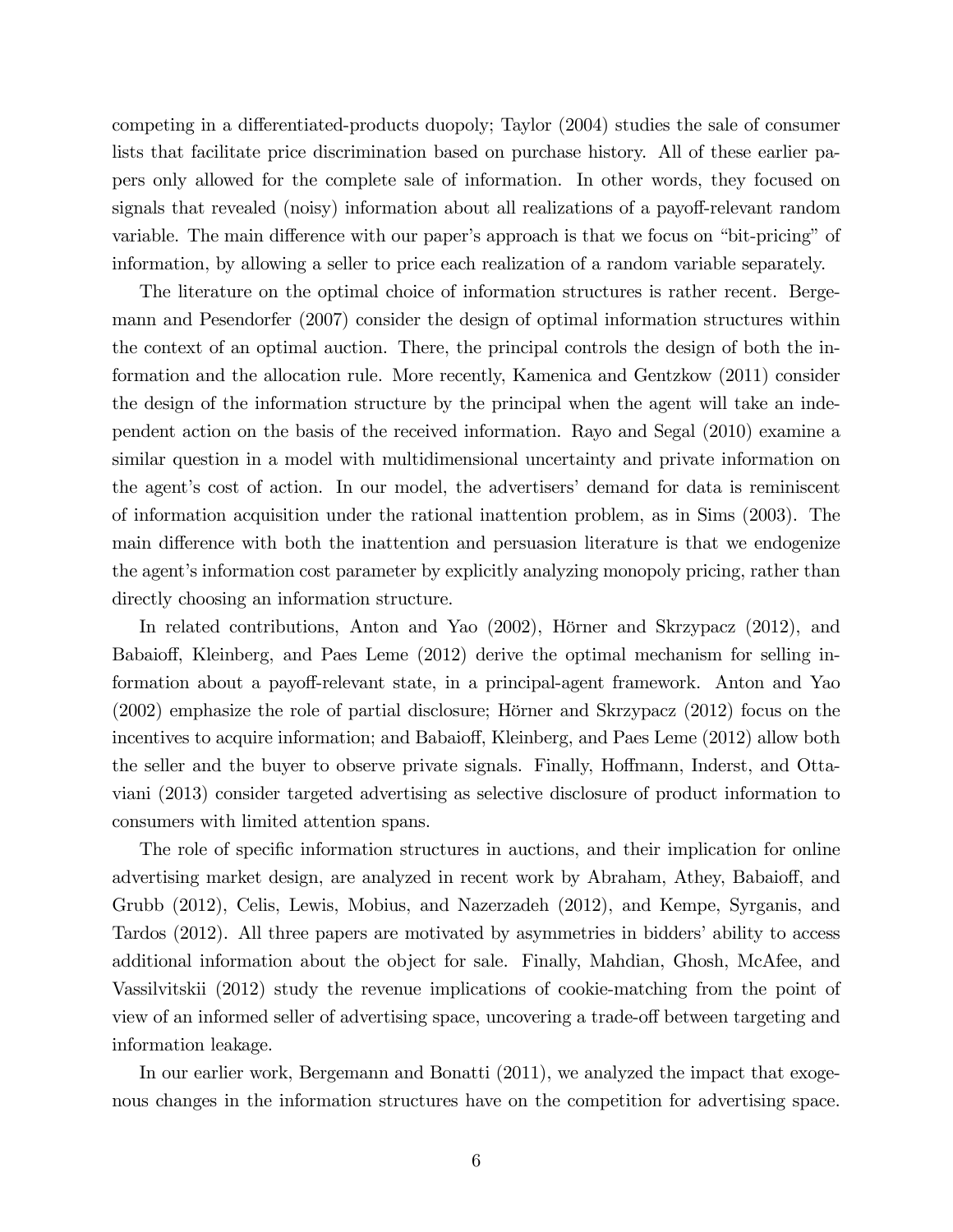In the present strategic environment, the pricing decision of the data provider and the data purchasing decision of the advertiser endogenously determined the information structure and hence the equilibrium level of targeting and advertising.

## 2 Model

## 2.1 Matching and Preferences

We consider a unit mass of consumers (or "users"),  $i \in [0, 1]$ , and firms (or "advertisers"),  $j \in [0, 1]$ , a single publisher, and a monopolistic data provider. The consumers and firms are each uniformly distributed on the unit interval. Each consumer-firm pair  $(i, j)$  generates a (potential) match value  $v : [0,1] \times [0,1] \to V$ , with  $V = [\underline{v}, \overline{v}] \subseteq \mathbb{R}_+$ .

The (uniform) distribution over the consumer-firm pairs  $(i, j)$  generates a distribution of values through the match value function  $v$ . For every measurable subset A of values in  $V$ , we denote the resulting measure by  $\mu$ .

$$
\mu(A) \triangleq \int_{\{i,j\in[0,1]|v(i,j)\in A\}} \text{d}i\text{d}j.
$$

Consider the set of matches that generates a value  $v$  or less,

$$
A^{v} \triangleq \{i, j \in [0, 1] | v(i, j) \le v\}.
$$

The associated distribution function  $F: V \to [0, 1]$  is defined by

$$
F(v) \triangleq \mu(A^v).
$$

By extension, we define the *conditional* measure for every consumer i and every firm j by:

$$
\mu_i(A) \triangleq \int_{\{j \in [0,1] | v(i,j) \in A\}} \mathrm{d}j, \quad \text{and} \quad \mu_j(A) \triangleq \int_{\{i \in [0,1] | v(i,j) \in A\}} \mathrm{d}i,
$$

and associated conditional distribution functions  $F_i(v)$  and  $F_j(v)$ . We assume that the resulting match values are identically distributed across consumer and across firms, *i.e.*, for all  $i, j$ , and  $v$ :

$$
F_i(v) = F_j(v) = F(v).
$$

Prominent examples of distributions that satisfy our symmetry assumption include: i.i.d. match values across consumer-firm pairs; and uniformly distributed firms and consumers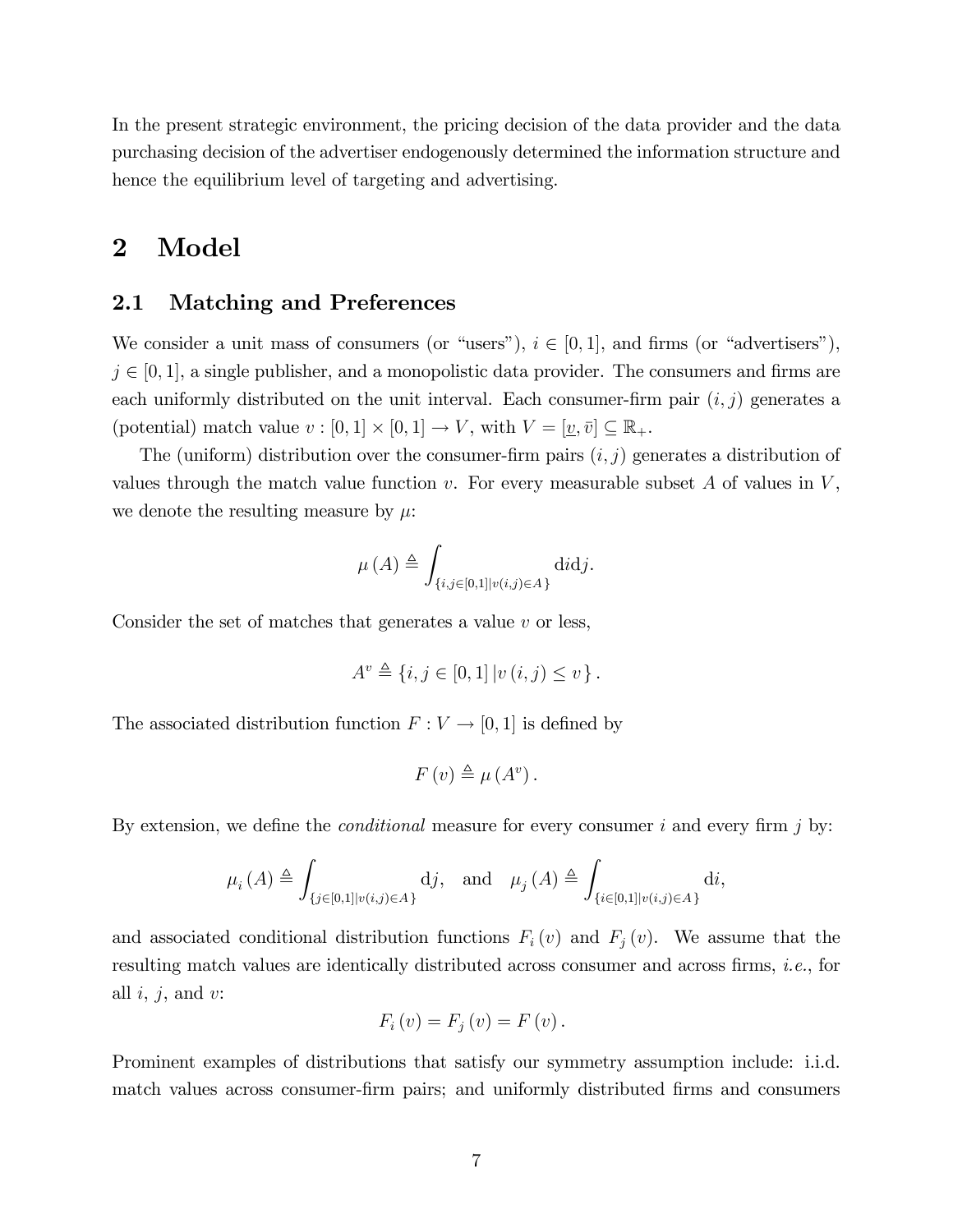around a unit-length circle, where match values are a function of the distance  $|i-j|$ .

Thus, match values differ along a purely horizontal dimension. This assumption captures the idea that, even within an industry, the same consumer profile can represent a high "match" value" to some firms and at the same time a low "match value" to others. This is clearly true for consumers that differ in their geographical location, but applies more broadly as well. Consider the case of credit-score data: major credit card companies are interested in reaching consumers with high credit-worthiness; banks that advertise consumer credit lines would like to target individuals with average scores, who are cash-constraint, but unlikely to default; and subprime lenders such as used car dealers typically cater to individuals with low or non-existing credit scores.<sup>4</sup>

Firm j must take an action  $q_{ij} \geq 0$  directed at consumer i to realize the potential match value  $v(i, j)$ . We define q as the match intensity. We abstract from the details of the revenuegenerating process associated to matching with intensity  $q$ . The complete-information profits of a firm generating a contact of intensity q with a consumer of value  $v$  are given by

$$
\pi(v,q) \triangleq vq - cm(q). \tag{1}
$$

The matching function  $m : \mathbb{R}_+ \to \mathbb{R}_+$  is assumed to be increasing, continuously differentiable, and convex. In the context of advertising,  $q$  corresponds to the probability of generating consumer i's awareness about firm j's product. If consumer i is made aware of the product, he generates a net present value to the firm equal to  $v (i, j)$ . Awareness is generated by buying advertising space from the publisher, and we assume that advertising space can be purchased at a constant marginal cost c.

The *advertising technology* is then summarized by the matching function  $m(q)$  that represents the amount of advertising space  $m$  required to generate a match with probability  $q$  and the marginal cost  $c$  of advertising space. With the advertising application in mind, we may view q as scaling the consumer's willingness to pay directly, or as the amount of advertising effort exerted by the firm, which also enters the consumer's utility function. Thus, the profit function in  $(1)$  is consistent with the informative, as well as the persuasive and complementary views of advertising (see Bagwell, 2007).

## 2.2 Information and Timing

Initially, neither the advertisers nor the publisher have information about the pair-specific match values  $v(i, j)$  beyond the common prior distribution  $F(v)$ . Each advertiser can purchase information from a monopolist data provider to better target his advertising choices.

<sup>4</sup>See Adams, Einav, and Levin (2009) for a description and model of subprime lending.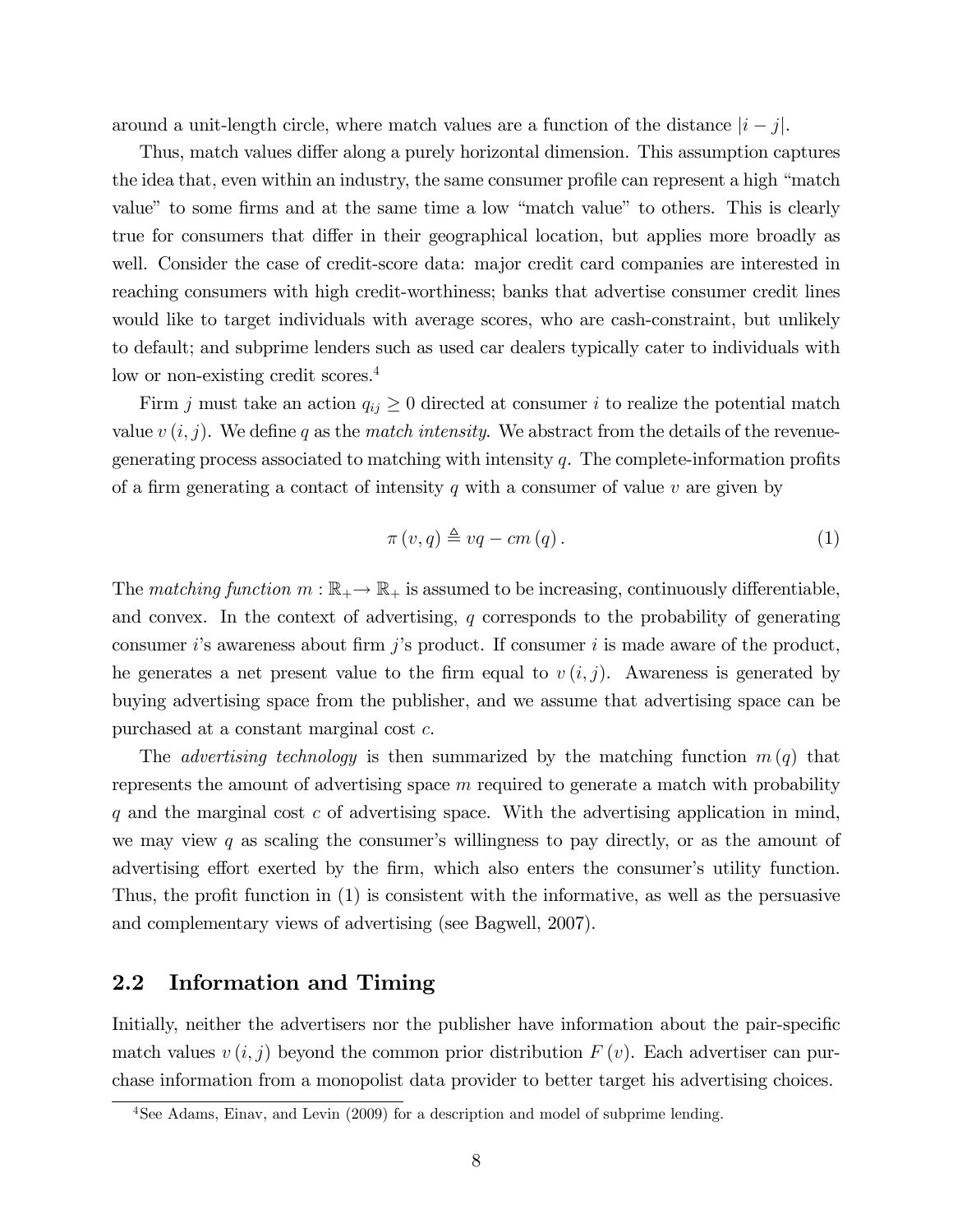The data provider has information relating each consumer to a set of characteristics, represented by the index  $i$ . Advertisers can then query the data provider for the "user IDs" of consumers with specific characteristics i. From the perspective of advertiser  $j$ , the only relevant aspect of the characteristic of consumer i is the value of the interaction  $v(i, j)$ . Thus, if advertiser j wishes to identify (and contact) all consumers with valuation  $v$ , then he requests the identity of all consumers with characteristics i such that  $v = v(i, j)$ .

Each advertiser  $j$  can purchase information about any subset of consumers with given set of match values  $A_j \subset V$ . We shall hereafter refer to "cookie v" as the characteristics of i that identify, for advertiser j, all consumers such that  $v(i, j) = v$ . Thus, if firm j purchases cookie v, then the value  $v = v(i, j)$  belongs to the set  $A_j$ . Advertisers are able to tailor their action  $q$  to each consumer they acquire cookies about. For this reason, we refer to the sets  $A_j$  and  $A_j^C$  as the *targeted set* and the *residual set* (or complementary set), respectively.

We assume that the data about individual consumer is sold at a constant linear price per cookie. Thus the price of the targeted set  $A_j$  is given by

$$
p(A_j) \triangleq p\mu(A_j). \tag{2}
$$

This assumption reflects the pricing of data "per unique user" (also known as "cost per stamp"). It also matches the offline markets for data, where the price of mailing lists, or lists of credit scores is related to the number of user records, and where the data cannot be bought contextually to its use. Figure 1 summarizes the timing of our model.





## 3 Demand for Information

When facing consumer i, each advertiser chooses the advertising intensity  $q_{ij}$  to maximize profits, given the expectation of  $v(i, j)$ . The value of information for each advertiser is determined by the incremental profits they could accrue by purchasing more cookies. For the consumers in the targeted set  $A_j$ , advertiser j is able to perfectly tailor his advertising spending to all consumers included in the targeted set  $A_j$ . In particular, we denote the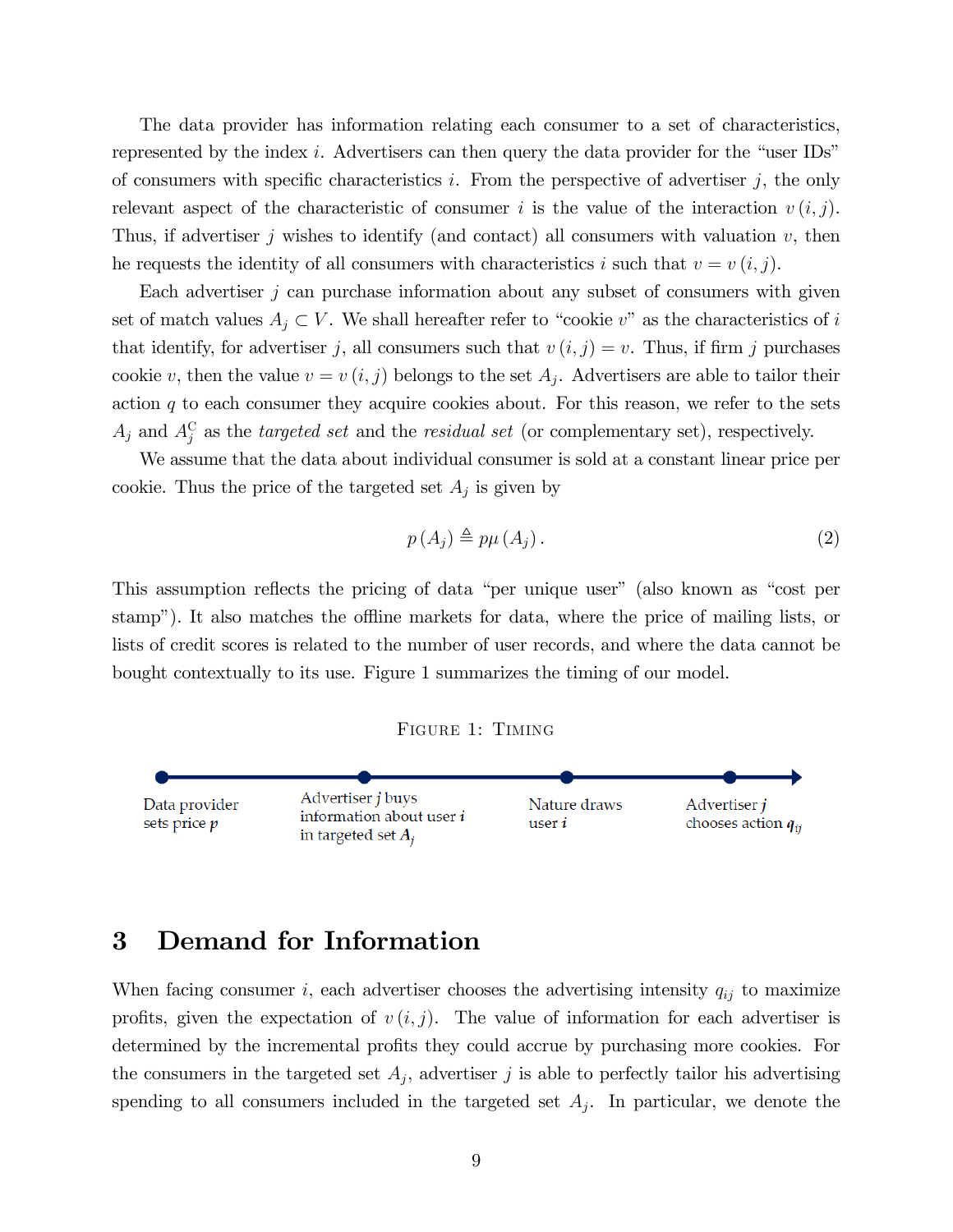complete-information demand for advertising space  $q^*(v)$  and profit level  $\pi(v)$  by

$$
q^*(v) \triangleq \underset{q \in \mathbb{R}_+}{\arg \max} \left[ \pi(v, q) \right],
$$

$$
\pi(v) \triangleq \pi(v, q^*(v)).
$$

In contrast, each advertiser  $j$  must choose a constant level of  $q$  for all consumers in the complement (or residual) set  $A_j^{\mathcal{C}}$ . The optimal level of advertising  $q^*(A_j^{\mathcal{C}})$  depends in principle on the targeted set  $A_j$ . Because the objective  $\pi(v, q)$  is linear in v, it is given by

$$
q^*(A_j^C) \triangleq \underset{q \in \mathbb{R}_+}{\arg \max} \left[ \mathbb{E} \left[ \pi(v, q) \mid v \notin A_j \right] \right] = q^* \left( \mathbb{E} \left[ v \mid v \notin A_j \right] \right).
$$

Therefore, we can formulate each advertiser's information-acquisition problem as the choice of a measurable subset  $A$  of the set of match values  $V$ :

$$
\max_{A \subseteq V} \left[ \int_A \left( \pi(v, q^*(v)) - p \right) dF(v) + \int_{A^C} \pi(v, q^*(A^C)) dF(v) \right],\tag{3}
$$

where by symmetry we can drop the index  $j$  for the advertiser.

By including all consumers with match value  $v$  into the targeted set  $A$ , the advertiser can improve his gross profits from the uninformed level to the informed level, albeit at the unit cost  $p$  per consumer. In problem  $(3)$ , the total price paid by the advertisers to the data provider is then proportional to the measure of the targeted set.

The program formulated in (3) is reminiscent of a rational inattention problem as in Sims  $(2003)$ . To be clear, we are not imposing a constraint on any player's total attention span. Instead, the limits to attention here are due to a direct monetary cost  $p$ , which reduces the advertisers' incentives to acquire perfect information about all match values. Problem (3) also shares some features with the Bayesian persuasion literature, e.g., Rayo and Segal (2010) and Kamenica and Gentzkow (2011). As in those models, one party (here, the advertiser) chooses an information structure to maximize a given objective. Another party (here, the data provider) would like the chosen information structure to be as precise as possible: in Kamenica and Gentzkow (2011), in order to take a subsequent action; and in our paper, to maximize profits. In both cases, a wedge (or bias) makes the two parties' ideal information structures differ. In this paper, the wedge is represented by the price of data. For a fixed  $p$ , the two models differ because the data provider (our receiver) does not take any action. However, when we analyze the pricing problem in Section 4, we allow the data provider to take an action before the advertiser (our sender) chooses an information structure. Thus, with reference to both the inattention and persuasion literatures, the greatest difference with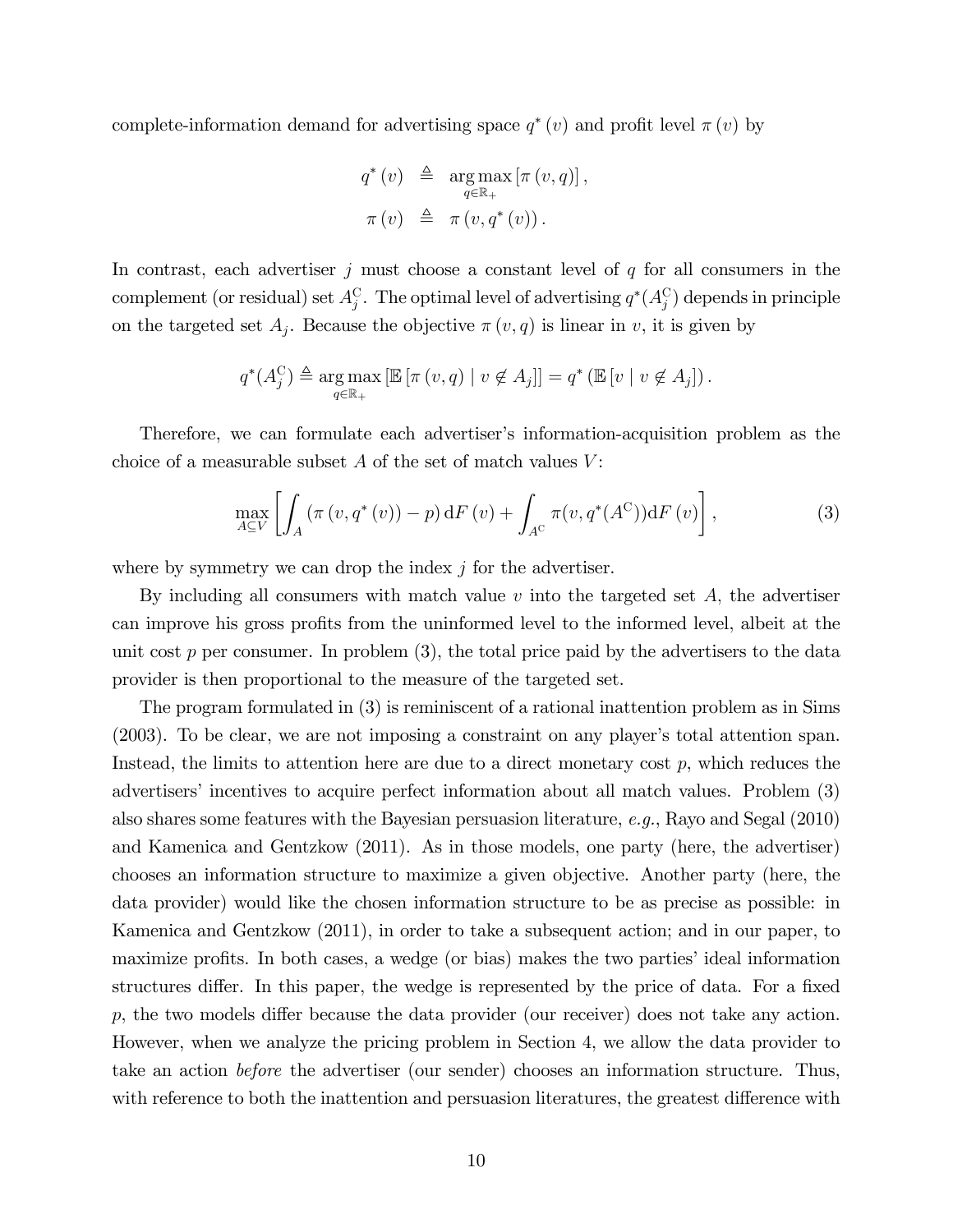this paper is that we allow the data provider to choose the information cost (preference bias).

We now seek to characterize the properties of the optimal targeted set, as a function of the unit price of cookies  $p$  and of the cost of acquiring advertising space  $c$ . We begin with a simple example.

### 3.1 The Binary-Action Environment

We start with linear matching costs and uniformly distributed match values; we then generalize the model to continuous actions and general distributions. Formally, let  $F(v) = v$ , with  $v \in [0, 1]$  and  $c \cdot m (q) = c \cdot q$ , with  $q \in [0, 1]$ . The linear cost assumption is equivalent to considering a binary action environment,  $q \in \{0, 1\}$ , as the optimal contact policy will always be to choose  $q \in \{0, 1\}.$ 

In this simplified version of the model, targeting is very coarse: under complete information, it is optimal to contact a consumer v (*i.e.*, to choose  $q^*(v) = 1$ ) if and only if the match value  $v$  exceeds the unit cost of advertising  $c$ . Thus, the complete-information profits are given by

$$
\pi(v) \triangleq \max\{v - c, 0\}.
$$
\n(4)

Likewise, the optimal action on the residual set is given by

$$
q^*(A^C) = 1 \iff \mathbb{E}[v \mid v \in A^C] \ge c.
$$

In this binary setting, advertisers always choose a *constant* action  $q \in \{0, 1\}$  on the targeted set A and a *different constant* action on the residual set  $A^C$ : intuitively, information about consumer  $v$  has positive value only if it affects the advertiser's subsequent action. Therefore, advertisers adopt one of two mutually exclusive strategies to segment the consumer population:  $(i)$  *positive targeting* consists of buying information on the highest-value consumers, contacting them and excluding everyone else;  $(ii)$  negative targeting consists of buying information on the lowest-value consumers, avoiding them and contacting everyone else.

Consider the willingness to pay for the marginal cookie under each targeting strategy. If the advertiser adopts positive targeting, then he purchases information on (and contacts) all consumers above a certain threshold. Conversely, if the advertiser adopts negative targeting, then he purchases all the cookies below a certain threshold. The optimality of a threshold strategy follows from the monotonicity of the profit in  $v$  and the binary action environment. The choice of the optimal targeting strategy and the size of the targeted set naturally depends on the cost of contact c and on the price of information  $p$ . We denote the optimal targeted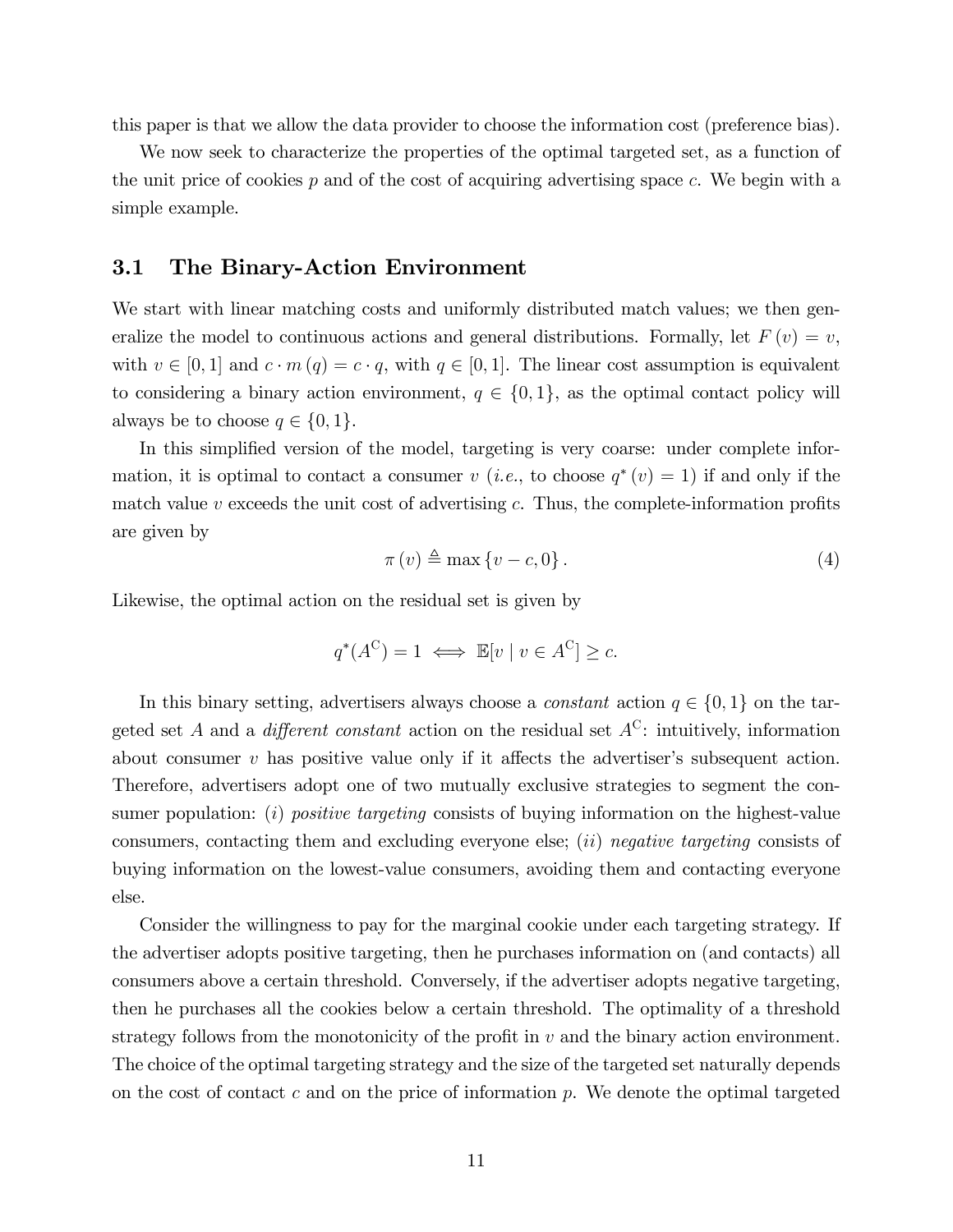set by  $A(c, p)$ . This set is defined by a threshold value  $v^*$  that either determines a lower interval  $[\underline{v}, v^*]$  or an upper interval  $[v^*, \bar{v}]$ , depending on the optimality of either negative or positive targeting, respectively.

In the binary environment, we can explicitly identify the size of the targeted set. If the advertiser adopts positive targeting, then he purchases information on all consumers up to the threshold  $v^*$  that leaves him with nonnegative net utility, or  $v^* = c + p$ . Conversely, if the advertiser adopts negative targeting, then at marginal cookie, the gain from avoiding the contact, and thus saving  $c-v$ , is just offset by the price p of the cookie, and thus  $v^* = c-p$ . Under either targeting strategy, the advertiser trades of the magnitude of the error made on the residual set with the cost of acquiring additional information.

The cost of the advertising space, the matching cost c, determines whether positive or negative targeting is optimal. If  $c$  is high, only a small number of high value users are actually profitable. For any price  $p$  of information, it is then optimal for advertisers to buy only a small number of cookies and to contact only those with very high values. The opposite intuition applies when the cost of contact  $c$  is very low: almost all users are profitable, advertisers only buy a few low valuation cookies  $v$ , and exclude the corresponding users.

#### Proposition 1 (Targeting Strategy)

For all  $c, p > 0$ , the optimal targeted set  $A(c, p)$  is given by:

$$
A(c, p) = \begin{cases} [0, \max\{c - p, 0\}] & \text{if } c < 1/2; \\ [\min\{c + p, 1\}, 1] & \text{if } c \ge 1/2. \end{cases}
$$

Proposition 1 establishes that the residual and the targeted set are both connected sets (intervals), and that advertisers do not buy information about all consumers. The first result is specific to the binary action environment. The latter is a more general implication of inference about the values in the residual set from the shape of the targeted set. After all, if the advertiser were to buy (almost) all cookies, then he might as well reduce his cookie purchases on a small interval, save the corresponding cookie costs, while still selecting the correct action on the residual set.<sup>5</sup>

The binary environment illustrates some general features of optimal targeting and information policies. In particular, three implications of Proposition 1 extend to general settings: (a) the residual set is non-empty; (b) advertisers do not necessarily buy the cookies of high value consumers; and (c) the cost c of the advertising space guides their strategy. At the

<sup>&</sup>lt;sup>5</sup>The value  $c = 1/2$  of the threshold which determines the choice of targeting strategy happens to coincide with the threshold value that would determine whether advertisers contact all consumers, or none, in the absence of cookies. This is a special feature of the uniform distribution.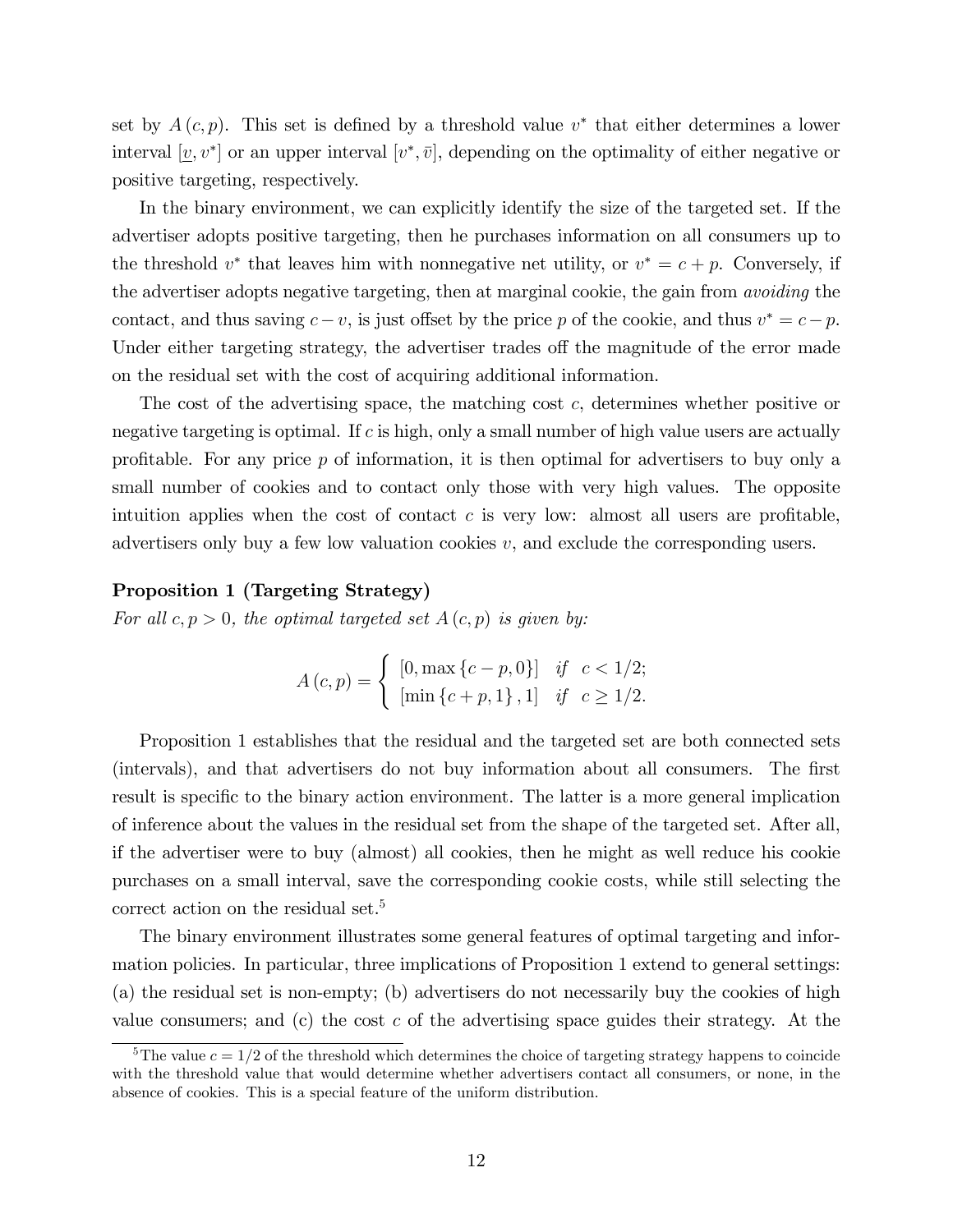same time, the binary environment cannot easily capture several aspects of the model, including the following: the role of the distribution of match values (and of the relative size of the left and the right tail in particular); the role of precise tailoring and the need for more detailed information; the determinants of the advertisersí optimal targeting strategy; and the effect of the cost of advertising on the demand for information.

### 3.2 The Continuous-Action Environment

We now proceed to analyze the general version of our model, in which we consider a continuum of actions and a general distribution of match values. It is helpful to first describe the demand for advertising space when the value of the match  $v$  is known to the advertisers. Thus, we introduce the *complete-information* decision and profits. As specified earlier, we allow for a general differentiable, increasing and convex cost function  $m(q)$ . We shall further assume that  $m'(0) = 0$ , which implies that the complete-information demand for advertising is positive for all match values.

The complete-information demand for advertising space, denoted by  $q^*(v)$ , is characterized by the first-order condition

$$
v = cm'\left(q^*\left(v\right)\right). \tag{5}
$$

By contrast, if the advertiser has access to the distribution  $F(v)$  only, the prior-information demand for advertising space  $\bar{q}$  is given by

$$
\bar{q} \triangleq q^*(A^{\mathcal{C}} = V) = q^* (\mathbb{E}[v]).
$$

More generally, given a targeted set  $A$ , the optimal advertising level on the residual set  $A^C$ satisfies the following condition:

$$
\mathbb{E}[v \mid v \in A^{\mathcal{C}}] = cm'(q^*(A^{\mathcal{C}})).
$$
\n(6)

Thus, our continuous-action model has the two key features that advertisers (a) differentiate spending levels within the targeted set, and (b) choose a uniform (strictly positive) advertising level for the residual set. In turn, the optimal advertising level on the residual set  $q^*(A^C)$  varies with the composition of the targeted set A. These advertising policies might arguably represent the choices of a large brand marketer who wishes to fine-tune spending on a group of consumers, while adopting "umbrella spending" on everyone else.

Note that the realized *complete-information* profit  $\pi^*(v)$  is strictly convex in v, as  $q^*(v)$ is strictly increasing, and the objective function  $\pi(v, q)$  is linear in v. In contrast, the realized profit under *prior information* from a consumer with value v is linear in v, and it is given by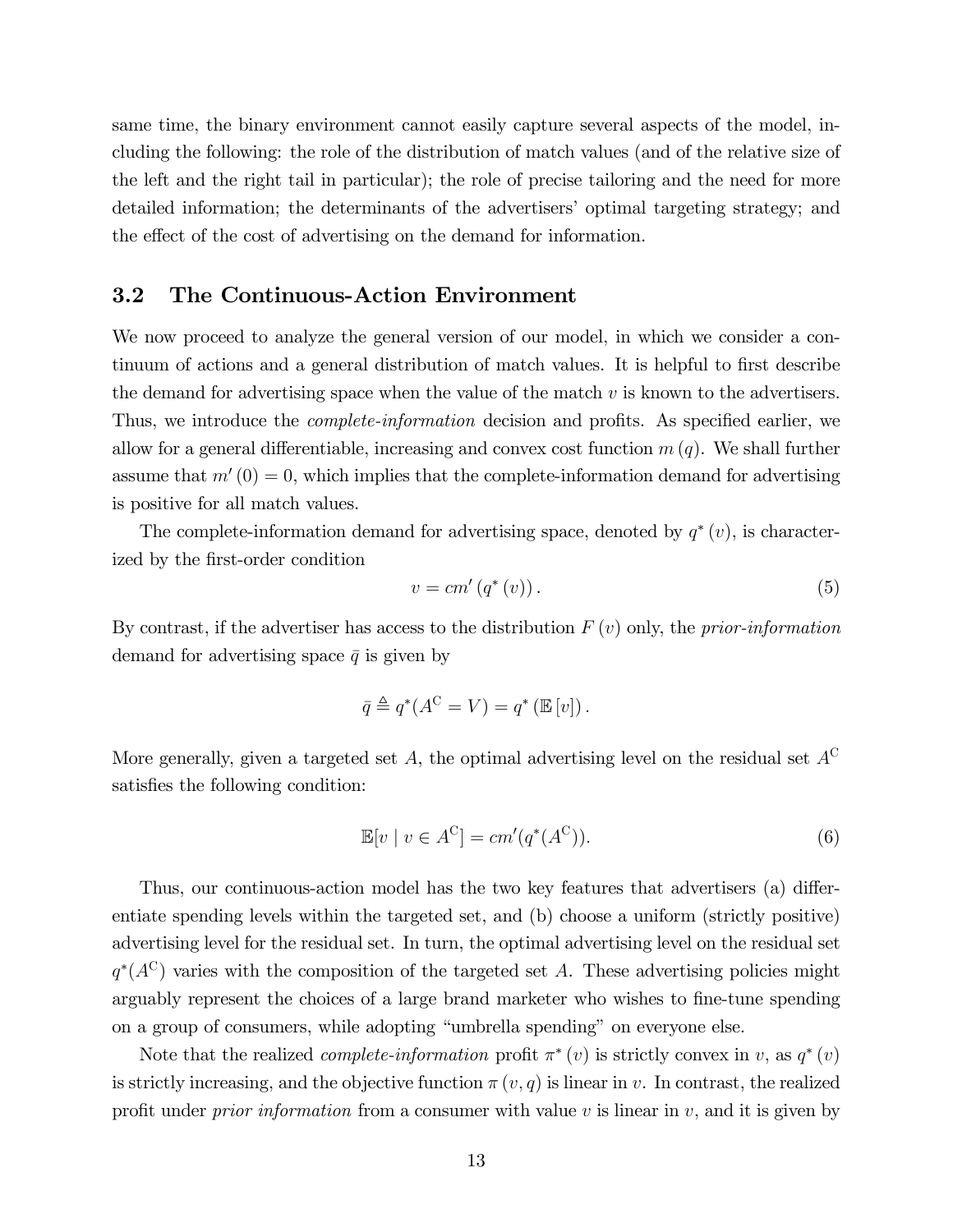$\pi(v, \bar{q})$ . Figure 2 describes the profit function under complete information  $\pi^*(v)$  and prior information  $\pi(v, \bar{q})$ .



As intuitive, under prior information, the firm chooses excessive (wasteful) advertising to low-value consumers and insufficient advertising to higher-value consumers. The firm therefore has a positive willingness to pay for information, *i.e.*, for cookies. The value of information for every match value  $v$  is visually described by the difference between the complete information and the prior information profit function:

$$
\pi^*(v) - \pi(v, \bar{q}).\tag{7}
$$

Figure 2 suggests that the value of information is highest for extreme match values.<sup>6</sup> Consequently, the next result establishes the optimality of a convex *residual set* of cookies. Each advertising firm purchases all cookies in a set  $A = [\underline{v}, v_1] \cup [v_2, \overline{v}]$ . The value of the lower and upper threshold are determined again by c and p, thus  $v_1 \triangleq v_1 (c, p)$  and  $v_2 \triangleq v_2 (c, p)$ , respectively. Proposition 2 confirms the intuition that the value of information is lowest for intermediate match values and highest for match values on the tails.

### Proposition 2 (Convexity of Residual Set)

For all  $c, p > 0$ , the optimal residual set  $A^C(c, p)$  is a non-empty interval  $[v_1(c, p), v_2(c, p)]$ .

Proposition 2 allows us to rewrite the firm's problem (3) as the choice of two thresholds,

<sup>&</sup>lt;sup>6</sup>In this example,  $cm (q) = q^2/2$ , and  $F (v) = v, v \in [0, 1]$ .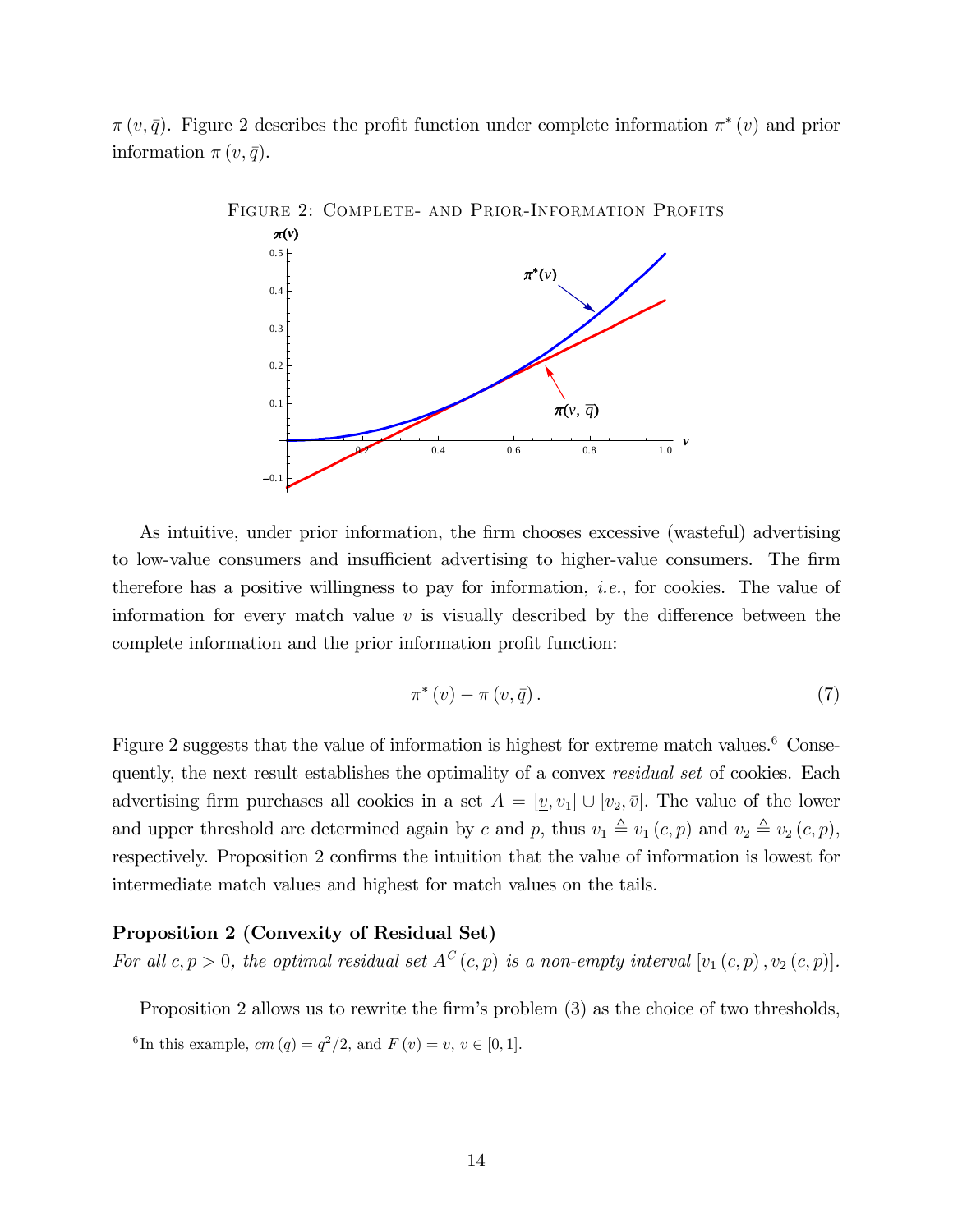$v_1$  and  $v_2$ , that define the targeted and residual sets:

$$
\max_{v_1, v_2} \int_{v_1}^{v_2} \left[ p + \pi \left( v, q^* \left( [v_1, v_2] \right) \right) - \pi \left( v \right) \right] dF \left( v \right),
$$
\ns.t. cm' \left( q^\* \left( [v\_1, v\_2] \right) \right) = \mathbb{E} \left[ v \mid v \in [v\_1, v\_2] \right].

\n(8)

In program  $(8)$ , as the bounds of the residual set are stretched  $(e.g.,$  as  $v_1$  decreases), the advertiser earns a marginal benefit of p and incurs a marginal cost of  $\pi(v_1) - \pi(v_1, q^*([v_1, v_2]))$ . In addition, the advertiser adjusts the optimal action on the residual set to take the new inference problem into account. (Of course, this has no first-order effect on profits at the optimum.) The average match value  $\mathbb{E}[v \mid v \in [v_1, v_2]]$  determines the demand for advertising space in the residual set  $q^*([v_1, v_2])$ , which in turn affects the value of information.

In the discussion above, we described the value of information above as the difference between the profit of an informed and an uninformed advertiser  $\pi^*(v) - \pi(v, \bar{q})$ . This revenue comparison is conditional on the realization of the value  $v$ , and it is thus an ex-post comparison. For the complete determination of the optimal policy, the advertiser has to evaluate how large these gains from information are from an ex-ante point of view. The advertiser therefore has to weigh the likelihood of different realizations, represented by the distribution  $F(v)$  of values, and the gains from responding to the information, represented by the convexity of the matching function  $m(q)$ . To understand the exact nature of these trade-offs, it is useful to begin with a "symmetric" environment for  $F(v)$  and  $m(q)$ . In the context of negative vs. positive targeting, this corresponds to a symmetric distribution  $F(v)$ around the mean  $\mathbb{E}[v]$  and a quadratic matching function  $m(q)$ , such as in the example of Figure 2.

#### 3.2.1 Joint Targeting: Positive and Negative

When matching costs are quadratic and match values are symmetrically distributed, advertisers always choose to target both low- and high-valuation consumers. In addition, under these symmetry conditions, the residual set  $(i.e.,$  the set of excluded valuations) is an interval centered on the prior mean  $\mathbb{E}[v]$ . With a quadratic matching function, the optimal complete information matching intensity is linear in v, or  $q^*(v) = v/c$ . Moreover, the *gains from infor*mation relative to the optimal matching policy for the mean value  $q^* (\mathbb{E}[v])$  are identical for values equidistant from the mean, regardless of whether they are below or above the mean. Of course, the value of information arises from adjustments of the matching intensity relative to the mean, i.e., increasing the matching intensity for values above the mean and decreasing the matching intensity for values below the mean. Furthermore, because the curvature of the cost function is constant in q when  $m(q)$  is quadratic, this symmetry argument holds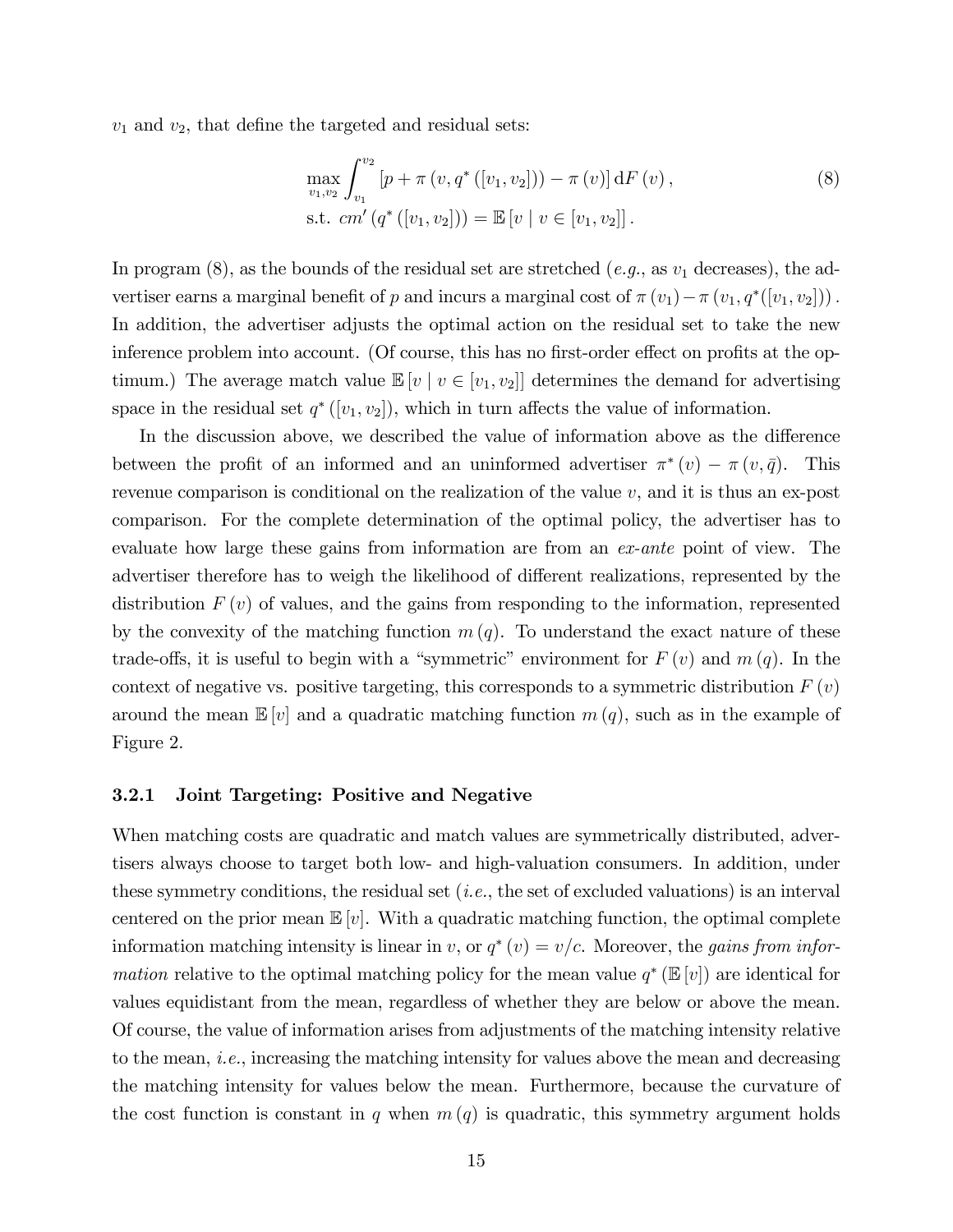under any symmetric distribution  $F(v)$ . Proposition 3 verifies the above intuition.

#### Proposition 3 (Positive and Negative Targeting)

With symmetrically distributed match values and quadratic matching costs, the optimal residual set is given by:

$$
A^{C}(c,p) = [\mathbb{E}[v] - 2\sqrt{cp}, \ \mathbb{E}[v] + 2\sqrt{cp}].
$$

The measure of the residual set is increasing in the product of the price of information  $p$ and the cost of contact c. Thus, an increase in either one depresses the number of cookies acquired, and shrinks the targeted set by expanding the residual set toward the tails of the distribution. Figure 3 illustrates the demand for cookies and the resulting profit levels in the quadratic environment.



The symmetry conditions introduced in Proposition 3 have important implications not only for the optimal location of the residual set, but also for its size. In particular, the expected match value in the residual set is equal to the prior mean  $\mathbb{E}[v]$ , regardless of the measure of the residual set  $A^C$ . Therefore, the quantity of signals purchased by the advertiser does not influence the uninformed action  $\bar{q}$ , and hence it does not affect the marginal value of information. This also implies that the willingness to pay for information about any consumer  $v$  is independent of the distribution of match values.

In turn, the interaction between the symmetric gains from information and the symmetry in the distribution suggest conditions under which either only positive or only negative targeting become optimal, as we establish in the next set of results.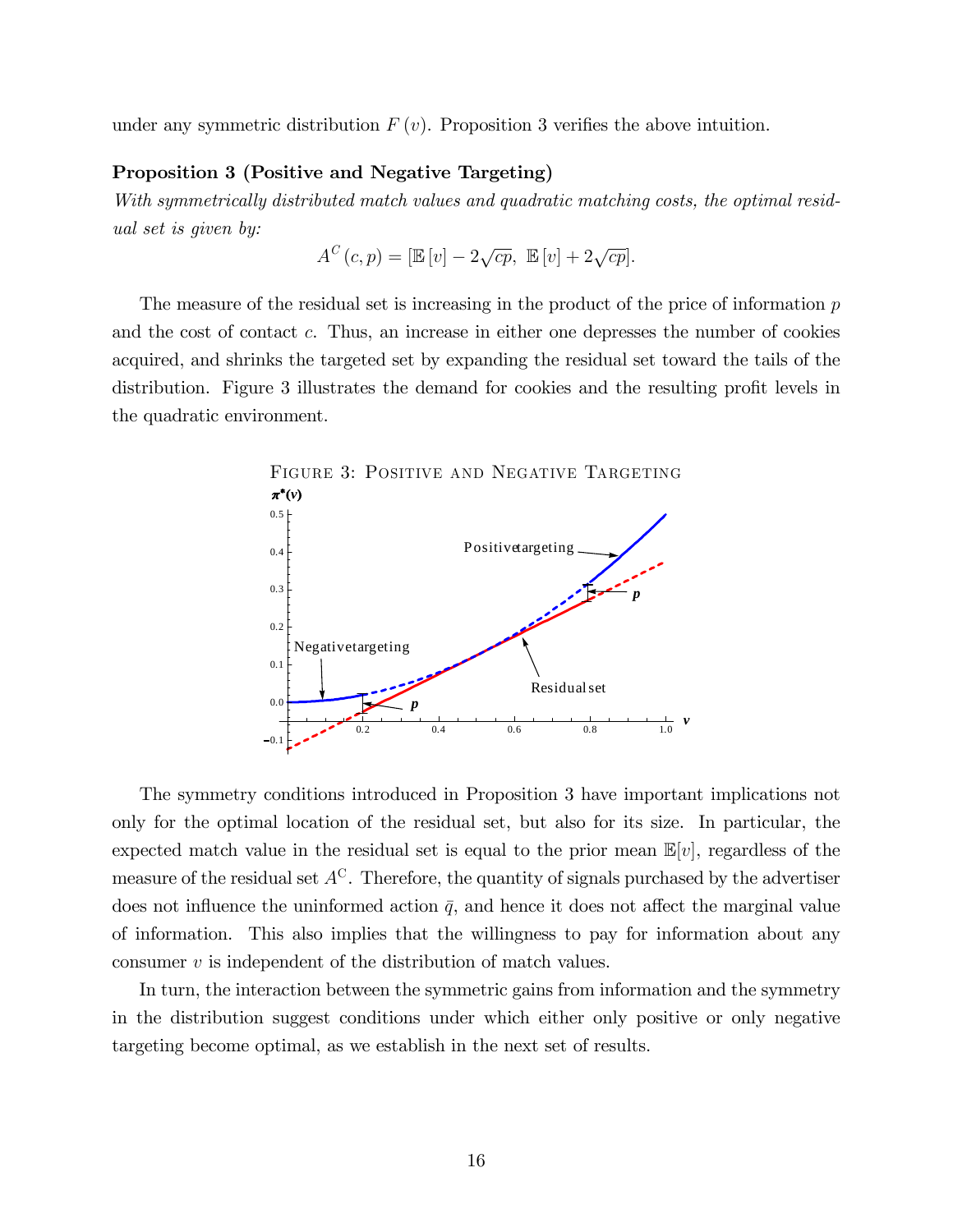#### 3.2.2 Exclusive Targeting: Positive or Negative

While the residual set is always connected, as established by Proposition 2, the targeted set may be as well. In particular, the choice of a single (positive or negative) targeting policy depends on the value of information, and on its monotonicity properties over any interval. Proposition 4 establishes sufficient conditions under which firms demand cookies in a single interval, i.e., they choose positive or negative targeting only.

### Proposition 4 (Exclusive Targeting)

1. If  $m''(q)$  and  $f(v)$  are decreasing, positive targeting is optimal:

$$
A(c, p) = [v_2(c, p), \bar{v}], \text{ and } v_2 > \underline{v}.
$$

2. If  $m''(q)$  and  $f(v)$  are increasing, negative targeting is optimal:

$$
A(c,p) = [\underline{v}, v_1(c,p)], \text{ and } v_1 < \overline{v}.
$$

The sufficient conditions in Proposition 4 for exclusive targeting are perhaps best understood when viewed as departures from the symmetric conditions of Proposition 3. If, say, positive targeting is to dominate negative targeting, then it has to be the case that the gains from information are larger on the upside than on the downside of values. Recall that the gains from information given the realization v are equal to  $\pi^*(v) - \pi(v, \bar{q})$ . Thus, if the curvature of the matching function  $m''(q)$  is decreasing, the gains from information for realizations v equidistant from the mean  $\mathbb{E}[v]$  are larger above the mean than below. Now, this pairwise comparison and reasoning could be undone by the relative likelihood of these two events. Thus, for the sufficient conditions, we need to guarantee that the distribution of values supports this pairwise argument, and hence the corresponding monotonicity requirement on the density  $f(v)$ . Figure 4 shows the equilibrium profit levels under positive targeting  $(A)$  and negative targeting  $(B)$ .

The optimality of targeting consumers in a single interval can be traced back to the two sources of the value of information, *i.e.*, wasteful advertising for low types and insufficient advertising for valuable consumers. Proposition 4 relates the potential for mismatch risk to the properties of the match cost function. In particular, when the curvature of the matching cost function is increasing, it becomes very expensive to tailor advertising to high-value consumers. In other words, the risk of insufficient advertising is not very high, given the cost

<sup>&</sup>lt;sup>7</sup>In both panels,  $F(v) = v, v \in [0, 1]$  and  $m(q) = q^b/b$ . In panel (A),  $b = 3/2$ , and in panel (B),  $b = 3$ .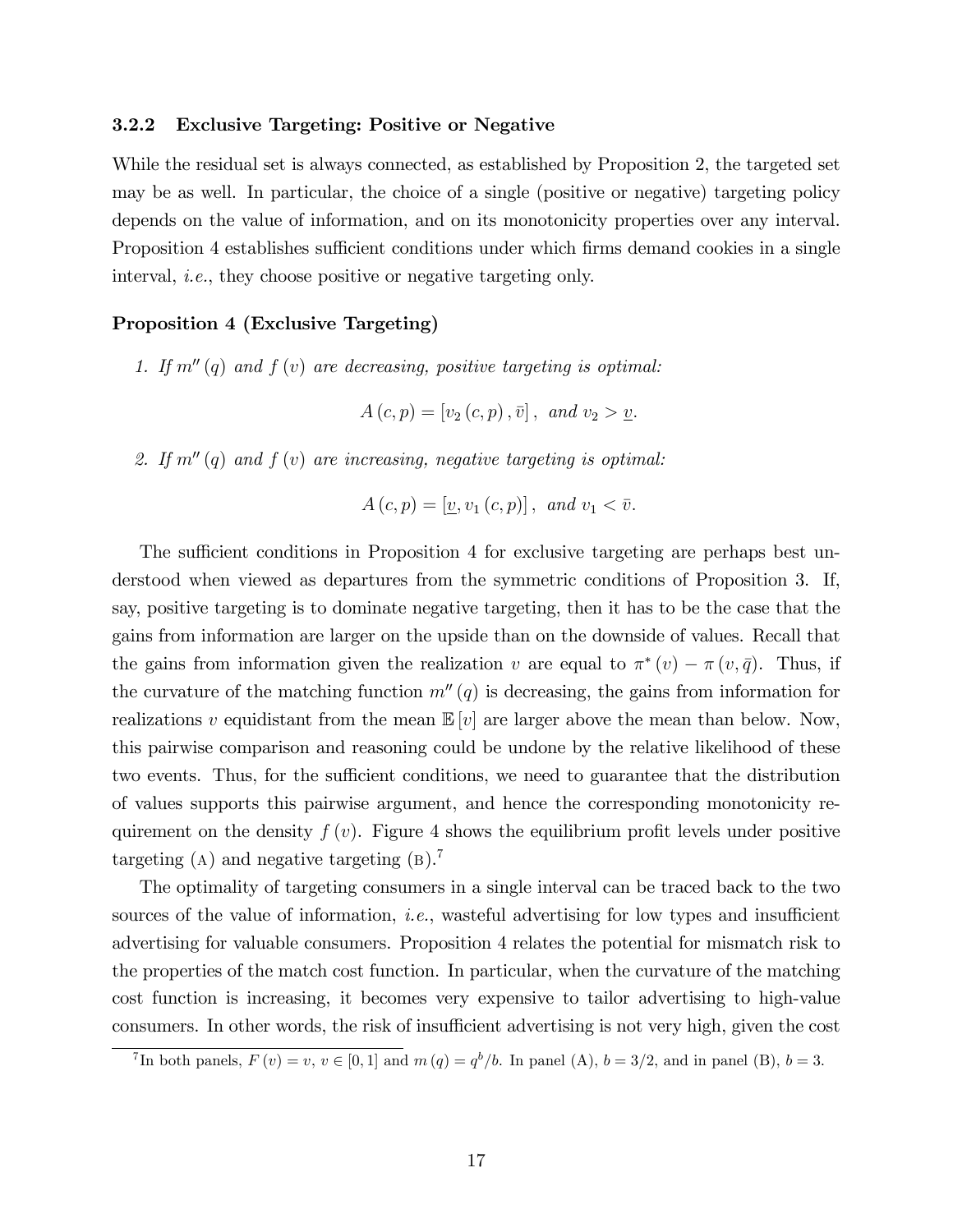FIGURE 4: POSITIVE OR NEGATIVE TARGETING



of advertising space. The firm then purchases cookies related to lower-valued consumers.<sup>8</sup> Finally, note that the distribution of match values must affect the targeting decision, as the advertiser trades off the amount of learning (related to the range of the residual set  $|v_2 - v_1|$ ) with the cost of acquiring the information (related to the probability measure of the targeted set). After all, the less likely events require a smaller expense in terms of the cost of cookies.

### 3.3 Empirical Relevance

We conclude the section on the demand for information by discussing the relevance of positive- and negative-targeting strategies for online advertising. In practice, an advertiser may adopt either or both strategies, and the choice a strategy in any specific context depends on the distribution of consumer values and on the cost of advertising. For instance, in the market for credit scores, a credit card company may want to acquire the profiles of consumers with the lowest scores, and make sure not to reach out to them; or it may select a small group of high credit-worthiness consumers, and reach out to them more aggressively. In the context of retail shopping, Pancras and Sudhir (2007) document the widespread use of both positive and negative targeting by catalogue merchants and manufacturers, and study the pricing of data by several intermediaries.

More recent studies provide indirect evidence in favor of adopting negative targeting to exploit the consumers' purchase cycle. For example, in the context of sponsored-search

<sup>&</sup>lt;sup>8</sup>Examples of matching cost functions with concave marginal costs include power functions,  $m(q) = q<sup>a</sup>$ with  $a < 2$ . Examples of convex marginal costs include those derived from the Butters (1977) exponential matching technology, *i.e.*,  $m(q) = -a \ln(1-q)$ , with  $a > 0$ , and power functions  $m(q) = q^a$ , with  $a > 2$ .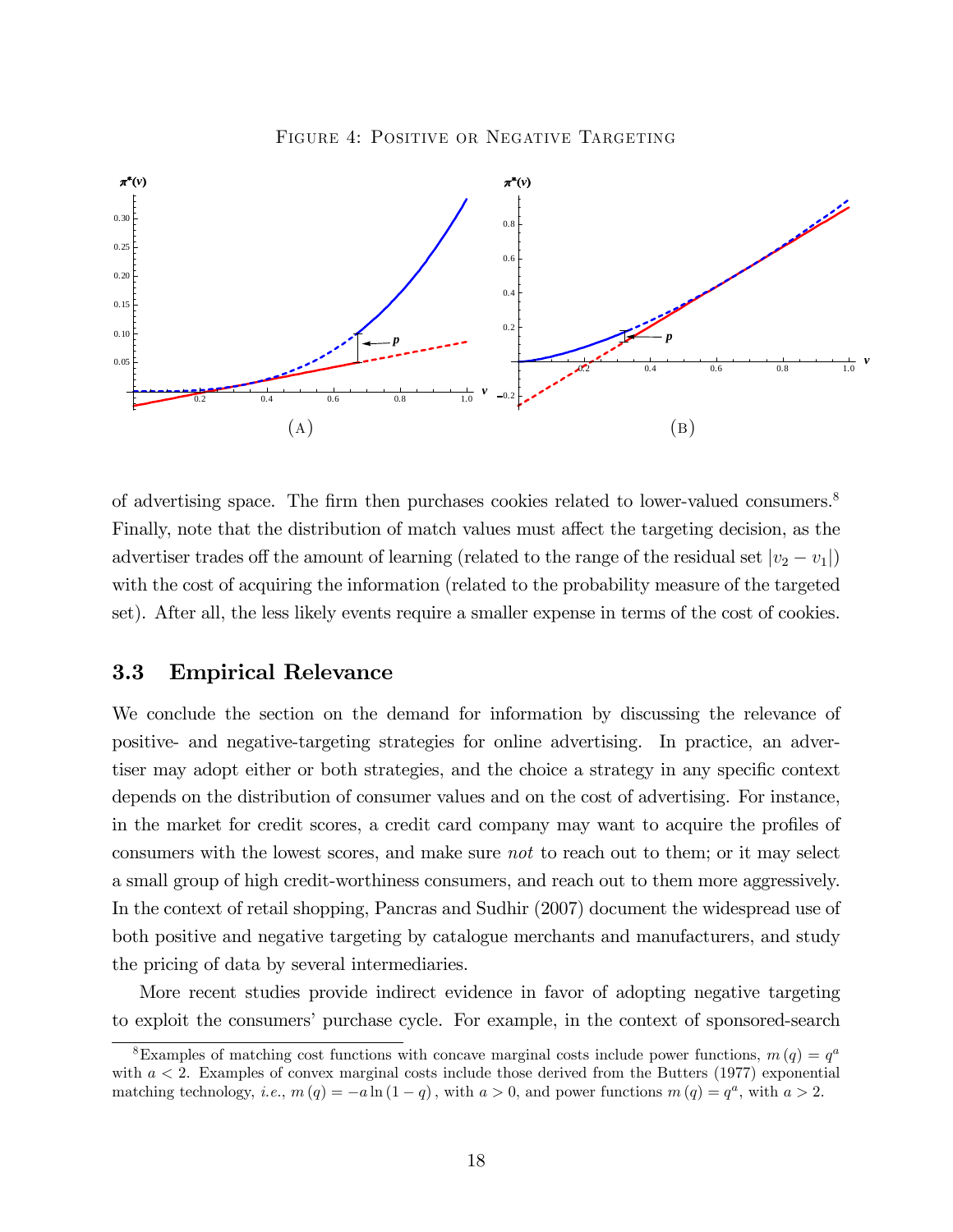advertising, Blake, Nosko, and Tadelis (2013) document that eBay obtains a positive return on investment only for consumers who have not visited the eBay site in the last two months. A similar pattern for the profitability of different customers also appears in the case of (offline) direct-marketing companies documented by Anderson and Simester (2013). In both contexts, a cost-efficient strategy for retailers consists of acquiring information about consumers with recent purchases and appropriately reducing the amount of advertising directed at them. These consumers are both low-value (at this point in their purchase cycle) and low in number, relative to the overall population, which makes negative targeting especially profitable.<sup>9</sup>

Finally, as real-time bidding makes online data markets more integrated with the advertising exchanges, we can identify two contrasting forces in terms of our model. On the one hand, the combined sale of data and advertising favors positive targeting by construction. On the other hand, when the cost of the data is tied to the price paid for advertising, contacting high-value becomes increasingly costly. If targeting through cookies results in a higher marginal cost of advertising, advertisers may specify lower bids for selected consumer segments (*i.e.*, adopt negative targeting) in order to reduce their total expenditure.<sup>10</sup>

## 4 The Price of Data

We now turn our attention to the optimal price of data, and we examine several aspects of monopoly pricing for cookies. We begin with the role of the cost  $c$  of advertising in the determination of the price  $p$  of cookies, and then we move to the implications of fragmented data sales and incomplete databases. We highlight the role of the residual set in determining the willingness to pay for information, and of the ability of the monopolist to influence its composition.

## 4.1 Data and Advertising: Complements or Substitutes?

We first examine the relationship between the cost of advertising  $c$  and the optimal monopoly price of cookies. For now, we focus our attention on the response of the optimal price  $p^*(c)$ to changes in the cost  $c$  of advertising. We shall analyze the interaction between the data provider and the publisher in more detail in Section 6.

From the point of view of the advertiser, the data provider and the publisher are part of

<sup>&</sup>lt;sup>9</sup>While advertisers may be able to identify their own repeat shoppers, they need to purchase third-party information about their competitors' customers who are at a similar stage in their purchase cycle.

<sup>&</sup>lt;sup>10</sup> Interestingly, when advertising and information are sold contextually, negative targeting is explicitly allowed as a refinement option by most large providers of advertising space, including Google, Yahoo!, and Facebook.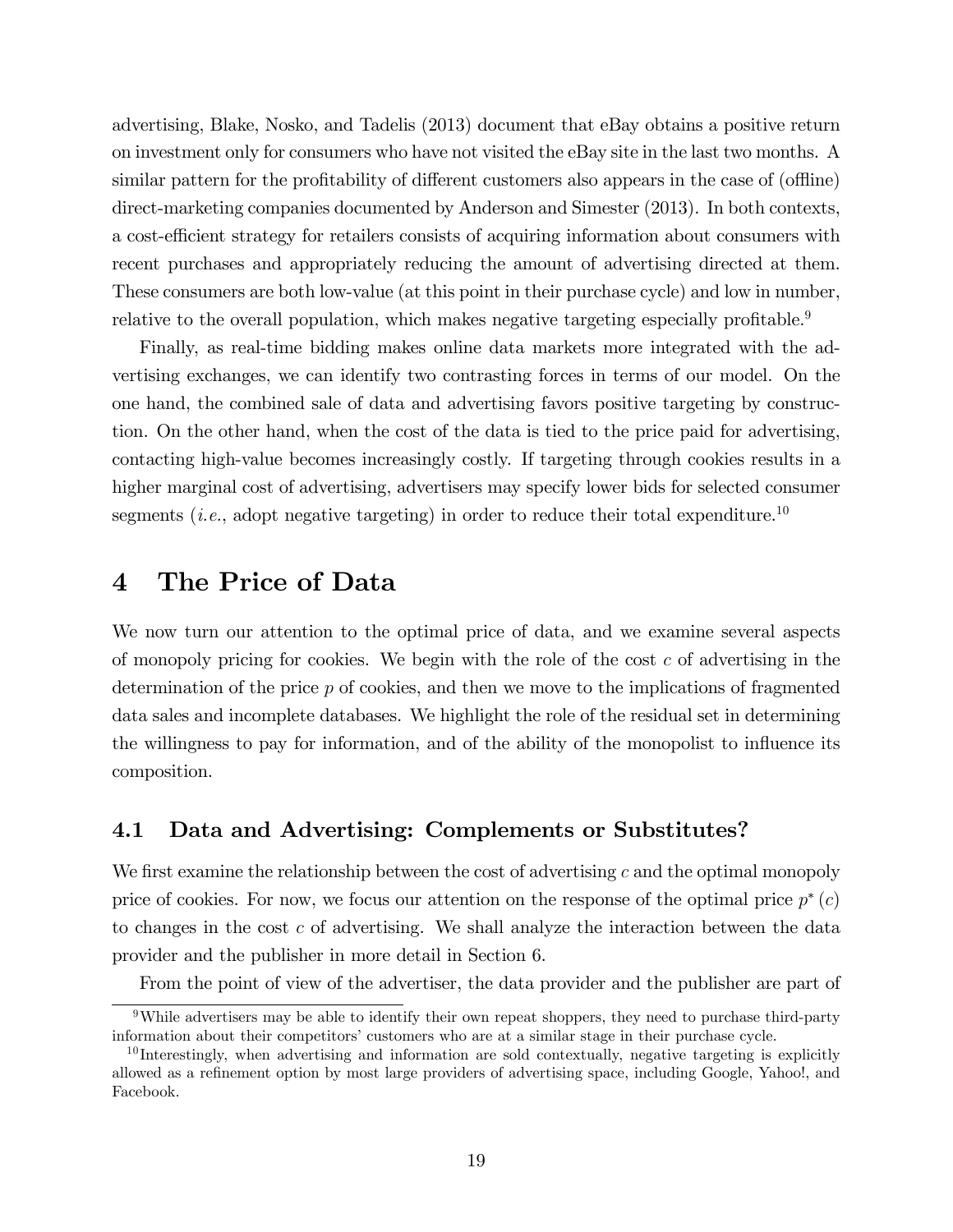value chain to match advertiser and consumer. It is therefore tempting to view the interaction of the data provider and publisher as a vertical chain (formed by strategic complements), and to associate with it the risk of double marginalization. This would suggest that an increase in the cost  $c$  of advertising would lead optimally to a partially offsetting decrease in the price of information  $p^*(c)$ . But at closer inspection, the relationship between the price of data and that of advertising is more subtle.

The purchase of data may allow the advertiser to concentrate the purchase of advertising space on a smaller but highly relevant segment. Thus, from the point of view of the advertiser, the data provides an option whose value might be increasing as the advertising space becomes more expensive. Thus, the purchase of data acts as a strategic complement for the high value realizations, but as a strategic substitute for the low valuations. After all, after learning of a low value consumer, the advertiser lowers his matching intensity, and might even set it equal to zero.

Therefore, by necessity, data purchases act simultaneously as strategic substitutes as well as complements to advertising purchases. This subtlety in the interaction already appears in the binary environment that we introduced in Section 3.1 to which we now return. In fact, the following results are an immediate consequence of Proposition 1.

#### Proposition 5 (Data and Advertising)

1. For all  $0 < c < 1$ , the monopoly price of a cookie is:

$$
p^*(c) = (1/2) \min \{c, 1 - c\}.
$$

2. The equilibrium sales of cookies are given by the targeted set  $A(c, p^*(c))$ :

$$
A(c, p^{*}(c)) = \begin{cases} [0, c/2] & \text{if } c < 1/2; \\ [(1 + c) / 2, 1] & \text{if } c \ge 1/2. \end{cases}
$$

3. The equilibrium price, sales and profits of the data provider are single peaked in  $c$ .

The data provider induces positive targeting when the cost of advertising c is sufficiently high and negative targeting when the cost of advertising is low. In consequence, the value of information is highest for intermediate levels of c. As a result, both the price of the data and the profits of the data provider are non-monotone in  $c$ . Intuitively, in the absence of information, advertisers choose either  $q_0 = 0$  or  $q_0 = 1$ , depending on the cost of the advertising space c. For very low and very high values of  $c$ , the availability of data modifies the optimal action only on a limited set of consumers. Consequently, the willingness to pay for information is also limited.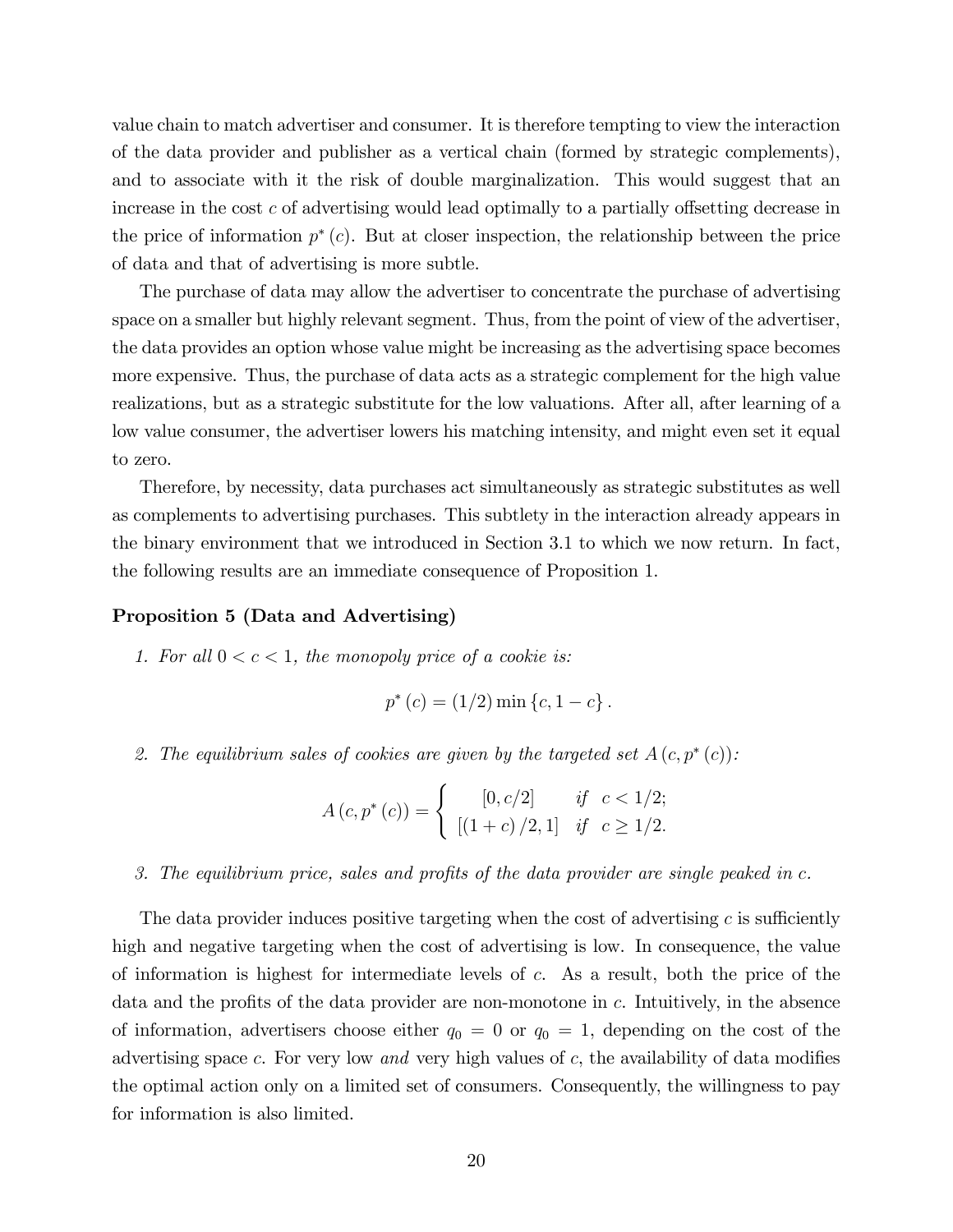The binary-action environment suggests which market conditions are more conducive to the profitability of a data provider. Perhaps contrary to a first intuition, niche markets with a high cost of advertising space and few profitable consumers are not necessarily the best environment. While the availability of data would have a large impact (demands for advertising would be nil without information), the data provider's profits are constrained by the low levels of surplus downstream. Instead, markets with relatively large fractions of both profitable and unprofitable consumers yield a higher value of information, which translates into higher prices for data and higher provider profits.

In the following subsections, we take the price of advertising as given, and we focus on the role of the market structure in the data sector. In Section 6, we take a more comprehensive look at the interplay of markets for data and advertising. In particular, we derive conditions under which a data provider and a publisher of advertising space have aligned or conflicting interests, and we leverage our results from Section 3 to explore how the data provider can profitably influence the price of advertising.

## 4.2 Data Sales Fragmentation

We have so far assumed a monopoly structure for the data industry. While the leading firms in this industry may currently hold considerable market power, the industry structure is evolving rapidly. Therefore, we assess the consequences of competition among sellers, and of the structure of the data industry in general. In particular, we focus on the externalities that each seller's price imposes on the other sellers through the composition of the advertisers' residual set.

Formally, we consider a continuum of data sellers, and we assume that each seller has exclusive information about one consumer segment i. Thus, each seller sets the price for one cookie only. This assumption corresponds literally to a market where individual users are able to sell their own data. It is also very closely related to the business model of the data exchange, where a data provider does not buy and resell information, but rather offers a platform for matching individual buyers and sellers, who set their own prices.<sup>11</sup>

For simplicity, we assume conditions under which positive targeting is optimal, and consider an advertiser's marginal willingness to pay as a function of the targeted set  $A = [v_2, \bar{v}]$ . The willingness to pay  $p(v, v_2)$ , for a cookie with valuation  $v < v_2$  (the inverse demand

<sup>&</sup>lt;sup>11</sup>For a description of integrated sales and separate billing, see Cost vs. Value: Third-Party Targeting Data in the Demand-Side-Platform and Exchange Landscape, Ad Exchanger, February 14th, 2011. http://www.adexchanger.com/agencies/cost-vs-value. For a more detailed description of the data exchange model, see http://www.bluekai.com/bluekai-exchange.php.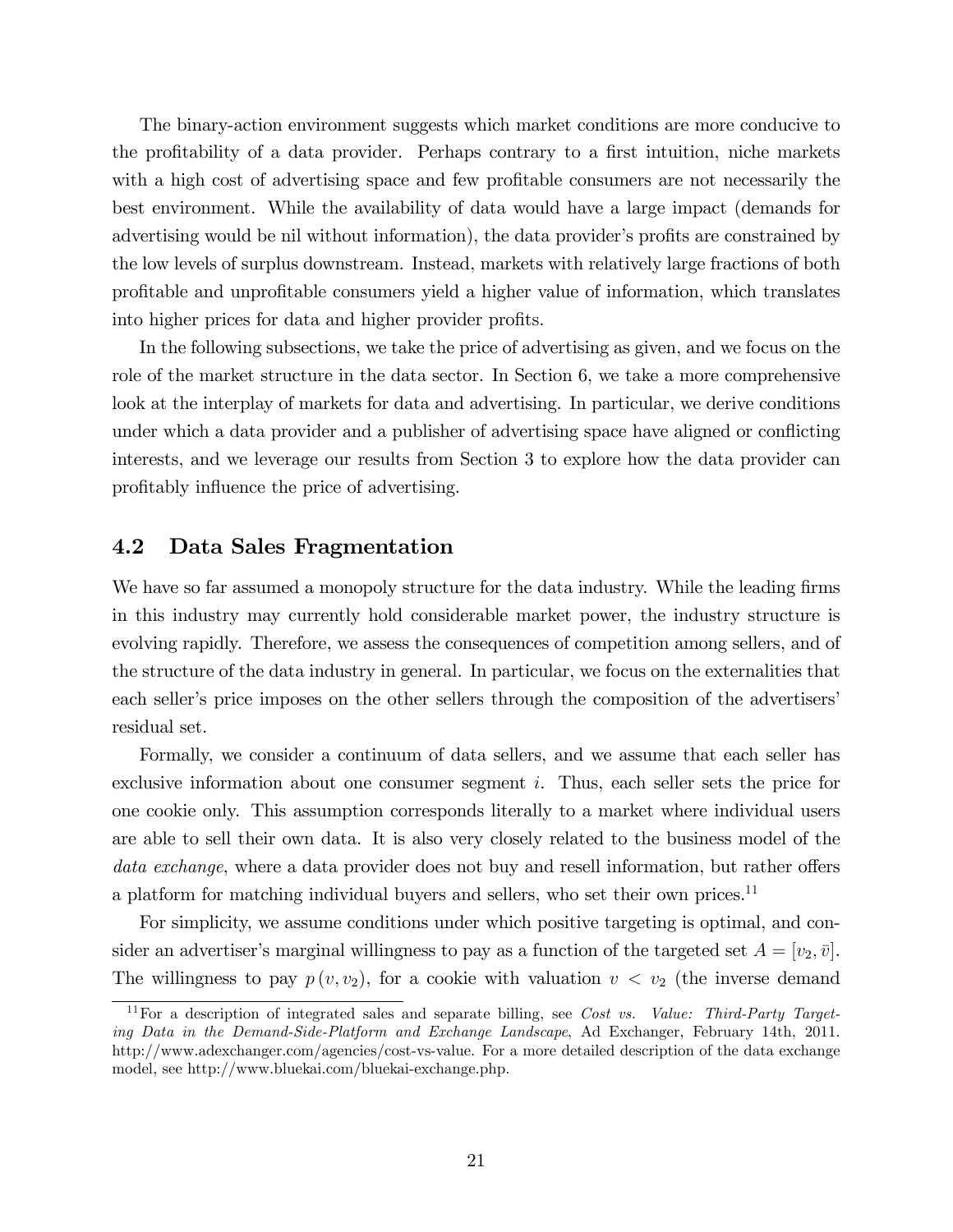function) is given by the differential profit with respect to cookie  $v$ :

$$
p(v, v_2) \triangleq (\pi(v, q^*(v)) - \pi(v, q^*(\mathbb{E}[v' \mid v' \le v_2])))
$$
 (9)

We look for a symmetric pricing equilibrium in which advertisers choose positive targeting. We can think of each seller choosing a threshold  $v$  to maximize profits given the advertisers purchasing strategy, and all other sellers' prices, which are summarized by the threshold  $v_2$ . Thus, a symmetric equilibrium cutoff solves the following problem:

$$
v_2 = \arg \max_{v} [p(v, v_2) (1 - F(v))].
$$

The key difference with the monopoly problem lies in the residual advertising intensity  $q^*$  ( $\mathbb{E}[v' | v' \le v_2]$ ), which cannot be influenced by the price of any individual seller. More precisely, suppose the monopolist were to consider an expansion in the supply of cookies, and hence a lowering of the threshold  $v_2$ . By expanding the supply, he would reduce the gap between complete and prior information profits for the marginal consumer  $v_2$ . Naturally then, the monopolist would have to lower the price. But at the same time, the composition of the residual set will have changed. In fact, the average value on the residual set will have decreased, and thus the advertising level on the residual set will be lower. But this means that the value of information for the marginal consumer just below the targeted set has increased, and hence the marginal buyer just below the threshold will have a higher value of information. Now, this effect provides an additional incentive to lower prices and expand supply for the monopolistic data provider. But competing sellers do not internalize the positive externality present across cookie sales. Higher prices under fragmented data sales are then due to the lack of a strong compensating effect.

The fragmented data sales is illustrative of a more general result. Suppose we were to consider n symmetric data sellers, each holding information about a measure  $1/n$  of consumers distributed identically according to  $F(v)$ . The *n* sellers set prices simultaneously. Consider now the trade-off facing a specific seller. She knows that, by lowering her price, all advertisers will purchase more from her, as well as from everyone else. This occurs because the action on the residual set will decrease, if only slightly. However, as for the case of fragmented sales, the compensation effect is attenuated in equilibrium by the fact that all other sellers are holding their prices Öxed. Thus, in a symmetric equilibrium the price is increasing in  $n$ . As the number of sellers grows large, the equilibrium price approaches the price under fragmentation, where the action on the residual set is constant. When we contrast the equilibrium price with the case of a data monopolist, we obtain the following comparison.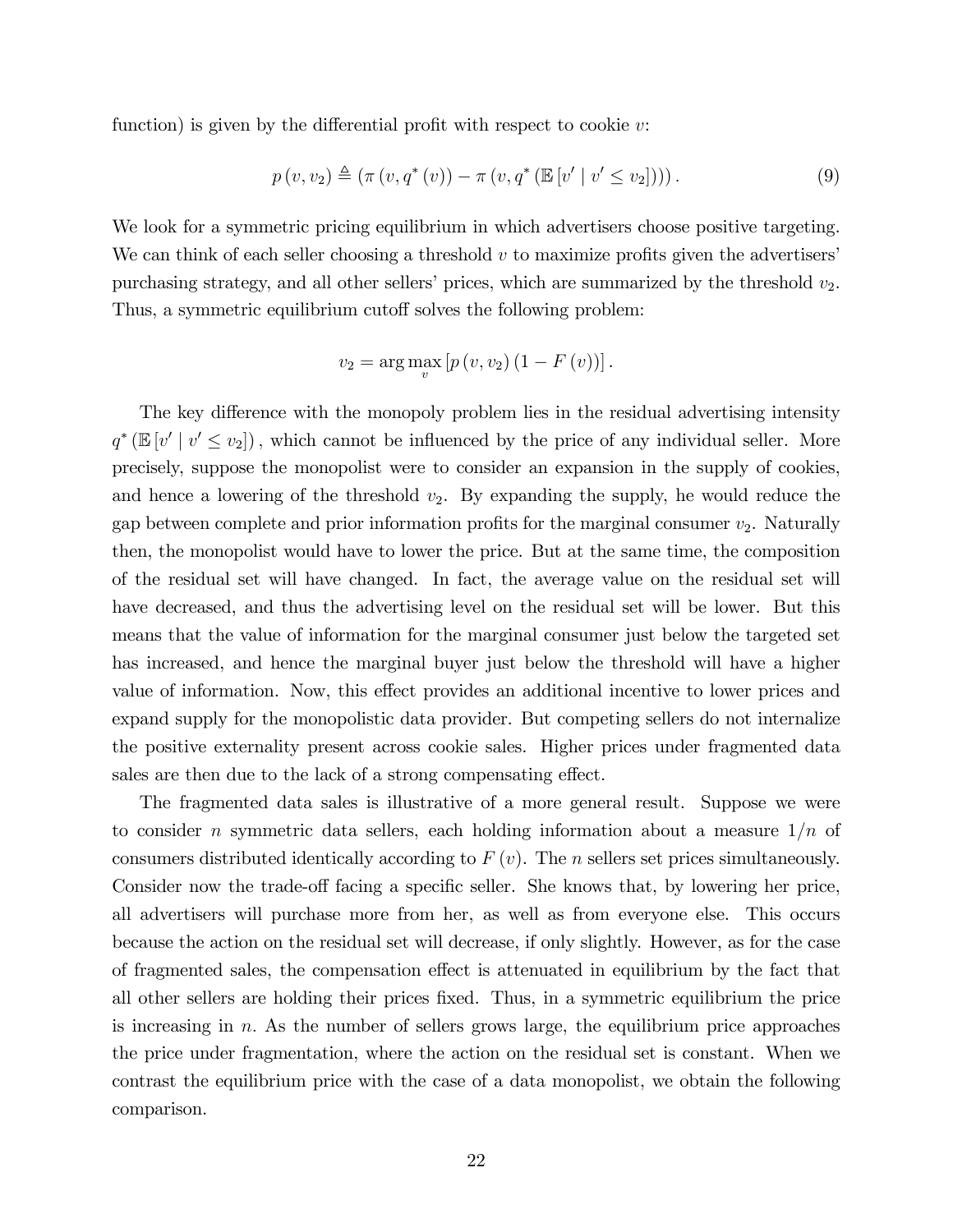#### Proposition 6 (Equilibrium under Data Fragmentation)

- 1. The symmetric equilibrium price of cookies with a continuum of data sellers  $\bar{p}$  is higher than the monopoly price  $p^*$ .
- 2. The symmetric equilibrium price with n independent and exclusive data sellers  $p^*(n)$ is increasing in n, and approaches  $\bar{p}$  as  $n \to \infty$ .

Clearly, if many sellers would lead to duplication in the datasets, sellers would only be able to capture the incremental value of their information, thus driving prices down. In particular, there will exist a critical level of duplication for which the monopoly and the oligopoly prices are equal.

### 4.3 Reach of the Database

So far, we implicitly assumed that the monopolist's dataset covers all consumers, *i.e.*, that it has maximal reach. We now explore the implications of limited reach on the monopoly price of cookies, and on the equilibrium profits of the data provider and the advertisers.

We assume that the data provider owns information about a fraction  $\beta < 1$  of all consumers. Advertisers know the distribution of match values of consumers present in the database, and of those outside of it. For simplicity, we further assume that the two distributions are identical, so that the measure of consumers in the dataset is given by  $\beta F(v)$ . Of course, in real-world data markets, consumers in a database may have different characteristics from those outside of it, and the presence of a cookie on a given consumer is informative per se.

#### Proposition 7 (Reach and Demand)

Assume exclusive (positive or negative) targeting is optimal. Then the advertisers' marginal willingness to pay  $p(A, \beta)$  is increasing in  $\beta$  for all A.

Intuitively, the availability of more data improves the monopolist's profits. The more surprising part of the result is that demand for information shifts out as more consumers are reached by the database. The reason behind this result can be traced back to the effects of a larger database on the optimal action in the residual set  $q^*(A^C)$ . When positive targeting is optimal (so that  $A = [v_2, \bar{v}]$ ), the average type in the residual set  $A^C$  is given by

$$
\mathbb{E}[v \mid v \in A^C] = \beta \mathbb{E}[v \mid v \le v_2] + (1 - \beta) \mathbb{E}[v]. \tag{10}
$$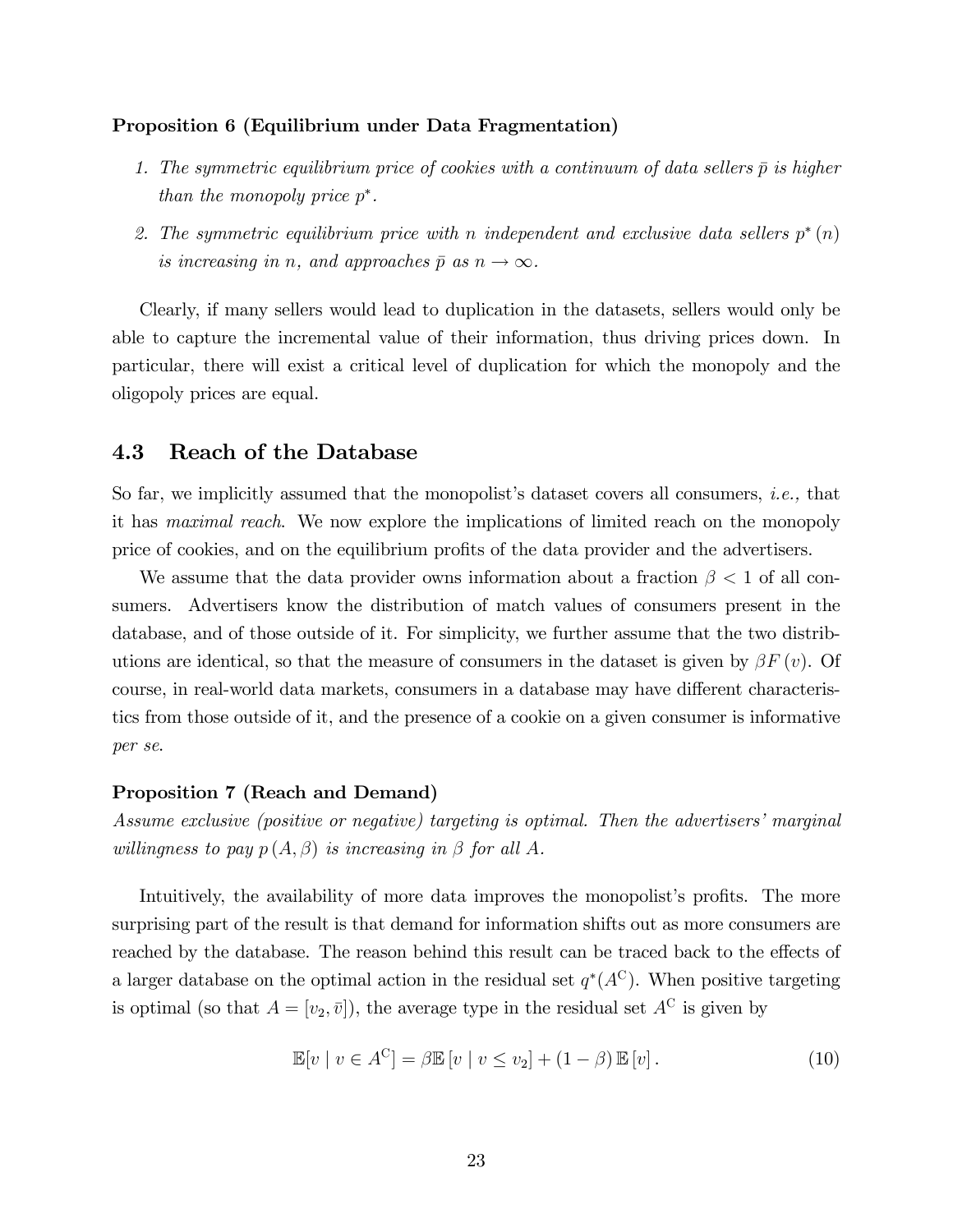Because the average type is decreasing in  $\beta$  for all A, the quantity of advertising demanded on the residual set is decreasing in  $\beta$ . Thus, the willingness to pay for information on the *marginal* consumer  $v_2$  increases. A similar argument applies to the case of negative targeting.

This result does not, however, imply that the monopolist wishes to raise prices as the reach  $\beta$  increases. On the contrary, Proposition 8 identifies sufficient conditions under which a database with a wider reach is sold at a lower unit price.

### Proposition 8 (Reach and Monopoly Price)

Suppose the matching costs are quadratic and values v are distributed according to  $F(v) = v^{\lambda}$ , with  $v \in [0, 1]$  and  $\lambda \in (0, 1)$ . If exclusive targeting is optimal, then the monopoly price  $p^*(\beta)$ is strictly decreasing in the reach  $\beta$ .

As the reach of the database  $\beta$  increases, the optimal monopoly price is pushed lower by two effects. First, the willingness to pay for any targeted set increases (Proposition 7), which makes raising price and restricting supply more costly. Second, the optimal action in the residual set is now more sensitive to the price of cookies. This is due to the compensating effect: the average consumer outside the targeted set becomes less likely to have a high match value; as a consequence, the quantity of advertising demanded on the residual set decreases faster as the targeted set expands. Both these effects induce the monopolist to lower price and expand supply as the database becomes less limited.

Two final remarks are in order. First, a reduction in price implies an increase in the range of data sold by the monopolist  $[v_2, \bar{v}]$  as the reach  $\beta$  increases. Therefore, an increase in the reach  $\beta$  leads to higher data sales. Thus advertisers pay a lower price and access more information, which implies that their profits increase. This means that an increase in data availability can induce a Pareto improvement in the market for information.<sup>12</sup>

Second, note that the price of information is not necessarily continuous or monotone in the reach parameter  $\beta$ . In particular, jumps may occur when the targeting policy induced by the monopolist switches from joint (both positive and negative) targeting for low reach values  $\beta$  to exclusive (positive *or* negative) targeting for high reach values  $\beta$ .

## 5 Beyond Linear Pricing

We have focused so far on a fairly specific set of information structures (cookies-based) and pricing mechanisms (linear prices). We now generalize our analysis of data sales to address two closely related questions:  $(i)$  What is the optimal mechanism to sell information in

 $12 \text{ In Section 6, we address the effect of higher data sales on the market for advertising.}$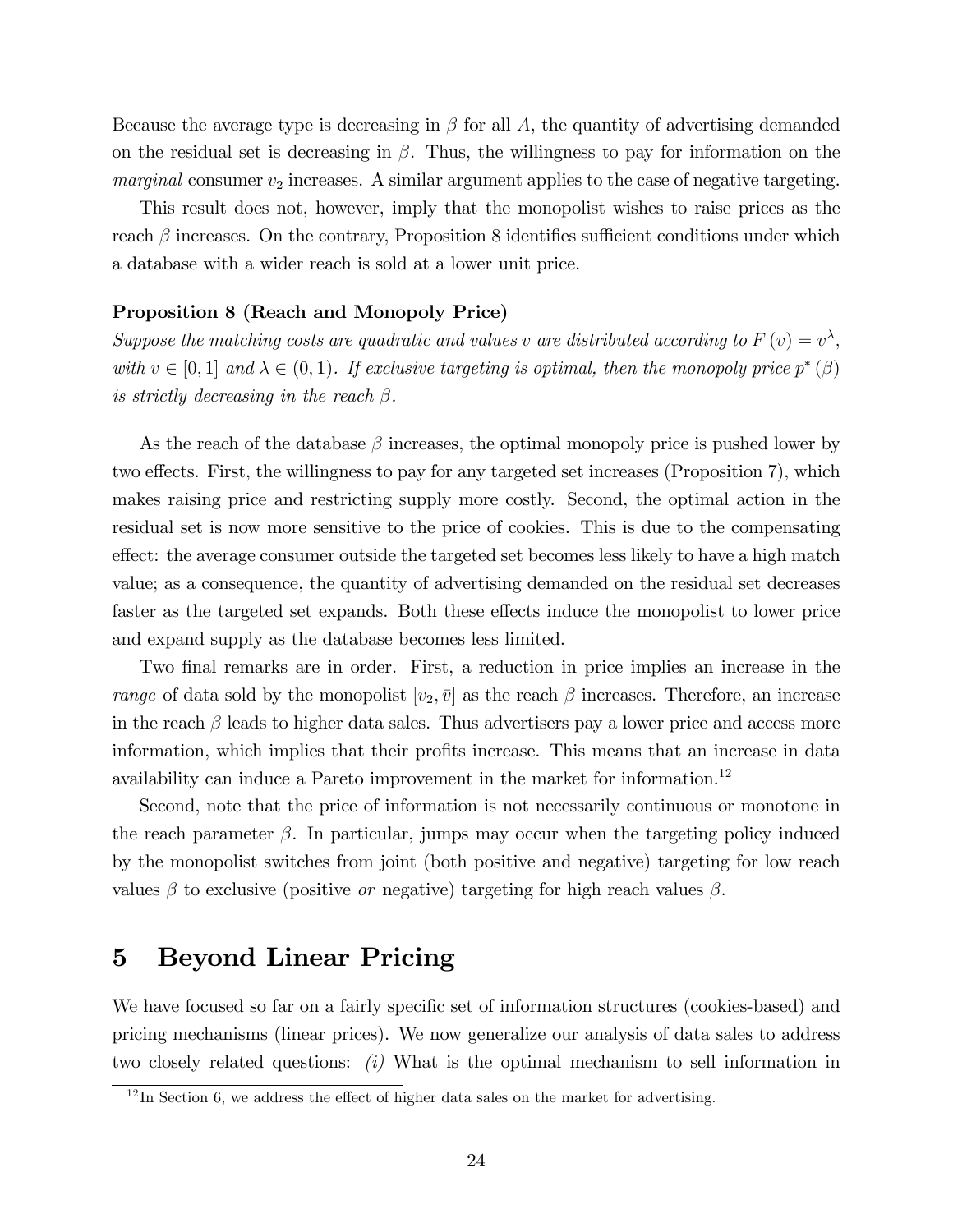our environment? *(ii)* Are there conditions under which pricing of individual cookies can implement the optimal mechanism?

Up to now, we assumed that the advertisers are symmetric in the distribution of the match values. Moreover, the advertisers attached the same willingness to pay to a consumer with match value v. Thus, from an ex-ante point of view, the advertisers are all identical, and their common ex ante value of information is assumed to be known to all market participants, including the data provider. Therefore, it is as if the data provider has complete information about the preferences of the advertisers. Now, in this precise setting, a data provider who could choose among unrestricted information and pricing policies would be able to extract the entire ex ante surplus from the advertisers. In particular, he could charge a bundle price for the entire database equal to the ex-ante value of information.

However, the assumption of complete information appears to be too strong in the world of "big data" where advertisers are heterogeneous. In this section, we shall therefore allow for a private-information component in the advertisers' willingness to pay to match with a consumer with characteristics  $v$ . Thus, we consider advertisers who differ in their marginal willingness to pay, denoted by  $\theta \in \Theta = [0, 1]$ . Extending the earlier expression (1), the net value of a match is now given by:

$$
\pi(v,q,\theta) \triangleq \theta vq - c \cdot m(q).
$$

The marginal willingness to pay  $\theta$  is private information to each advertiser and is distributed in the population of advertisers according to a continuous distribution function  $G(\theta)$  with density  $q(\theta)$ . For this section, we return to the binary decision environment of Section 3.1, and restrict attention to binary decisions  $q \in \{0, 1\}$  of the advertiser (or alternatively linear matching cost  $m(q) = q$ . The net value of a match is then given by, extending the earlier expression (4):

$$
\pi^*(v,\theta) \triangleq \max\left\{\theta v - c, 0\right\}.
$$

Thus, for advertising to generate positive value, the realization of  $\theta$  must exceed c as  $v \in [0, 1]$ .

We now explore the data provider's ability to screen advertisers by offering different information policies, and by pricing the amount of information in a nonlinear way. We begin our analysis with noiseless information policies and characterize the optimal mechanism within the class of noiseless information structures. In fact, we can establish that noiseless information policies remain optimal even when we consider arbitrary information structures. This result requires substantial additional language and notation for general information structures that go beyond those used in the main text, and is thus relegated to the Appendix B.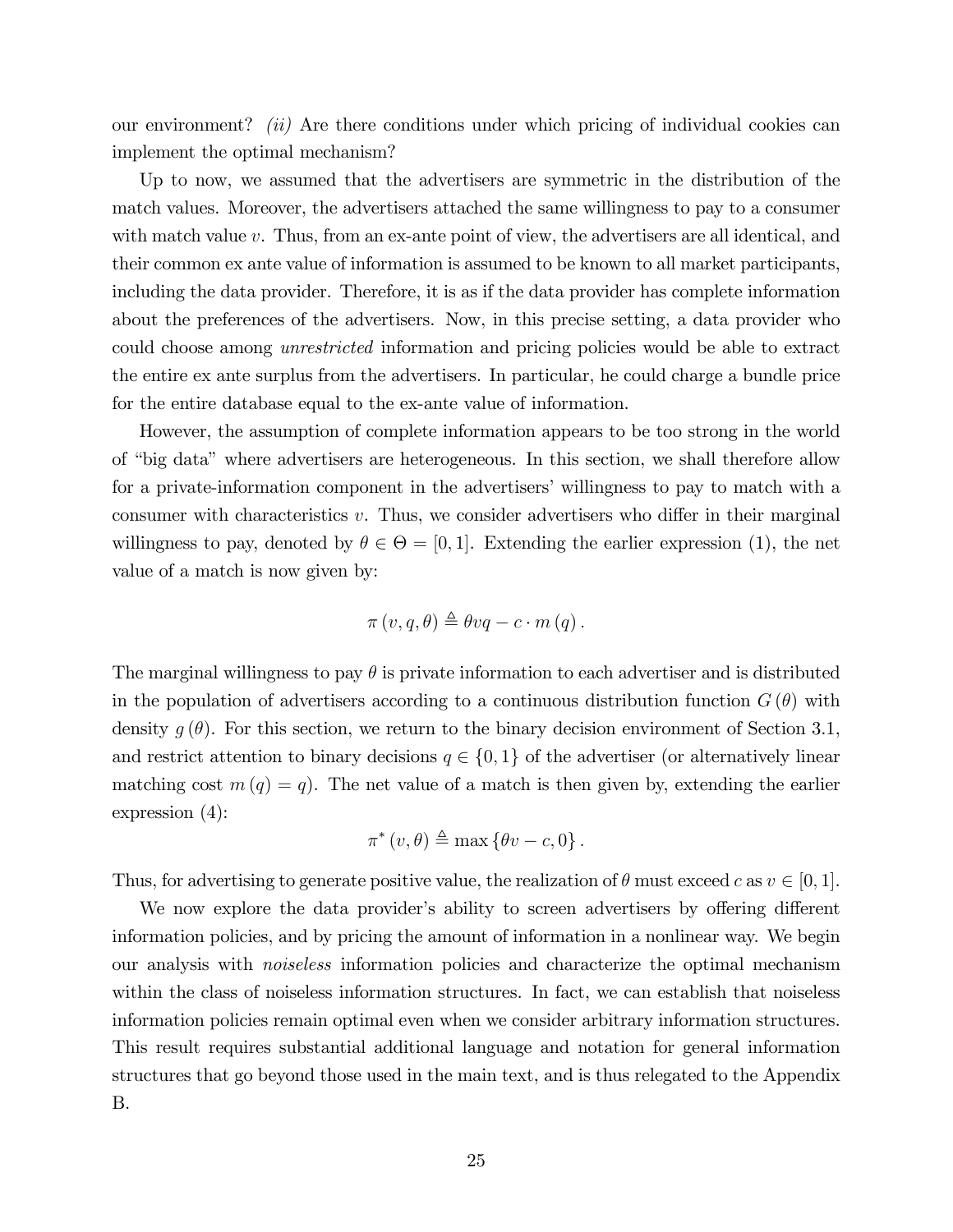With binary actions, the socially efficient information policy can be induced by a threshold  $v^*(\theta)$  that informs advertisers perfectly and without noise about the match value v if and only if v exceeds the threshold  $v^*(\theta)$  given by:

$$
v^*(\theta) = \frac{c}{\theta}.\tag{11}
$$

In other words, the data provider can attain the efficient allocation of information through an information policy based on cookies. Under the efficient information policy, each advertiser receives information about every realization of v such that  $v \geq v^*(\theta)$ . Each advertiser would then adopt positive targeting, i.e., contact all consumers it receives a signal about, and ignore the residual users. The expected gross value of the efficient information policy for an advertiser with willingness to pay  $\theta$  is:

$$
w^{\ast}\left(\theta\right) \triangleq \int_{\frac{c}{\theta}}^{1}\left(\theta v - c\right)\mathrm{d}F\left(v\right).
$$

Now consider an arbitrary noiseless information policy with threshold  $x$ . The value of this information structure to an advertiser with willingness to pay  $\theta$  is given by:

$$
w(\theta, x) \triangleq \int_{x}^{1} (\theta v - c) dF(v).
$$
 (12)

Note the submodularity property of  $w(\theta, x)$ , namely that  $\partial^2 w(\theta, x) / \partial \theta \partial x = -v < 0$ . Therefore, any implementable information policy leads to more data, and hence lower thresholds x, being assigned to advertisers with higher willingness to pay  $\theta$ . Given the noiseless nature of the information policy, the above problem  $(12)$  is akin to a nonlinear pricing problem, where the quantity variable is the amount of information, or the number of cookies sold.

In the associated direct revelation mechanism, each advertiser communicates his willingness to pay, and in exchange is offered a set of cookies and a price for the bundle of cookies. The set of cookies is determined by the threshold  $v^*(\theta)$  and hence the associated quantity of cookies is

$$
Q(\theta) \triangleq 1 - F(v^*(\theta)),
$$

and we denote the transfer payment in the direct mechanism by  $T(\theta)$ . As in the standard analysis of revenue-maximizing mechanisms, we impose a regularity condition such that the local incentive conditions generate the requisite monotone allocation, which in this context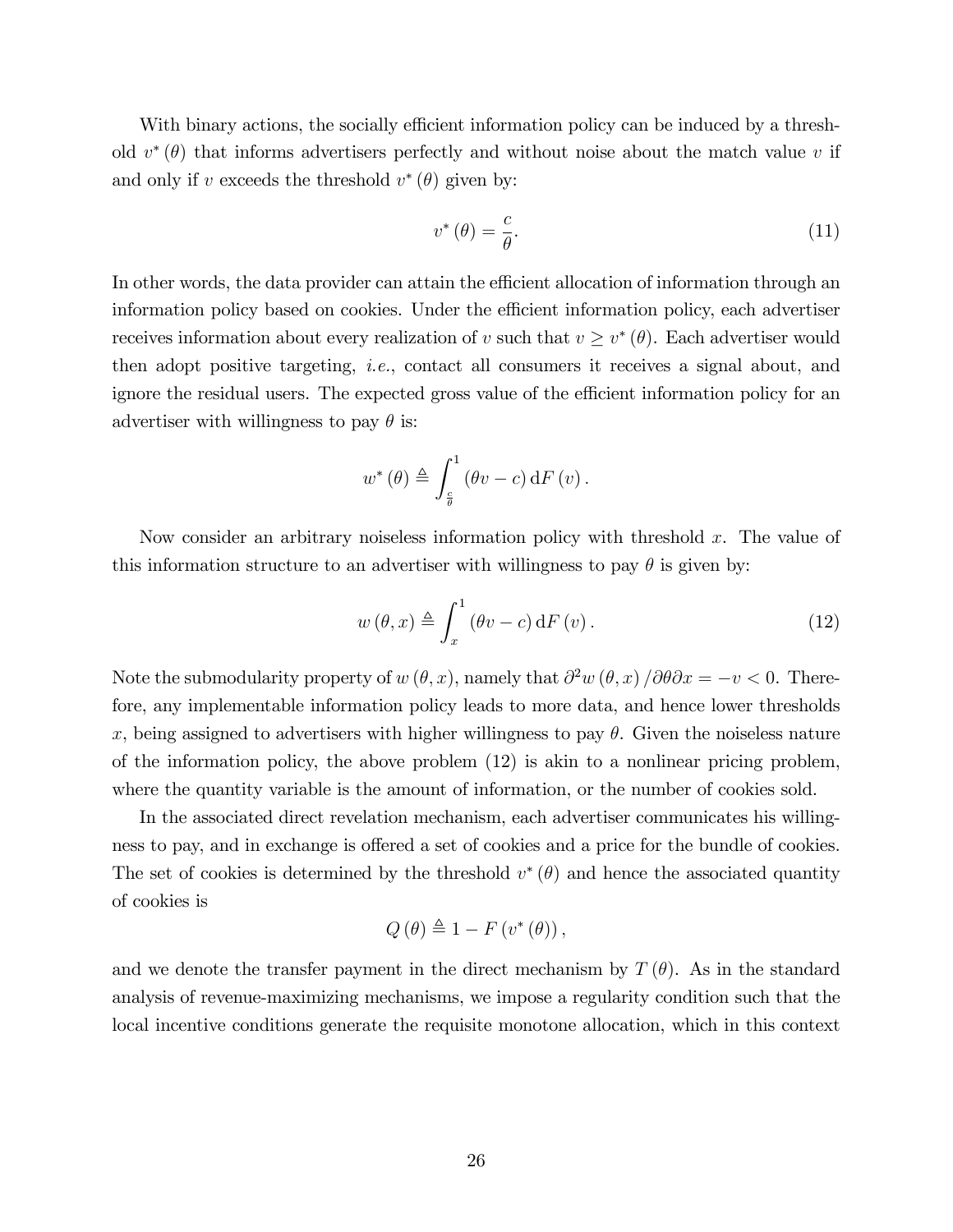is simply the requirement that the "virtual utility"

$$
\theta - \frac{1 - G\left(\theta\right)}{g\left(\theta\right)}\tag{13}
$$

is increasing in  $\theta$ . We maintain this restriction for the remainder of this section.

### Proposition 9 (Information Policy)

The optimal information policy involves a noiseless information policy with threshold  $v^*(\theta)$ given by:

$$
v^*(\theta) = \frac{c}{\theta - \frac{1 - G(\theta)}{g(\theta)}}.
$$
\n(14)

Perhaps the surprising element in the determination of the information policy is that the distributional information about the match values (*i.e.*,  $f(v)$  or  $F(v)$ ) does not appear in the description of the optimal information policy. This results from the additivity of the utility of all types  $\theta$  in the number of user contacts, *i.e.*, differences in willingness to pay originate from the match values v only.

The direct mechanism establishes some key properties of the information policy. In particular,  $T(\theta)$  and  $Q(\theta)$  are strictly increasing in  $\theta$ , as shown in Proposition 10.1. But a related, indirect mechanism speaks more directly to the problem of data selling and access to the database. Namely, the data provider could specify a nonlinear pricing scheme, or conversely a price for incremental access to the database. With  $Q(\theta)$  strictly increasing in  $\theta$ , we can define a nonlinear pricing scheme, which associates every quantity  $Q$  with the transfer of the corresponding type  $Q^{-1}(\theta)$ :

$$
P(Q) \triangleq T(Q^{-1}(\theta)).
$$

We define the price  $p(Q)$  as the price for incremental access to the database, or the marginal price that we can readily interpret as the price of an additional cookie:

$$
p(Q) \triangleq P'(Q).
$$

We can then establish, under slightly stronger regularity conditions than (13), that the incremental pricing  $p(Q)$  implements the direct mechanism as an indirect mechanism. In fact, the data provider offer access to additional cookies at a declining price that mirrors the logic of quantity discounts as in Maskin and Riley (1984).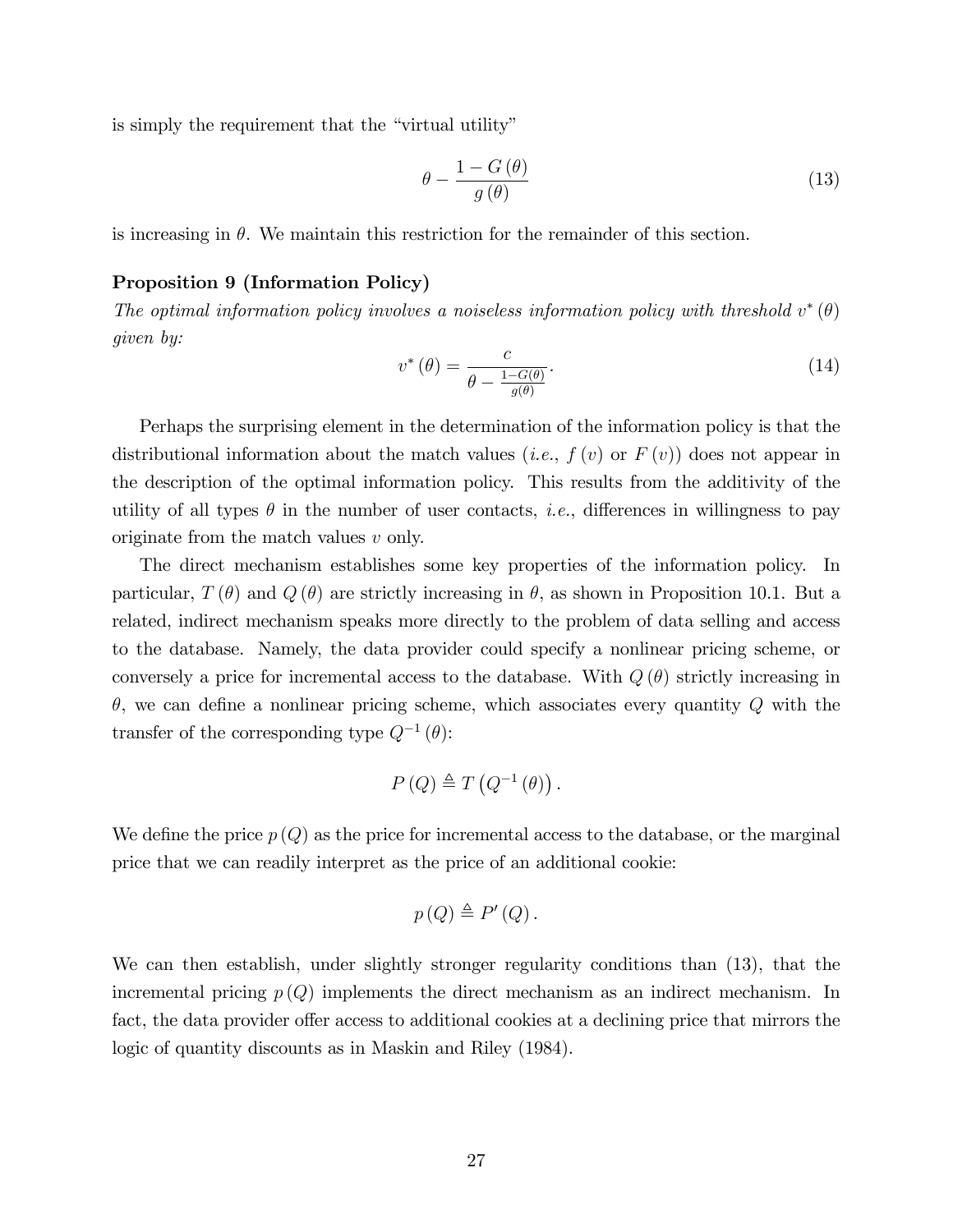### Proposition 10 (Prices and Quantities)

- 1. The number of cookies sold,  $Q(\theta)$  and the transfer  $T(\theta)$  are increasing in  $\theta$ .
- 2. The incremental cookie price  $p(Q)$  is decreasing in Q and decentralizes the direct optimal mechanism if  $(1 - G(\theta)) / g(\theta)$  is decreasing.

Thus, the data provider can decentralize the optimal direct mechanism by allowing advertisers to access a given portion of the database, with volume discounts for those who demand a larger amount of cookies. This establishes an equivalent implementation of the optimal mechanism, based on advertiser self-selection of a subset of cookies. In this sense, we can view linear prices as simple approximations to the optimal mechanism in this particular case.<sup>13</sup>

## 6 Interaction between Data and Advertising Markets

We finally return to linear pricing of cookies in order to examine the interaction between the markets for data and online advertising. We seek to assess (a) the effect of the price of data  $p$  on the advertising publisher's revenue, and (b) the effect of the unit price of advertising  $c$  on the data provider's revenue. Understanding these cross-market externalities will allow us to study the data provider's pricing problem in richer scenarios. In particular, in Section 6.2, we consider the monopoly price of cookies when the unit price of advertising is determined endogenously; and in Section 6.3, we let the data provider sell cookies either to the advertisers or to the publisher, and we determine which side of the advertising market yields higher profits. $^{14}$ 

## 6.1 Demand for Advertising

The effect of the price of information on the total demand for advertising space and the impact of the cost of advertising on the demand for data are unclear a priori. For instance, the total demand for advertising space may increase or decrease in the amount of information available to advertisers, depending on whether the data is used for positive or negative targeting. Likewise, a lower marginal cost of advertising space increases the advertisers'

 $13$ See Rogerson (2003) for bounds on the loss in profits from simpler mechanisms such as linear pricing.

 $14$ In the online advertising industry, sellers often purchase third-party data. For example, The Economist acquires Bizo Private Audience Targeting through the BlueKai Data Exchange, in order to enable demographic targeting (http://www.economist.com/cookies-info). In Australia, Yahoo! uses Acxiom's offline data to improve its online targeting ability (http://www.acxiom.com/press-releases/2012/acxiom-announces-firstquarter-results/).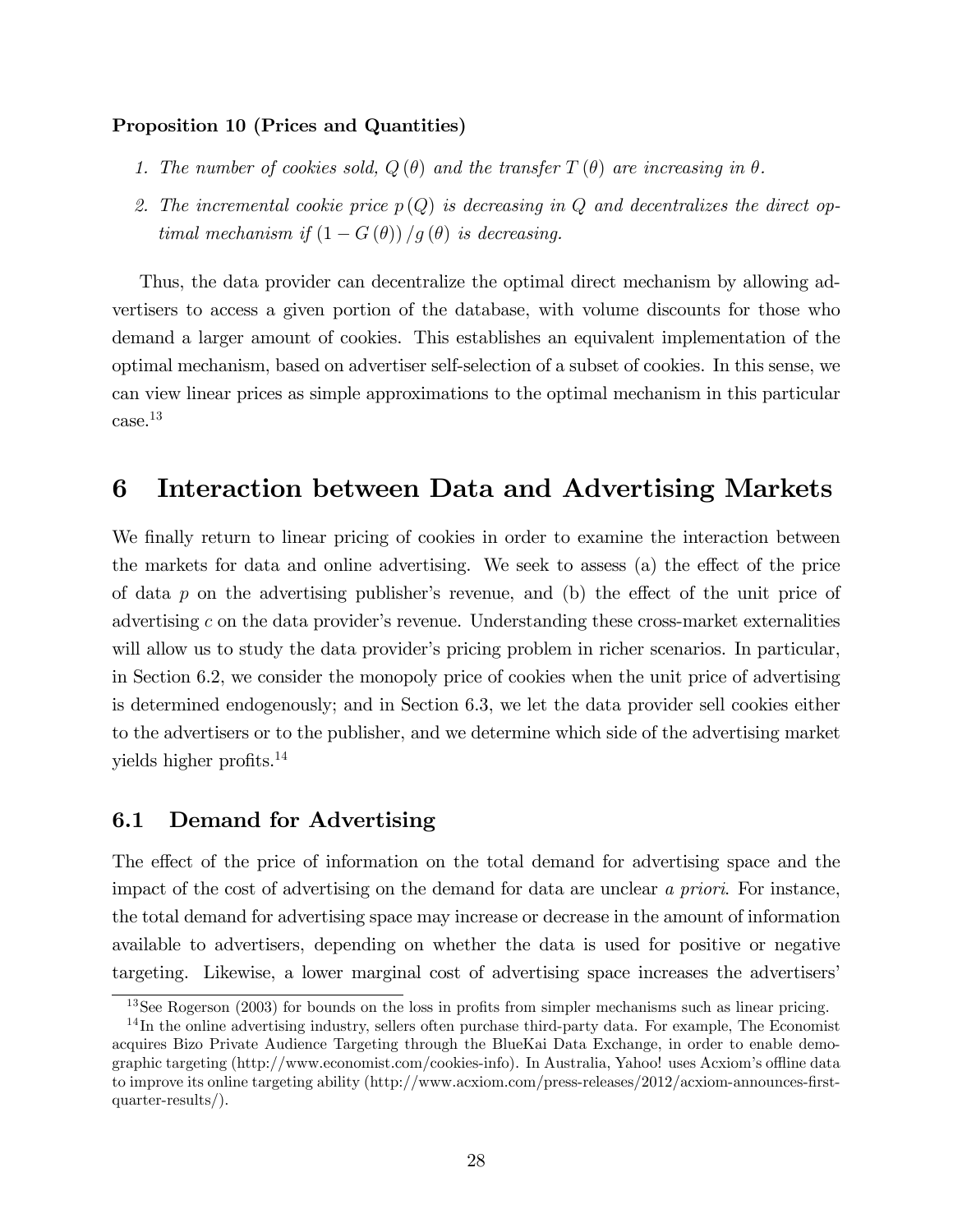downstream surplus, but it also decreases the value of information by reducing the cost of advertising to the residual set.

To formalize these trade-offs, consider the total demand for advertising space as a function of the targeted set  $A(c, p)$ . Because any advertiser who wishes to generate match intensity q with a consumer must purchase an amount of space equal to  $m(q)$ , the total demand for advertising is given by

$$
M(A) \triangleq \int_{A} m(q^*(v)) dF(v) + \int_{A^C} m(q^*(A^C)) dF(v).
$$
 (15)

We are interested in the effect of the amount of data sold  $\mu(A)$  on the total demand for advertising  $M(A)$ . Suppose for now that negative targeting is optimal, *i.e.*, the residual set is given by  $A^C(c, p) = [v_1, \bar{v}]$  for some threshold  $v_1(c, p) > \underline{v}$ . As the price of data increases,  $v_1$  decreases and the publisher replaces  $m(q^*(v_1))$  with  $m(q^*([v_1,\bar{v}]))$ , which is higher. At the same time, the average match value  $\mathbb{E}[v \mid v \ge v_1]$  decreases, thus reducing the match intensity with every consumer in the residual set. Figure 5 compares the demand for advertising  $m(q(v))$  for fixed targeted and residual sets, under two different matching cost functions.

FIGURE 5: TOTAL DEMAND FOR ADVERTISING



We again relate the determinants of the demand for information to the properties of the complete-information demand for advertising. The total demand for advertising  $(i.e.,$  the area under the solid lines in Figure 5) is increasing in the measure of the targeted set  $A$  when the complete-information demand for advertising is convex in  $v$ . Figure 5 therefore helps to clarify the effect of the marginal cost of advertising c on the data provider's revenue. Suppose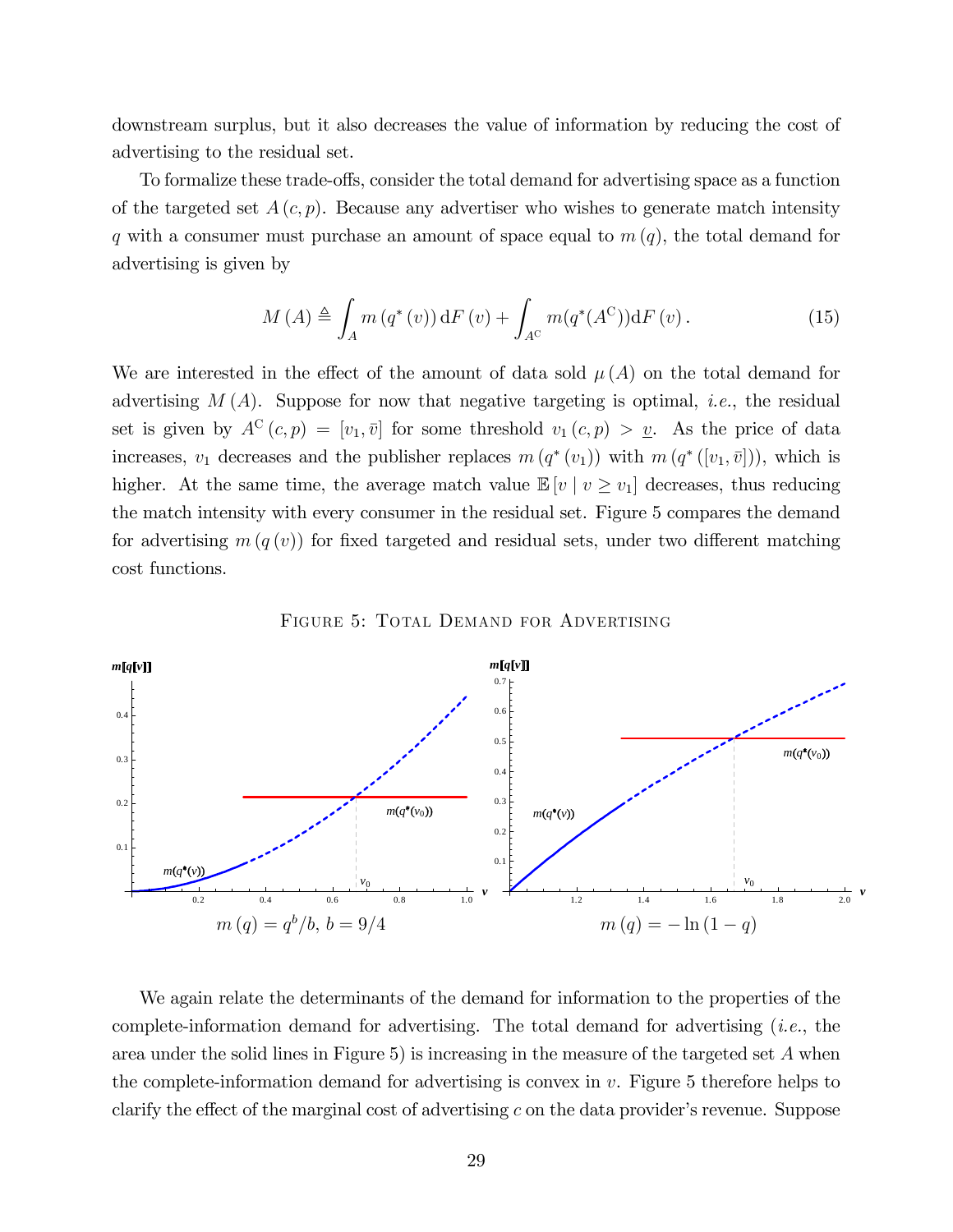the unit cost of advertising space c increases. Everything else constant, this induces advertisers to reduce their demand for advertising space. In particular, if the complete-information demand for advertising is convex in  $v$ , a reduction in the amount of data purchased reduces the total advertising expenditure. Thus, when  $c$  increases, advertisers' marginal willingness to pay for advertising decreases and so does the revenue of the data provider.

Proposition 11 formalizes the interaction of the data and advertising markets by relating the nature of the cross-market externalities to the properties of the matching cost function.

#### Proposition 11 (Market Interaction)

Assume exclusive (positive or negative) targeting is optimal.

- 1. If  $m'(q)$  is log-concave, then the data provider's revenue is decreasing in c, and the publisher's revenue is decreasing in p.
- 2. If  $m'(q)$  is log-convex, then the data provider's revenue is increasing in c, and the publisher's revenue is increasing in p.

In the proof of Proposition 11, we show that convexity of the complete-information demand for advertising is equivalent, in terms of the primitives of our model, to the logconcavity of the marginal cost of matching. In turn, log-concavity and log-convexity of  $m'(q)$ are sufficient to establish the sign of the cross-market externality. Finally, the conditions in Proposition 11 are related to the optimality of positive vs. negative targeting (see Proposition 4). In particular, positive targeting requires convexity of  $q^*(v)$ , while negative cross-market externalities require convexity of the composite function  $m^*(q(v))$ . Thus, the optimality of positive targeting implies negative cross-market externalities, but not vice-versa.

### 6.2 Endogenous Cost of Advertising

We now leverage our results on market interaction to assess how the monopoly price of cookies responds to competition in the "downstream" market for advertising. We introduce a fixed supply of space M for each user i. This may correspond to a limit on the actual physical space on web pages that the user can access, or to a limit on the user's attention span.

We consider a game in which the data provider sets the price of cookies, advertisers buy information, and then compete for a fixed supply of advertising space. In equilibrium, the prices of cookies and advertising space are such the data provider and the advertisers maximize profits, and the advertising market clears. In other words, the equilibrium price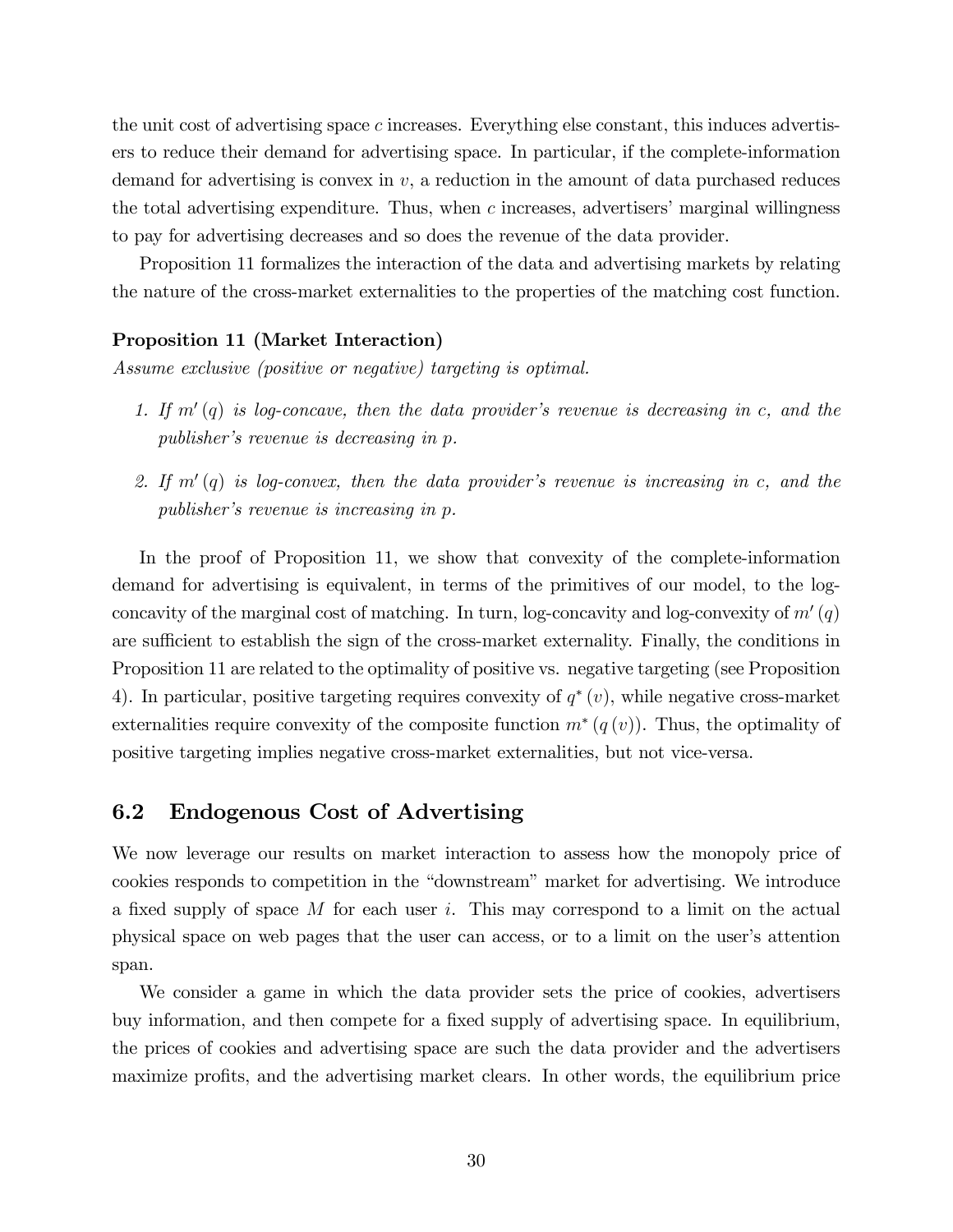of advertising  $c^*(p,M)$  satisfies the following market-clearing condition,

$$
M = \int_{A(c,p)} m(q^*(v)) dF(v) + \int_{A^C(c,p)} m(q^*(A^C(c,p))) dF(v)
$$

By controlling the price of cookies  $p$ , the data provider can profitably influence the total demand for advertising, thus affecting the equilibrium price of advertising and hence the demand for cookies. We now apply our earlier results, and compare the monopoly price of cookies under exogenous and endogenous prices of advertising space.

Consider the case of convex complete-information demand for advertising. In this case, the price of advertising imposes a negative externality on the data provider. Thus, compared to the case of an exogenous c, the data provider wishes to reduce congestion downstream in order to keep the equilibrium price  $c^*$  low. Because demand for advertising space is decreasing in p, the data provider must raise its price.

Now consider the opposite case of concave complete-information demands. We know the data provider wishes to keep  $c^*$  high in order to increase the demand for information. However, the total demand for advertising is now increasing in  $p$ . Again, the monopolist data provider wishes to raise the price of data, compared to the case of exogenous cost of advertising.

To summarize, while the cross-market payoff externalities depend on the matching cost function, the strategic implications of downstream competition for the data provider are more clear: under the sufficient conditions of Proposition 11, the data provider profitably increases the price of cookies in response to fiercer competition for advertising space. In turn, an increase in the price of data may benefit the publisher of the advertising space. This occurs when returns to advertising decrease sufficiently fast that the complete-information advertising demand is concave in  $v$ . We now explore the role of the matching technology when we allow the data provider to choose between selling information to the advertisers or to the publisher.

## 6.3 Selling Cookies to the Publisher

The previous discussion highlighted the possibility that online publishers benefit from the direct sale of information to the advertisers. A *fortiori*, the publisher may benefit from the indirect sale of information, *i.e.*, from purchasing cookies and releasing match-value information to the advertisers. Proposition 11 identified conditions under which the demand of advertising space is increasing in the amount of data sold  $\mu(A)$ .

We now restrict attention to technologies for which the publisher has a positive value of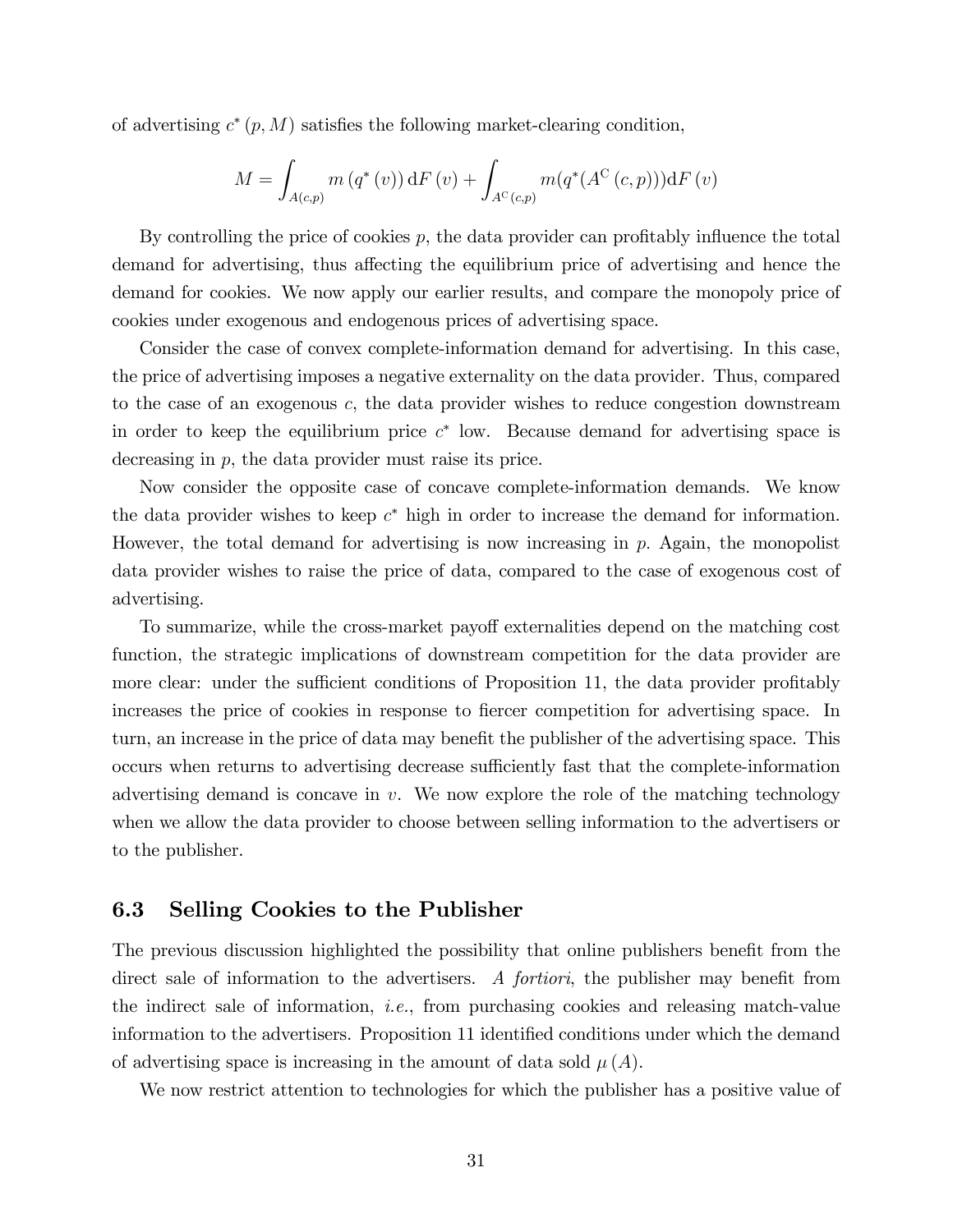information (*i.e.*, we assume  $m(q^*(v))$  is convex). We characterize the price of information that the data provider can charge to either side of the advertising market. In our framework, all cookies are symmetric from the point of view of the publisher, and its revenue is linear in the measure of cookies bought. Therefore, the publisher's marginal willingness to pay for data is constant, and it is given by

$$
p=c\cdot M(V)\,,
$$

where  $V = [\underline{v}, \overline{v}]$  and the total advertising demand  $M(\cdot)$  is defined in (15). Thus, the data provider faces a áat demand curve when selling to the publisher, and a downward-sloping demand curve when selling to the advertisers. In Figure 6, we compare the data provider's profits as a function of the "target buyers" as we vary the matching cost function. In particular, we consider uniformly distributed match values and power cost functions  $m(q)$  $q^b/b$ . In this example, as b increases, the marginal returns to advertising decline faster.



Figure 6 then suggests that the publishers have a higher willingness to pay for data when the marginal returns to advertising are fairly high. Conversely, if the decline in the marginal returns is steep (so that complete-information demands are nearly linear in  $v$ ), the publisher's willingness to pay is low, and the data provider prefers selling information to the advertisers.

## 7 Concluding Remarks

In this paper, we have explored the sale of individual-level information in a setting that captures the key economic features of the market for third-party data. Specifically, in our model, a monopolistic data provider determines the price to access informative signals about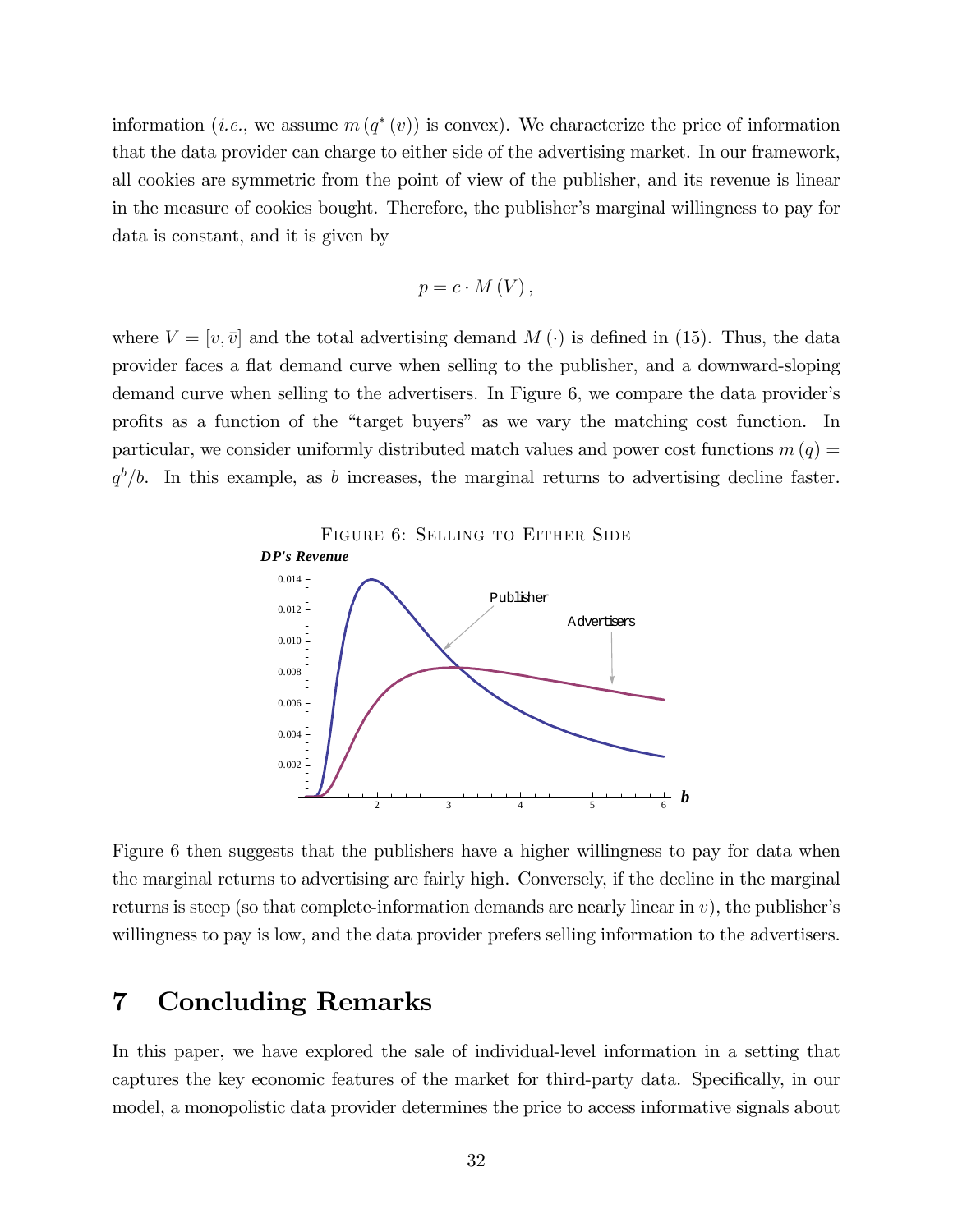each consumer's preferences.

Our first set of results characterized the demand for such signals by advertisers who wish to tailor their spending to the match value with each consumer. We showed how properties of the complete-information profit function determine the optimality of an informationpurchasing strategy that achieves positive targeting, negative targeting, or both. Turning to monopoly pricing of cookies, we established that the ability to influence the composition of the advertisers' targeted and residual sets was the key driver of the optimal (linear) prices. As a consequence, both the reach of the monopolist's database and the concentration of data sales provide incentives to lower prices.

We considered an environment in which advertisers differ in their willingness to pay, and we showed that cookies-based pricing can be part of an (approximate) optimal mechanism for the sale of information. In particular, we showed that the data provider can decentralize the optimal mechanism by offering a nonlinear pricing schedule for cookies.

Finally, we explored the interaction between the markets for data and advertising. We obtained conditions under which the price in each market has a negative impact on the seller's profits in the other market, and we showed that the publisher of advertising can, but need not, benefit from large data sales.

We, arguably, made progress towards understanding basic aspects of data pricing and data markets. We did so by making a number of simplifying assumptions. A more comprehensive view of data markets would require a richer environment. In the present model, neither the advertiser nor the publisher had access to any information about the consumers. In reality, advertisers and (more prominently) large publishers and advertising exchanges maintain databases of their own. Thus, the nature of the information sold, and the power to set prices depends on the allocation of information across market participants. An interesting question in this context is related to the effects of privacy regulation (e.g., banning the sale of information) on the allocative effects of information markets.

Moreover, online data transactions are inherently two-sided. Presently, we analyzed the price charged by the data provider to the advertisers. But there are cost of acquiring the data, either from individuals, publisher or advertisers. Ultimately, the cost of acquiring information for the data provider should be related to the value of privacy, which might limit the availability of data, or at least raise its price.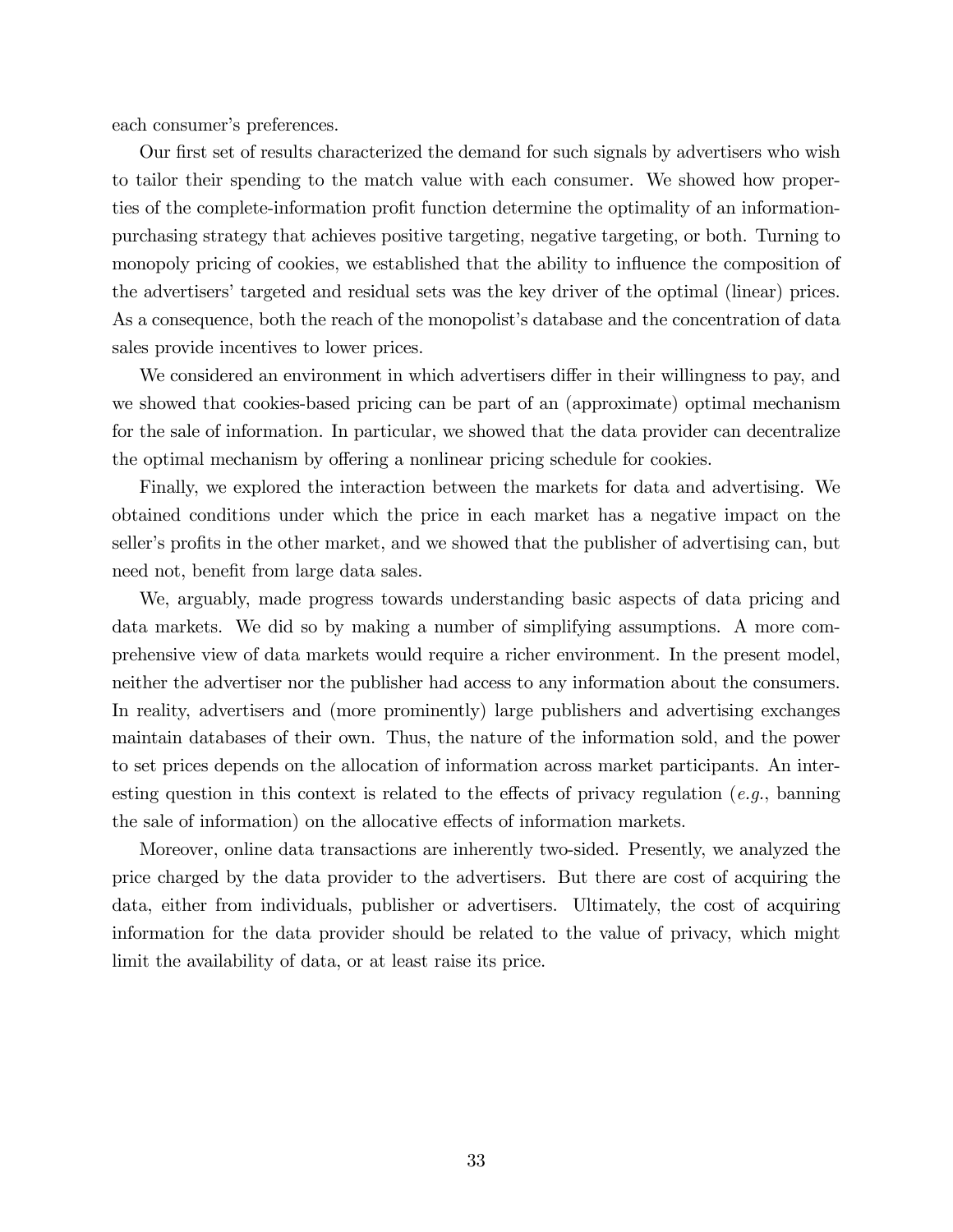## Appendix A

**Proof of Proposition 1.** Suppose the advertisers' optimal action on the residual set is given by  $q^*(A^C) = 0$ . The value of the marginal cookie is then given by max  $\{0, v - c\}$ , which is increasing in  $v$ . We show that the value of information is strictly monotone in  $v$ . Notice that adding higher-v cookies to the targeted set does not change the optimal action on the residual set, because it lowers the expected value of a consumer  $v \in A^C$ . Thus, if advertisers buy cookie v, they also buy all cookies  $v' > v$ . Conversely, if the optimal action on the residual set is given by  $q^*(A^C) = 1$ , the value of the marginal cookie is max  $\{0, c - v\}$ . By a similar argument, the value of information is strictly decreasing in  $v$ : if advertisers buy cookie v, they also buy all cookies  $v' < v$ .

Now consider the advertiser's profits under positive and negative targeting. In the former case, the advertisers' profits are given by

$$
\pi_{+}(c,p) \triangleq \max_{v} \int_{v}^{1} (v - c - p) dF(v) = \int_{c+p}^{1} (v - c - p) dF(v).
$$

In the latter case, profits are given by

$$
\pi_{-}(c,p) \triangleq \max_{v} \left[ \int_{v}^{1} \left( v - c \right) dF \left( v \right) - pF \left( v \right) \right] = \int_{c-p}^{1} \left( v - c \right) dF \left( v \right) - pF \left( c - p \right).
$$

Now consider the difference

$$
\pi_{+}(c,p) - \pi_{-}(c,p) = p(F(c-p) + F(c+p) - 1) - \int_{c-p}^{c+p} (v-c) dF(v).
$$
 (16)

Under the uniform distribution, the second term in  $(16)$  is nil, while the first is equal to  $p(2c-1)$ , which establishes the result.

Proof of Proposition 2. Suppose towards a contradiction that the optimal residual set  $A^C$  is not an interval. Let  $q_0 = q^*(A^C)$  denote the match intensity with all consumers in the residual set. By equation  $(6)$ , we know  $q_0$  is the optimal match intensity for the average type  $\bar{v}_A = \mathbb{E}[v \mid v \notin A]$ . Suppose  $\bar{v}_A \in A$ . Now consider two consumers with  $v'' > v'$  and  $q^*(v'') > q^*(v') > q_0$  such that the firm buys cookie v' but not v''. If  $A^C$  is not an interval, either such a pair exists, or there exists a pair with  $v'' < v'$  and  $q^*(v'') < q^*(v') < q_0$  such that the firm buys cookie  $v'$  but not  $v''$ . Consider the former case, and compute the change in profits obtained by swapping cookies, *i.e.*, purchasing (an equal number of) cookies  $v''$ instead of cookies  $v'$ . Define the difference between complete and incomplete-information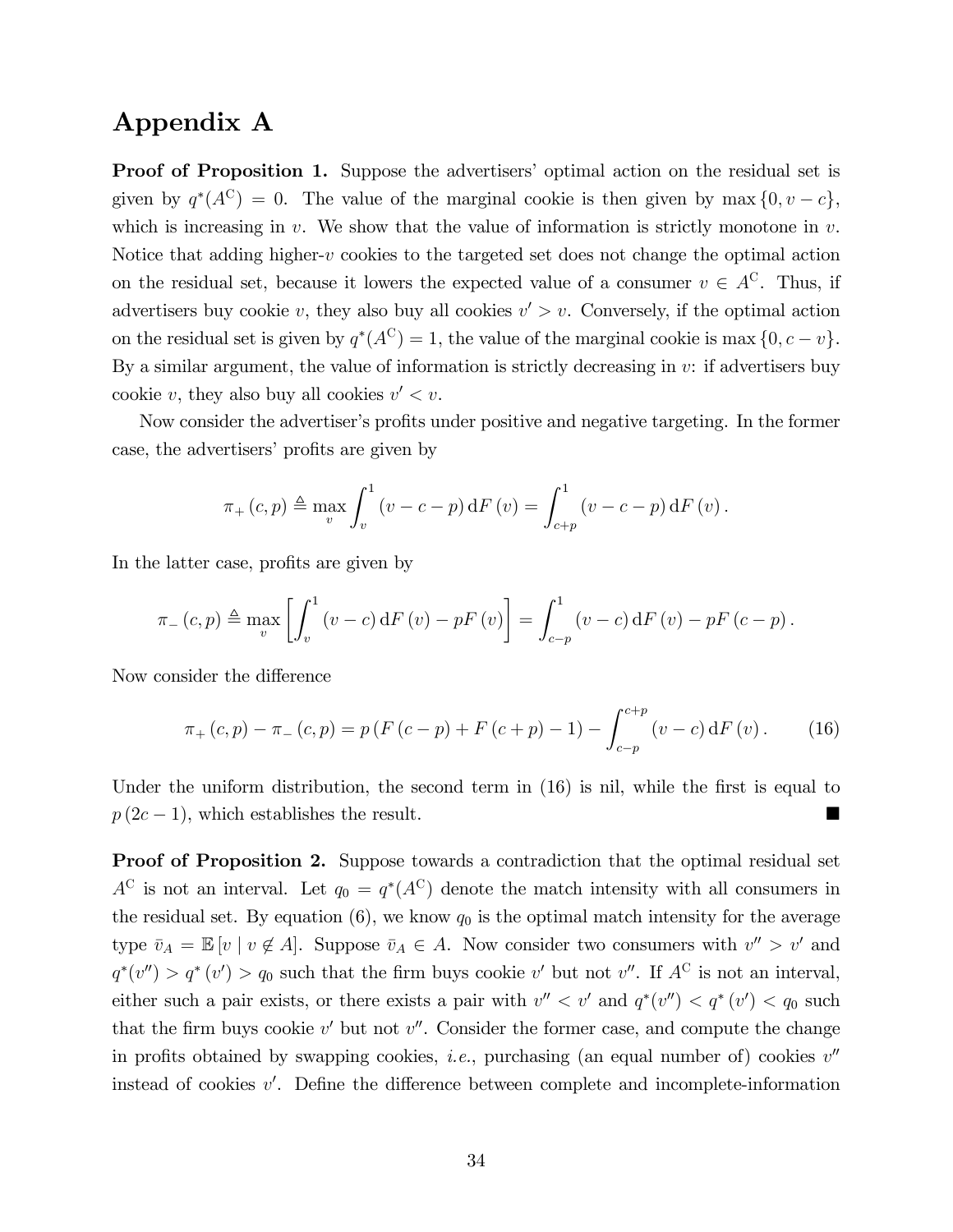profits as

$$
\Delta(v, q_0) = v (q^*(v) - q_0) - c (m (q^*(v)) - m (q_0)),
$$

and notice that  $\Delta_v (v, q_0) = (q^* (v) - q_0)$ . Therefore  $q^* (v'') > q^* (v') > q_0$  implies  $\Delta(v'', q_0) >$  $\Delta(v', q_0)$ . Because the advertiser gains  $\Delta(v'', q_0)$  and loses  $\Delta(v', q_0)$ , it follows that the swap strictly improves profits. An identical argument applies to the case of  $q^*(v'') < q^*(v') < q_0$ . Finally, if  $\bar{v}_A \notin A$ , then a profitable deviation consists of not purchasing  $\bar{v}_A$ : advertisers avoid paying a positive price, and the optimal action on the residual set does not change.

**Proof of Proposition 3.** If costs are quadratic, so are the complete-information profits. By symmetry of the distribution,  $v_0 = \mathbb{E}[v \mid v \in [v_0 - \varepsilon, v_0 + \varepsilon]]$  for any  $\varepsilon > 0$ . The marginal value of information is then given by

$$
p(v) = \pi^*(v) - (vq^*(v_0) - cm (q^*(v_0))) = (v_0 - v)^2 / 4c.
$$

Solving for  $v_0$  yields the optimal residual set as a function of p and c.

Proof of Proposition 4. Consider the necessary conditions for the optimal residual set  $A^C$  to be given by an interior interval  $[v_1, v_2]$ . Denote the expected value of v on the residual set by

$$
v_0 \triangleq \mathbb{E}[v \mid v \in A^C].
$$

It follows that  $q_0 \triangleq q^*(A^C) = q^*(v_0)$ , and by the envelope theorem  $q_0 = \pi'(v_0)$ . The marginal value of information at v is then given by  $\pi(v) - (\pi(v_0) + (v - v_0)\pi'(v_0))$ , and its derivative with respect to v is given by  $\pi'(v) - \pi'(v_0)$ . Optimality of an interior residual set requires that the marginal value of information is equal to p at the two extremes *i.e.*,

$$
\int_{v_1}^{v_2} (\pi'(v) - \pi'(v_0)) dv = 0.
$$

Under concavity of  $\pi'(v)$ , however, we have

$$
\int_{v_1}^{v_2} (\pi'(v) - \pi'(v_0)) dv \le \int_{v_1}^{v_2} \pi''(v_0) (v - v_0) dv,
$$

which is nonpositive if  $f(v)$  is nondecreasing. This implies negative targeting. A similar last step implies positive targeting.

Finally, we relate the curvature of the profit function to that of the match cost function. The envelope theorem implies  $\pi'(v) = q^*(v)$ , and implicit differentiation of the first order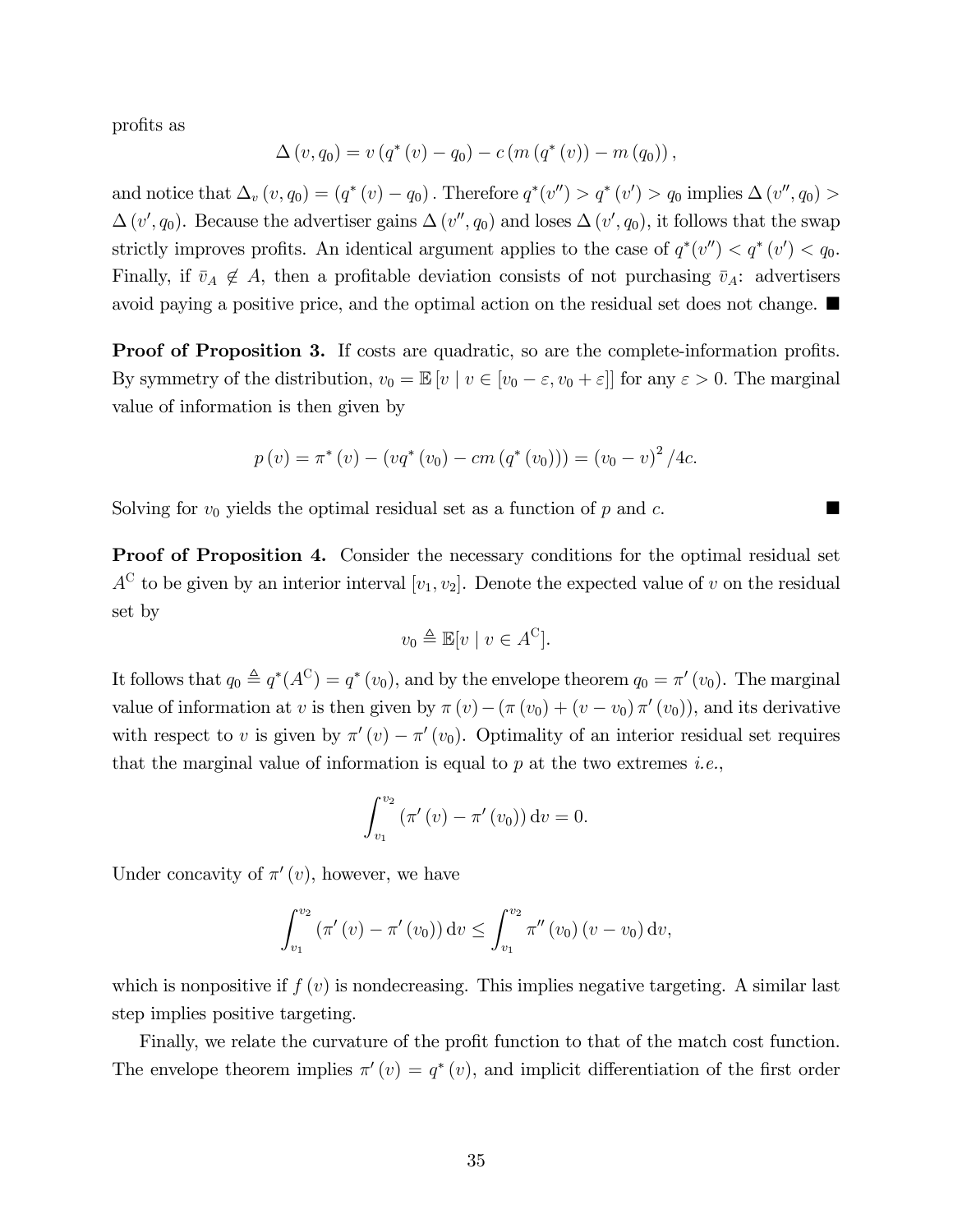condition yields

$$
\pi''(v) = \frac{1}{cm''(q^*(v))}.
$$

Because  $q^*(v)$  is strictly increasing, we conclude that  $\pi'''(v) > 0$  if and only if  $m'''(q) < 0$ .

**Proof of Proposition 5.** (1.) We know from Proposition 1 that advertisers choose the following targeted set:

$$
A(c,p) = \begin{cases} [0, \max\{c-p, 0\}] & \text{if } c < 1/2; \\ [\min\{c+p, 1\}, 1] & \text{if } c \ge 1/2. \end{cases}
$$
(17)

Thus, under the uniform distribution, the monopoly price of cookies is given by

$$
p^*(c) = \begin{cases} \arg \max_p [p(c-p)] & \text{if } c < 1/2, \\ \arg \max_p [p(1-c-p)] & \text{if } c \ge 1/2, \end{cases}
$$

and therefore  $p^*(c) = (1/2) \min\{c, 1-c\}.$ 

(2.) It follows from (17) that  $A(c, p^*(c)) = [0, c/2]$  if  $c < 1/2$  and  $A(c, p^*(c)) = [(1 - c)/2, 1]$ if  $c \geq 1/2$ .

(3.) The single-peakedness of prices  $p^*(c)$ , sales  $\mu(A(c, p^*(c)))$ , and hence profits, is immediate from parts  $(1)$  and  $(2)$ .

#### Proof of Proposition 6. (1.) Let

$$
p(v,x) = \pi(v) - \pi(v,q^*(\mathbb{E}[v < x]))
$$

Under monopoly, the data provider's chooses the marginal cookie  $v_2$  to solve the following problem:

$$
\max_{v}\left[p\left(v,v\right)\left(1-F\left(v\right)\right)\right].
$$

The optimal  $v_2^*$  is then given by the solution v to the following first-order condition:

$$
-p(v, v) f(v) + \partial p(v, v) / \partial v + \partial p(v, v) / \partial x = 0.
$$

Conversely, in the symmetric equilibrium with a continuum of sellers, the equilibrium marginal cookie  $\bar{v}_2$  is given by the solution v to the following condition

$$
-p(v, v) f(v) + \partial p(v, v) / \partial v = 0.
$$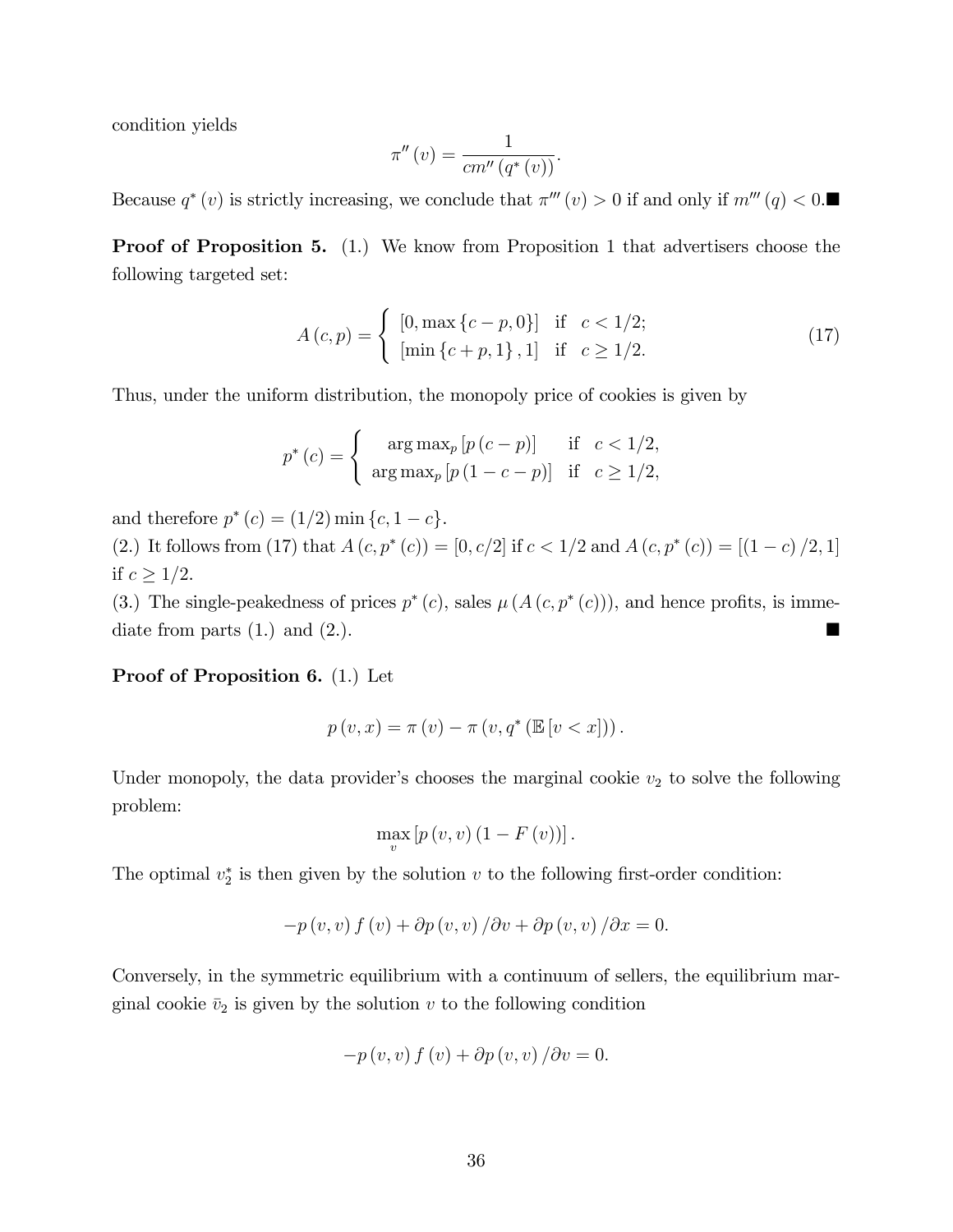However,

$$
\frac{\partial p(v, v_2^*)}{\partial x} = -\frac{\partial \pi(v, q^* \left(\mathbb{E}\left[v < x\right]\right))}{\partial q} \frac{\partial q^*}{\partial v} \frac{\partial \mathbb{E}\left[v < x\right]}{\partial x} < 0,
$$

because  $q^*(v)$  is strictly increasing in v, and therefore  $\partial \pi(v,q)/\partial q > 0$  for all  $q < q^*(v)$ . Therefore, the price under competition  $\bar{p} \triangleq p(\bar{v}_2, \bar{v}_2)$  is higher than the monopoly price  $p^* \triangleq p(v_2^*, v_2^*).$ 

(2.) We look for a symmetric equilibrium in the price-setting game with  $n$  data providers. Let  $p_j = p_2$  for all  $j \neq 1$  and characterize the advertisers' demand as a function of  $(p_1, p_2)$ . If positive targeting is optimal, advertisers buy cookies  $v \in [v_1, \bar{v}]$  from seller  $j = 1$  and  $v \in [v_2, \bar{v}]$  from sellers  $j \neq 1$ . In particular, the thresholds  $(v_1, v_2)$  satisfy the following equations:

$$
\pi(v_1) - \pi(v_1, q^*(\hat{v})) = p_1 \n\pi(v_2) - \pi(v_2, q^*(\hat{v})) = p_2,
$$

where

$$
\hat{v}(p_1, p_2) = \frac{\mathbb{E}[v \mid v < v_1] + (n-1) \mathbb{E}[v \mid v < v_2]}{n}.
$$

Note that  $p_1 > p_2$  implies  $v_1 > v_2$ . Now rewrite the profit function of seller  $j = 1$  as

$$
\Pi_1 = (\pi(v_1) - \pi(v_1, q^*(\hat{v}))) (1 - F(v_1)).
$$

At a symmetric equilibrium where  $v_j \equiv v$ , the first-order condition of seller 1 is given by

$$
\left(\pi(v_1)-\pi(v_1,q^*(\hat{v}))\right)\frac{f(v_1)}{1-F(v_1)}=\pi'(v_1)-\frac{\partial\pi(v_1,q^*(v))}{\partial v_1}-\frac{\partial\hat{v}}{\partial v_1}\frac{\mathrm{d}q^*(\hat{v})}{\mathrm{d}\hat{v}}\frac{\partial\pi(v_1,q^*(v))}{\partial q}.
$$

Notice that both  $dq^*(\hat{v}) / d\hat{v}$  and  $\partial \pi (v_1, q^*(v)) / \partial q$  on the right-hand side are positive. Therefore, because

$$
\frac{\partial \bar{v}}{\partial v_1} = \frac{1}{n} \frac{\partial \mathbb{E}[v \mid v < v_1]}{\partial v}
$$

is decreasing in n, the symmetric equilibrium threshold  $v^*(n)$  is increasing in n, and so is the price  $p^*$ (n).

**Proof of Proposition 7.** Under positive targeting, the marginal willingness to pay  $p(v, \beta)$ for a targeted set  $A = [v, \bar{v}]$  is given by

$$
p(v, \beta) \triangleq \pi^*(v) - \pi(v, q_0(v, \beta)),
$$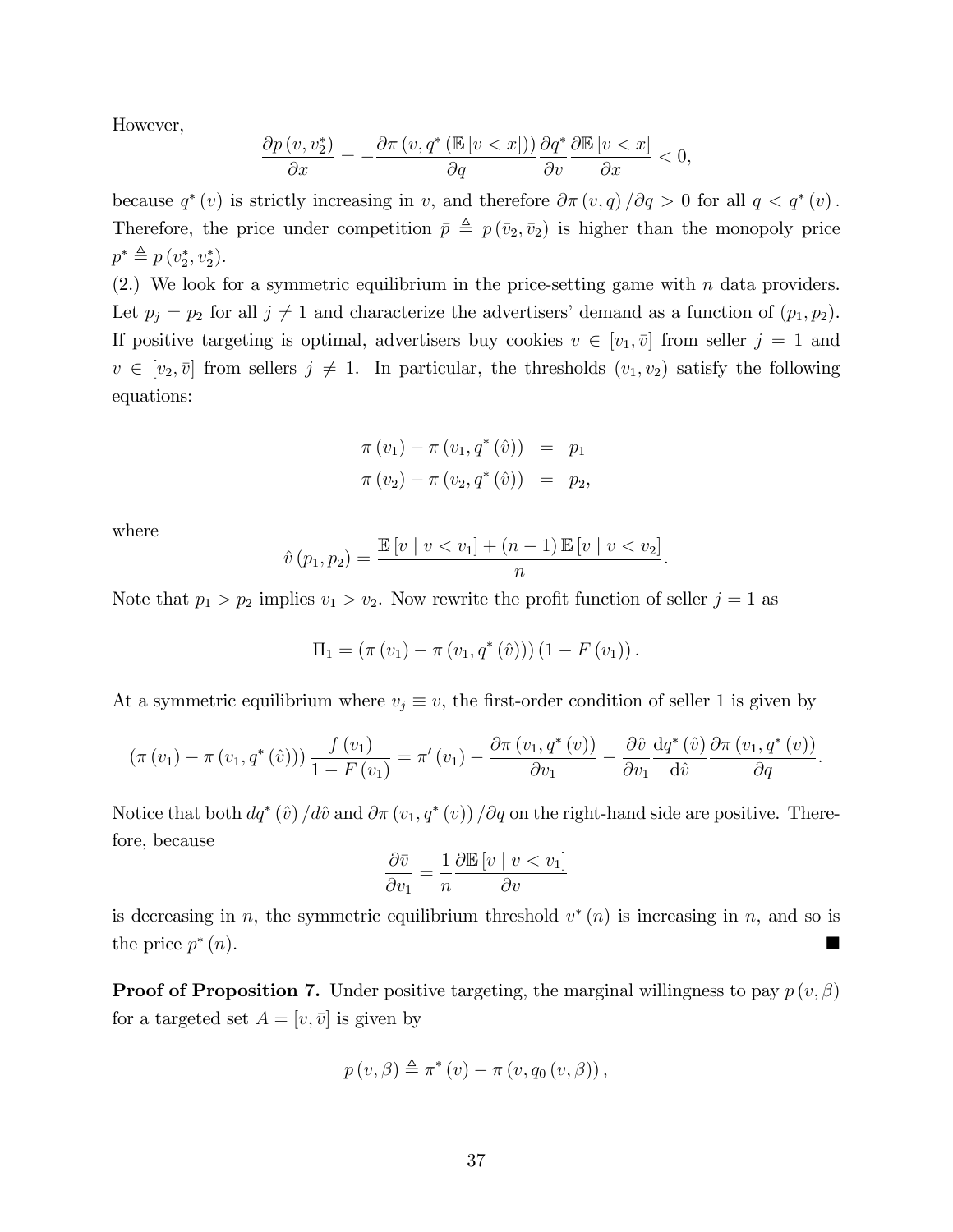where

$$
q_0(v,\beta) \triangleq q^* \left(\beta \mathbb{E}_F[v' \mid v' < v] + (1-\beta) \mathbb{E}_F[v']\right).
$$

The derivative of the inverse demand function with respect to the reach  $\beta$  is given by

$$
\frac{\partial p(v,\beta)}{\partial \beta} = -\left(v - cm'\left(q_0\left(v,\beta\right)\right)\right)q^{*'}\left(\cdot\right)\left(\mathbb{E}_F\left[v'\mid v' < v\right] - \mathbb{E}_F\left[v'\right]\right). \tag{18}
$$

The first two terms in (18) are positive: profits  $\pi(v, q_0)$  are increasing in q because  $q_0(v, \beta)$  <  $q^*(v)$ ; the complete information quantity  $q^*(\cdot)$  is strictly increasing; and difference of the conditional and unconditional expected values is negative. Therefore, the marginal willingness to pay  $p(v, \beta)$  is increasing in  $\beta$ .

Proof of Proposition 8. Under the quadratic matching costs and distributional assumption  $(F(v) = v^{\lambda}, \lambda < 1)$ , the inverse demand  $p(v, \beta)$  for a targeted set  $A = [v, \bar{v}]$  can be written as

$$
p(v, \beta) = \frac{1}{2c} \left( \frac{1 - \beta - v(1 - \beta + \lambda)}{1 + \lambda} \right)^2.
$$

Therefore, the monopolist maximizes

$$
\Pi(v,\beta) \triangleq (1-v^{\lambda}) p(v,\beta).
$$

The first-order condition  $\partial\Pi/\partial v = 0$  can be solved for the inverse function  $\beta^*(v)$ , which is given by

$$
\beta^*(v) = \frac{(1+\lambda)\left(2 - v^{\lambda}(2+\lambda)\right) + v^{\lambda-1}\lambda}{2(1 - v^{\lambda}) + \lambda(1 - v)v^{\lambda-1}}.
$$

Differentiating with respect to v, one obtains that  $\beta^*(v)$  is decreasing in v if

$$
v > \hat{v}(\lambda) \triangleq \left(\frac{2(1-\lambda)}{2+\lambda}\right)^{\frac{1}{\lambda}}.
$$

Substituting  $v = \hat{v}(\lambda)$  into  $\beta^*(v)$  one obtains  $\beta^*(\hat{v}(\lambda)) > 1$  for all  $\lambda \in (0,1)$ . Thus,  $v^*(\beta,\lambda) > \hat{v}(\lambda)$ , which in turn implies  $\beta^*(v)$  is decreasing. Furthermore, substituting  $\beta^*(v)$ into the inverse demand, we obtain the monopoly price as a function of the optimal range  $v$ ,

$$
p(v, \beta^{*}(v)) = 2 \frac{\lambda^{2} v^{2} (1 - v^{\lambda})^{2}}{(1 + \lambda)^{2} (-2v + v^{\lambda} (2v - (1 - v) \lambda))^{2}}.
$$

Finally, one can show that the sign of the total derivative  $dp(v, \beta^*(v))/dv$  depends on the sign of  $-1 + \lambda - \lambda v + v^{\lambda}$ , which is positive for all  $(\lambda, v) \in [0, 1]^2$ . Therefore, the optimal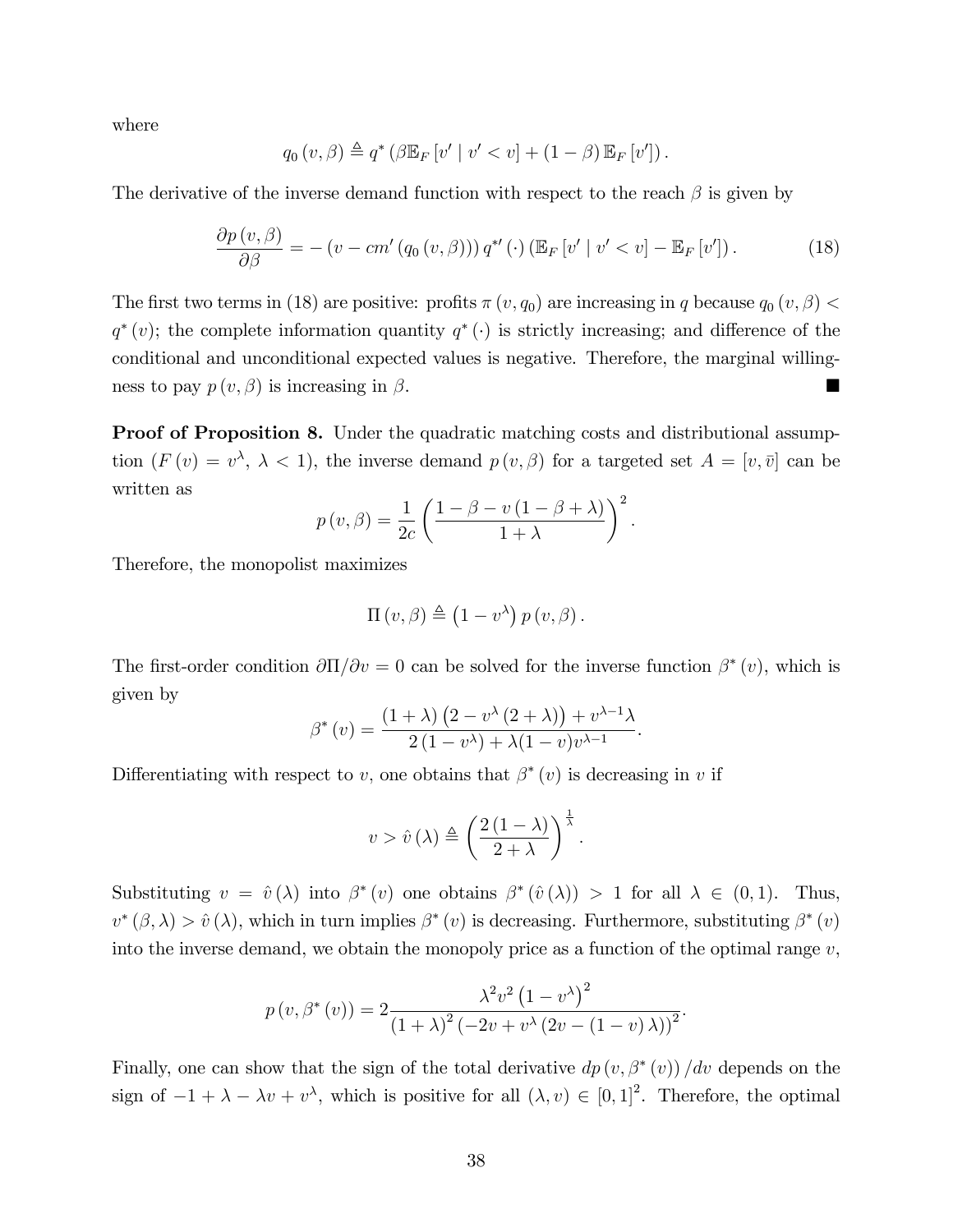range v is decreasing in  $\beta$  and so is the monopoly price.

**Proof of Proposition 9.** Starting with the value of information  $w(\theta, x)$  given in (12), we have

$$
\frac{\partial w(\theta, x)}{\partial x} = -(\theta x - c) f(x),\tag{19}
$$

with

$$
\frac{\partial w(\theta, x)}{\partial \theta} = \int_x^1 v \mathrm{d} F(v),
$$

and hence

$$
\frac{\partial^2 w(\theta, x)}{\partial \theta \partial x} = -xf(x). \tag{20}
$$

Because of this submodularity property, higher types  $\theta$  should receive lower cutoffs x.

The optimal information allocation and pricing can then be solved via the virtual utility, and is given by:

$$
\frac{\partial w(\theta, x)}{\partial x} = \frac{1 - G(\theta)}{g(\theta)} \frac{\partial^2 w(\theta, x)}{\partial x \partial \theta},
$$

and after using (19) and (20) we obtain the result in (14).

**Proof of Proposition 10.** (1.) It follows immediately from the derivation of the optimal threshold (14) that the quantity of cookies sold,  $Q(\theta)$ , is increasing, given that the virtual utility  $\theta - (1 - G(\theta))/g(\theta)$  is increasing in  $\theta$ . We can derive the associated transfer rule from the gross utility of the buyer:

$$
w(\theta, x(\theta)) = \theta \int_{x(\theta)}^{1} v \, dF(v) - c \int_{x(\theta)}^{1} dF(v).
$$
 (21)

After all, the indirect utility in any incentive compatible mechanisms is given by standard Mirrlees formula as the integral over the local incentive constraints (and information rents) :

$$
W(\theta) \triangleq \int_{\underline{\theta}}^{\theta} \frac{\partial w(\theta', x(\theta'))}{\partial \theta'} d\theta' = \int_{\underline{\theta}}^{\theta} \int_{x(\theta')}^{1} v dF(v) d\theta'. \tag{22}
$$

The associated transfers (in the direct mechanism) are then given by

$$
T(\theta) = w(\theta, x(\theta)) - W(\theta).
$$

Thus the transfer payment is given by

$$
T(\theta) = -c \int_{x(\theta)}^1 g(v) dv - \int_{\underline{\theta}}^{\theta} \theta' x(\theta') g(x(\theta')) \frac{dx(\theta')}{d\theta'} d\theta',
$$
\n(23)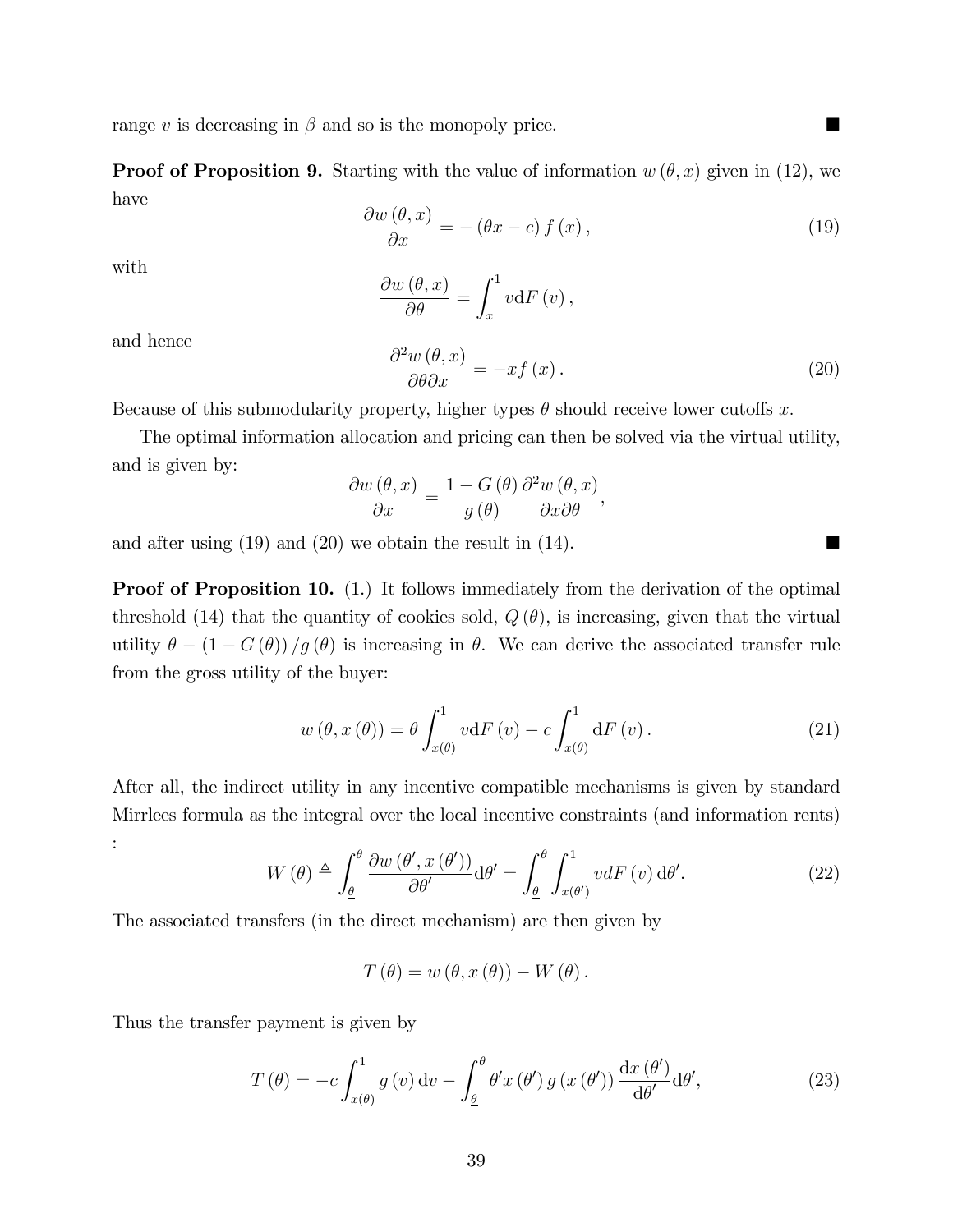and differentiating (23) with respect to  $\theta$  we find:

$$
T'(\theta) = cf(x(\theta)) \frac{dx(\theta)}{d\theta} - \theta x(\theta) f(x(\theta)) \frac{dx(\theta)}{d\theta} d\theta
$$
  
= 
$$
-\frac{dx(\theta)}{d\theta} f(x(\theta)) (\theta x(\theta) - c) \ge 0,
$$
 (24)

where the inequality follows from  $(14)$  and the monotone virtual utility assumption. (2.) We can rewrite the transfer also in terms of the threshold  $x(\theta)$  or the quantity sold  $Q(\theta) = 1 - F(x(\theta))$ , and hence  $P(Q(\theta))$ , and so using (24), we get

$$
t'(x)\frac{dx(\theta)}{d\theta} = -\frac{dx(\theta)}{d\theta}f(x(\theta))(\theta x(\theta) - c) \Leftrightarrow t'(x) = -f(x(\theta))(\theta x(\theta) - c).
$$

Now, the unit price per cookie sold at realization  $x(\theta)$  is given by:

$$
\frac{t'(x(\theta))}{f(x(\theta))} = -(\theta x(\theta) - c),
$$

and using the solution  $x(\theta) = v^*(\theta)$  from (14), we get

$$
\frac{t'(x(\theta))}{f(x(\theta))} = -\left(\theta \frac{c}{\theta - \frac{1 - G(\theta)}{g(\theta)}} - c\right) = -\frac{c \frac{1 - G(\theta)}{g(\theta)}}{\theta - \frac{1 - G(\theta)}{g(\theta)}}.
$$

Thus if  $\theta' > \theta$  and hence  $x(\theta') < x(\theta)$ , then

$$
\frac{t'\left(x\left(\theta'\right)\right)}{f\left(x\left(\theta'\right)\right)} < \frac{t'\left(x\left(\theta\right)\right)}{f\left(x\left(\theta\right)\right)},
$$

and thus the price per cookie is decreasing.

**Proof of Proposition 11.** We first establish a property of the complete-information demands for advertising. Differentiating  $m(q^*(v))$  with respect to v, we obtain

$$
\frac{\mathrm{d}m\left(q^*(v)\right)}{\mathrm{d}v} = m'\left(q^*(v)\right)\frac{\mathrm{d}q^*(v)}{\mathrm{d}v} = \frac{m'\left(q^*(v)\right)}{cm''\left(q^*(v)\right)}.
$$

Therefore, the demand for advertising space is convex in v if  $m''(q)/m'(q)$  is decreasing in q, *i.e.*,  $m'(q)$  is log-concave. Conversely,  $m(q^*(v))$  is concave in v if  $m'(q)$  is log-convex. (1.) We focus on the negative-targeting case  $A = [\underline{v}, v_1]$ , but all arguments immediately extend to the case of positive targeting. Now consider the publisher's revenues as a function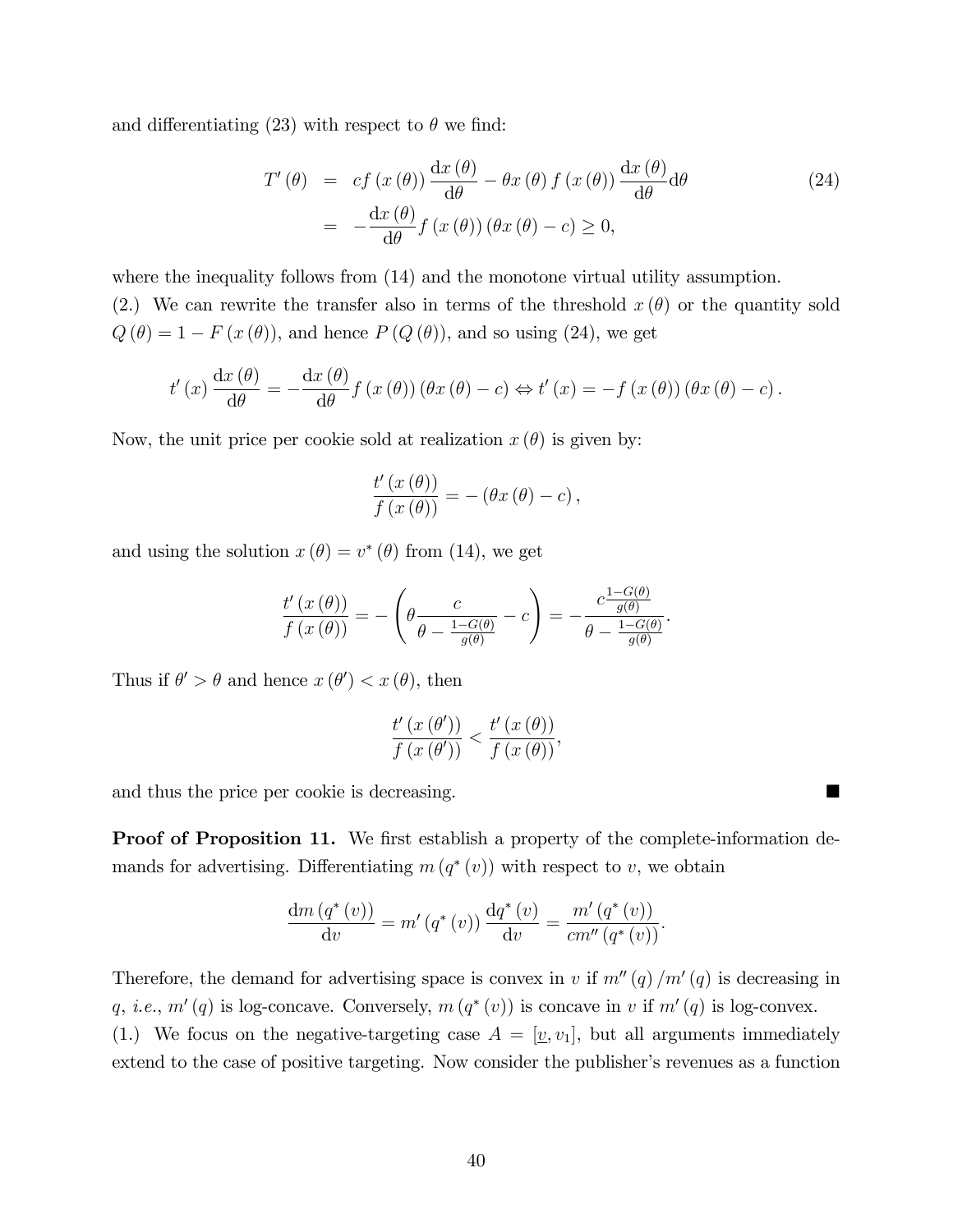of  $p$ . The total demand for advertising is given by

$$
M(A) = \int_{\underline{v}}^{v_1} m(q^*(v)) dF(v) + (1 - F(v_1)) m(q^*(\bar{v})).
$$

Thus, we have

$$
\frac{\partial M}{\partial v_1} = (m (q^* (v_1)) - m (q^* (\bar{v}))) f (v_1) + (1 - F (v_1)) m' (q^* (\bar{v})) \frac{\partial q^* (\bar{v})}{\partial \bar{v}} \frac{\partial \bar{v}}{\partial v_1}
$$
  
=  $f (v_1) \left( m (q^* (v_1)) - m (q^* (\bar{v})) + \frac{m' (q^* (\bar{v}))}{cm'' (q^* (\bar{v}))} (\bar{v} - v_1) \right).$ 

This expression is positive if and only if  $m''(q)/m'(q)$  is decreasing in q, *i.e.*, if  $m(q^*(v))$ is convex. Because  $v_1$  is decreasing in p, the publisher's revenue  $c \cdot M$  is decreasing in p if  $m'(q)$  is log-concave.

Now consider the data provider's revenues as a function of  $c$ . The inverse demand function  $p(v_1)$  is given by

$$
p(v_1) = \pi(v_1) - v_1 q^* ([v_1, \bar{v}]) + cm (q^* ([v_1, \bar{v}])).
$$

For a fixed  $v_1$ , let  $\hat{v} \triangleq \mathbb{E}[v \mid v > v_1]$ , so that  $q^*([v_1, \bar{v}]) = q^*(\hat{v})$ , with  $v_1 < \hat{v}$ . Consider the derivative

$$
\frac{\partial p(v_1, c)}{\partial c} = -\left(m\left(q^*(v_1)\right) - m\left(q^*(\hat{v})\right)\right) - \left(v_1 - cm'\left(q^*(\hat{v})\right)\right) \frac{\partial q^*(\hat{v})}{\partial c},
$$

where

$$
\frac{\partial q^*(\hat{v})}{\partial c} = -\frac{m'(q^*(\hat{v}))}{cm''(q^*(\hat{v}))}.
$$

Using the first order condition  $v = cm'(q^*(v))$  we obtain

$$
\frac{\partial p(v_1, c)}{\partial c} = m(q^*(\hat{v})) - m(q^*(v_1)) + (v_1 - \hat{v}) \frac{m'(q^*(\hat{v}))}{cm''(q^*(\hat{v}))}.
$$
\n(25)

Notice that, as a function of  $v_1$ , the right-hand side of (25) is equal to zero if  $v_1 = \hat{v}$ , and its derivative with respect to  $v_1$  is equal to

$$
\frac{\partial^2 p(v_1, c)}{\partial v_1 \partial c} = -m'(q^*(v_1)) \frac{dq^*(v_1)}{dv_1} + \frac{m'(q^*(\hat{v}))}{cm''(q^*(\hat{v}))}.
$$

Because

$$
\frac{\mathrm{d}q^*(v_1)}{\mathrm{d}v_1} = \frac{1}{cm''(q^*(v_1))}
$$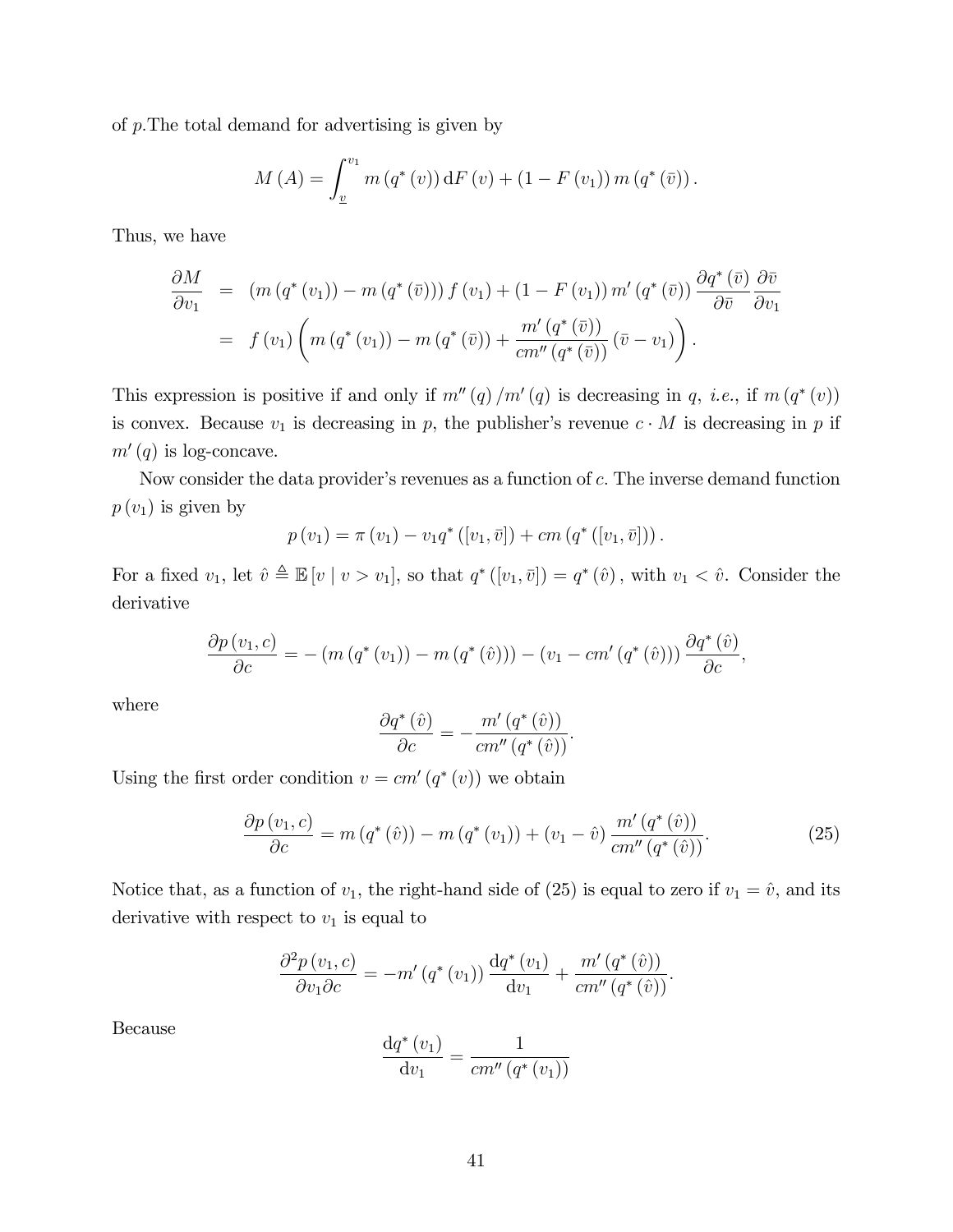we then obtain

$$
\frac{\partial^2 p(v_1, c)}{\partial v_1 \partial c} = \frac{1}{c} \left( \frac{m'(q^*(\hat{v}))}{m''(q^*(\hat{v}))} - \frac{m'(q^*(v_1))}{m''(q^*(v_1))} \right). \tag{26}
$$

Because  $q^*(v)$  is strictly increasing in v, if  $m''(q)/m'(q)$  is decreasing in q then the expression in (26) is positive, which implies  $\partial p/\partial c$  is negative for all  $v_1 < \hat{v}$ . Therefore, if  $m'(q)$  is logconcave, the inverse demand  $p(v_1, c)$  is strictly decreasing in c, and so are the data provider's profits.

(2.) It is immediate to see that all results from part (1.) are reversed if  $m'(q)$  is log-convex (so that  $m''(q)/m'(q)$  is increasing in q and  $m(q^*(v))$  is concave in v).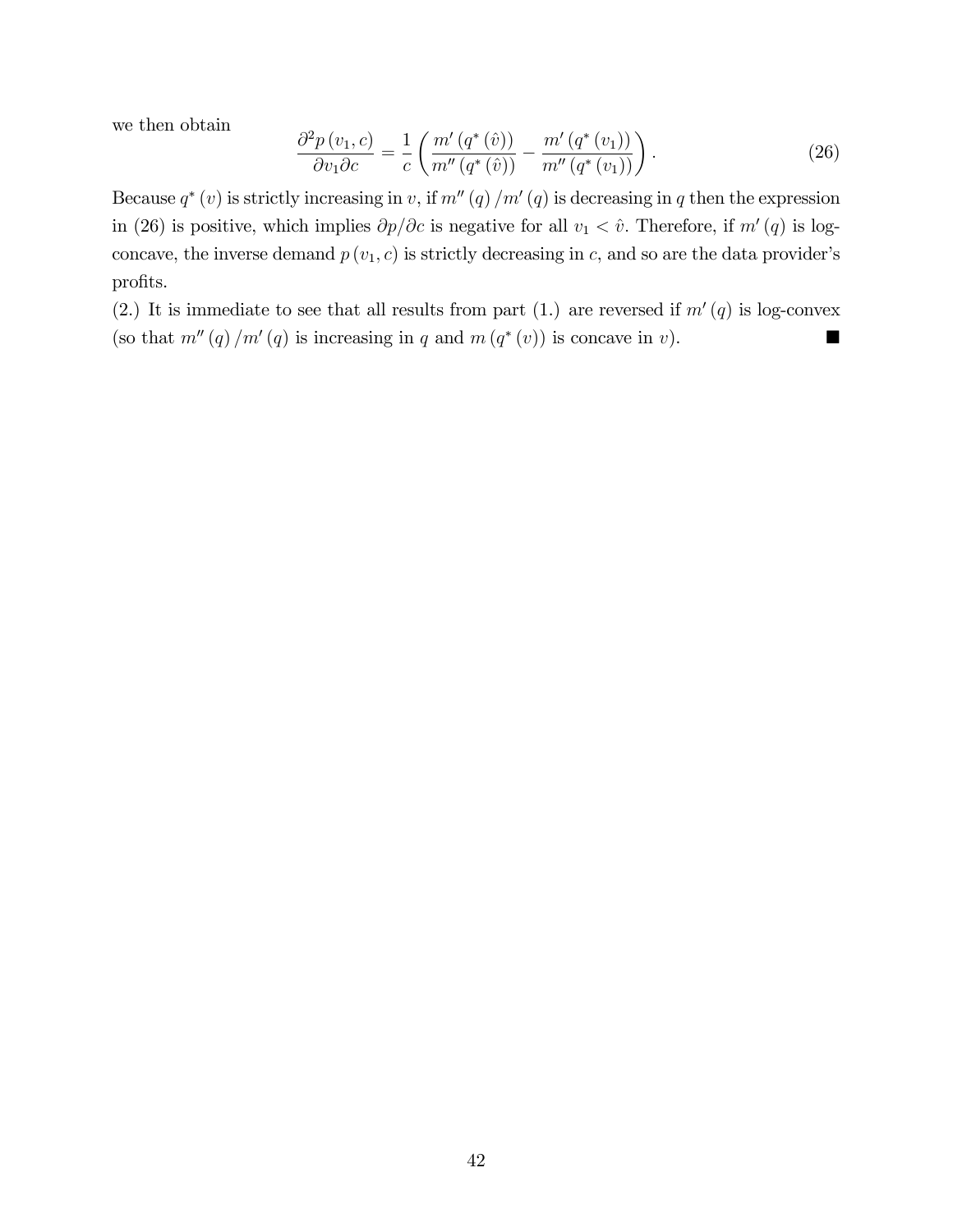## Appendix B: Information Structures

**Information Structures** Each advertiser i has a compact set  $V_i = [0, 1]$  of possible valuations for the contact with the customer, where a generic element is denoted by  $v_i \in V_i$ . The valuation  $v_i$  is independently distributed with prior distribution function  $F(v_i)$ , and the associated density function  $g(v_i)$  is positive on  $V_i$ .

The signal space is denoted by  $S_i \subseteq [0,1]$ . The space  $S_i$  can either be countable, finite or infinite, or uncountable. Let  $(V_i \times S_i, \mathcal{B}(V_i \times S_i))$  be a measurable space, where  $\mathcal{B}(V_i \times S_i)$ is the class of Borel sets of  $V \times S$ . An *information structure* for advertiser *i* is given by a pair  $S_i \triangleq \langle S_i, F_i(v_i, s_i) \rangle$ , where  $S_i$  is the space of signal realizations and  $F_i(v_i, s_i)$  is a joint probability distribution over the space of valuations  $V_i$  and the space of signals  $S_i$ . We refer to this class of information structures as (Borel) measurable information structures. The joint probability distribution is defined in the usual way by

$$
F_i(v_i, s_i) \triangleq \Pr\left(\widetilde{v}_i \leq v_i, \widetilde{s}_i \leq s_i\right).
$$

The marginal distributions of  $F_i(v_i, s_i)$  are denoted with minor abuse of notation by  $F_i(v_i)$ and  $F_i(s_i)$  respectively. For  $F_i(v_i, s_i)$  to be part of an information structure requires the marginal distribution with respect to  $v_i$  to be equal to the prior distribution over  $v_i$ . The conditional distribution functions derived from the joint distribution function are defined in the usual way:

$$
F_i(v_i|s_i) \triangleq \frac{\int_0^{v_i} dF_i(v_i, s_i)}{\int_0^1 dF_i(v_i, s_i)},
$$

and similarly,

$$
F_i(s_i|v_i) \triangleq \frac{\int_0^{s_i} dF_i(v_i, \cdot)}{\int_0^1 dF_i(v_i, \cdot)}.
$$

The data provider can choose an arbitrary information structure  $S_i$  for every advertiser i subject only to the restriction that the marginal distribution equals the prior distribution of  $v_i$ . The cost of every information structure is identical and set equal to zero. The choice of  $S_i$  is common knowledge. At the interim stage every agent observes privately a signal  $s_i$ rather than her true match value  $v_i$  of the object. Given the signal  $s_i$  and the information structure  $S_i$  each advertiser forms an estimate about her true match value. The *expected value* of  $v_i$  conditional on observing  $s_i$  is defined as:

$$
w_i(s_i) \triangleq \mathbb{E}\left[v_i\left|s_i\right.\right] = \int_0^1 v_i dF_i\left(v_i\left|s_i\right.\right).
$$

Every information structure  $S_i$  generates a distribution function  $H_i(w_i)$  over posterior ex-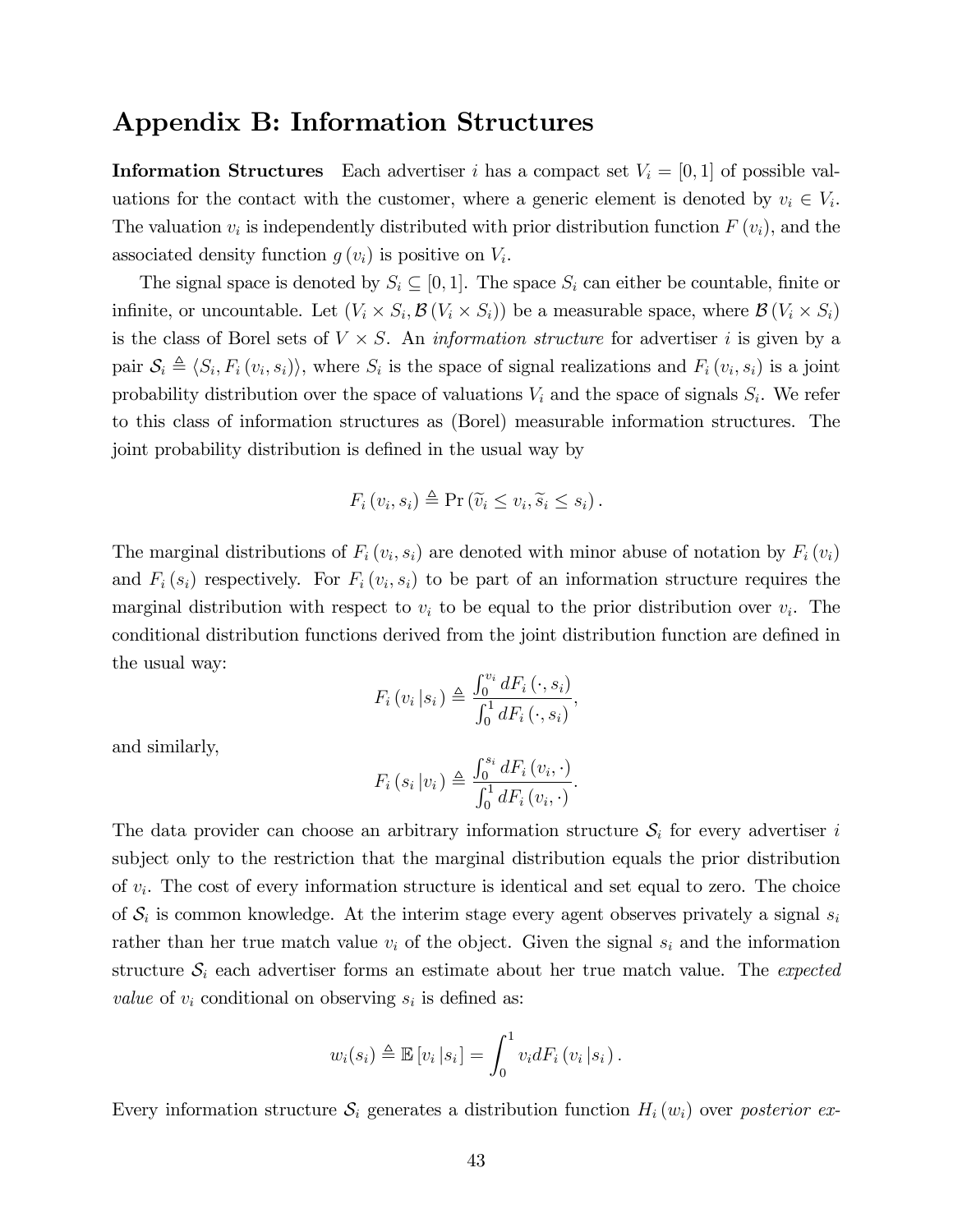pectations given by

$$
H_i(w_i) = \int_{\{s_i:w_i(s_i)\leq w_i\}} dF_i(s_i).
$$

We denote by  $W_i$  the support of the distribution function  $H_i(\cdot)$ . Observe that the prior distribution  $F_i(\cdot)$  and the posterior distribution over expected values  $H_i(\cdot)$  need not coincide. It is helpful to illustrate some specific information structures.

The information structure  $S_i$  yields perfect information if  $F_i(v_i) = H_i(v_i)$  for all  $v_i \in V_i$ . In this case, the conditional distribution  $F(s_i|v_i)$  has to satisfy

$$
F_i(s_i|v_i) = \begin{cases} 0 & \text{if } s_i < s(v_i), \\ 1 & \text{if } s_i \ge s(v_i), \end{cases}
$$
 (27)

where  $s(v_i)$  is an invertible function.

The information structure  $S_i$  is said to be *positively revealing* if

$$
H_i(v) = \begin{cases} 0 & \text{if } 0 < v \leq \hat{w}_i; \\ F_i(\hat{v}_i) & \text{if } \hat{w}_i \leq v \leq \hat{v}_i; \\ F_i(v) & \text{if } \hat{v}_i \leq v \leq 1. \end{cases}
$$
 (28)

Thus, a positively revealing information structure implies  $F_i(v_i) = H_i(v_i)$  for all  $v_i \geq \hat{v}_i \in V_i$ , and pools all values  $v < \hat{v}_i$  into the conditional expectation  $\hat{w}_i = \mathbb{E}[v_i | v_i \leq \hat{v}_i].$ 

An information structure  $\mathcal{S}_i$  which satisfies (27) without necessarily satisfying the invertibility condition is called *partitional*. An information structure is called *discrete* if  $S_i$  is countable and *finite* if  $S_i$  is finite.

After the choice of the information structures  $S_i$  by the data provider, the induced distribution of the agent's (expected) valuations is given by  $H_i(w_i)$  rather than  $F_i(v_i)$ . The signal  $s_i$  and the corresponding expected valuation  $w_i$   $(s_i)$  remain private signals for every agent i and the auctioneer still has to elicit information by respecting the truthtelling conditions.

Optimal Mechanism The data provider selects the information structures of the advertisers and a revelation mechanism. The objective of the data provider is to maximize his expected revenue subject to the interim participation and interim incentive constraints of the advertiser. The data provider can offer a menu of posterior expectations  $H(w | \theta)$  at a price  $t(\theta)$ . In an incentive compatible mechanism the value function of an advertiser with a willingness to pay  $\theta$  is given by

$$
U(\theta) \triangleq \int_{w} \{ \max \{ \theta w - c, 0 \} \, dH(w|\theta) \} - t(\theta), \tag{29}
$$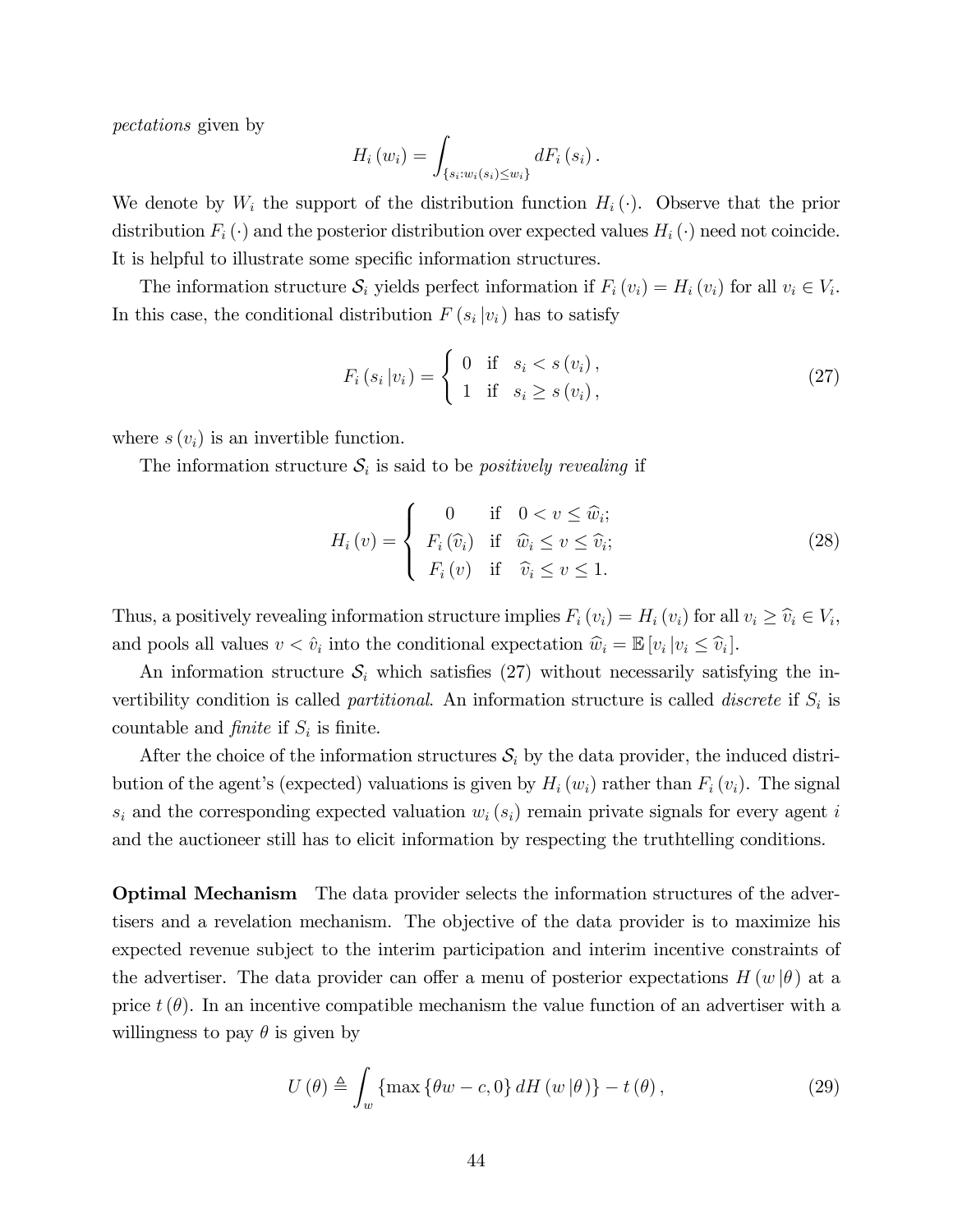and the interim incentive constraint requires that

$$
\int_{w} \left\{ \max \left\{ \theta w - c, 0 \right\} dH \left( w \left| \theta \right) \right\} - t \left( \theta \right) \ge \int_{w} \left\{ \max \left\{ \theta w - c, 0 \right\} dH \left( w \left| \theta' \right) \right\} - t \left( \theta' \right), \tag{30}
$$

and the interim participation constraint requires that  $U(\theta) \geq 0$ .

For convenience, we shall restrict attention to a model with finite values and finite signals. We briefly discuss the extension to a continuum of types, values, and signal at the end. We present the finite model here as it allows to avoid additional qualification such as "almost surely" that arise in a model with a continuum of types, values or signals. A mechanism is then a transfer payment  $t(\theta)$  and distribution  $H_{\theta}: V \to \Delta(W)$  from values into expectations. We denote by  $W(\theta)$  the set of posterior expectations under distribution  $H_{\theta}$ :

$$
W(\theta) \triangleq \{ w \in W | h_{\theta}(w) > 0 \}.
$$

We say that  $W(\theta)$  has binary support, in this case denoted by  $B(\theta)$ , if it contains only two elements:

$$
B(\theta) = \{ \underline{w}(\theta), \overline{w}(\theta) \}
$$
 (31)

and one of them leads to a contact, and the other one does not lead to contact:  $\theta \underline{w}(\theta) - c$  $0, \ \theta \overline{w}(\theta) - c \geq 0.$ 

#### Proposition 12 (Binary Mechanism)

Every optimal revenue mechanism can be implemented by a binary mechanism.

**Proof.** Consider an arbitrary, and finite, optimal mechanism  $\{H_{\theta}, t(\theta)\}\$ . By hypothesis it satisfies the interim incentive constraints, that is for all types  $\theta$ ,  $\theta'$ , we have

$$
U(\theta) \triangleq \left[\sum_{w \in W(\theta)} \max \left\{\theta w - c, 0\right\} h_{\theta}(w)\right] - t(\theta) \geq \left[\sum_{w \in W(\theta')} \max \left\{\theta w - c, 0\right\} h_{\theta'}(w)\right] - t(\theta') \triangleq U(\theta, \theta').
$$

We denote by  $W^+(\theta)$  the set of posterior expectations that lead to a contact with the advertiser, or

$$
W^+(\theta) \triangleq \{ w \in W \mid h_{\theta}(w) > 0 \land \theta w \geq c \},
$$

and by  $W^{-}(\theta)$  the set of posterior expectations that do not lead to a contact with the advertiser, or

$$
W^{-}(\theta) \triangleq \{ w \in W \, | h_{\theta}(w) > 0 \wedge \theta w < c \}.
$$

Now, we can clearly bundle all the posterior expectations in  $W^+(\theta)$  and in  $W^-(\theta)$  to obtain a binary support as described in (31). Now clearly, under the constructed binary support,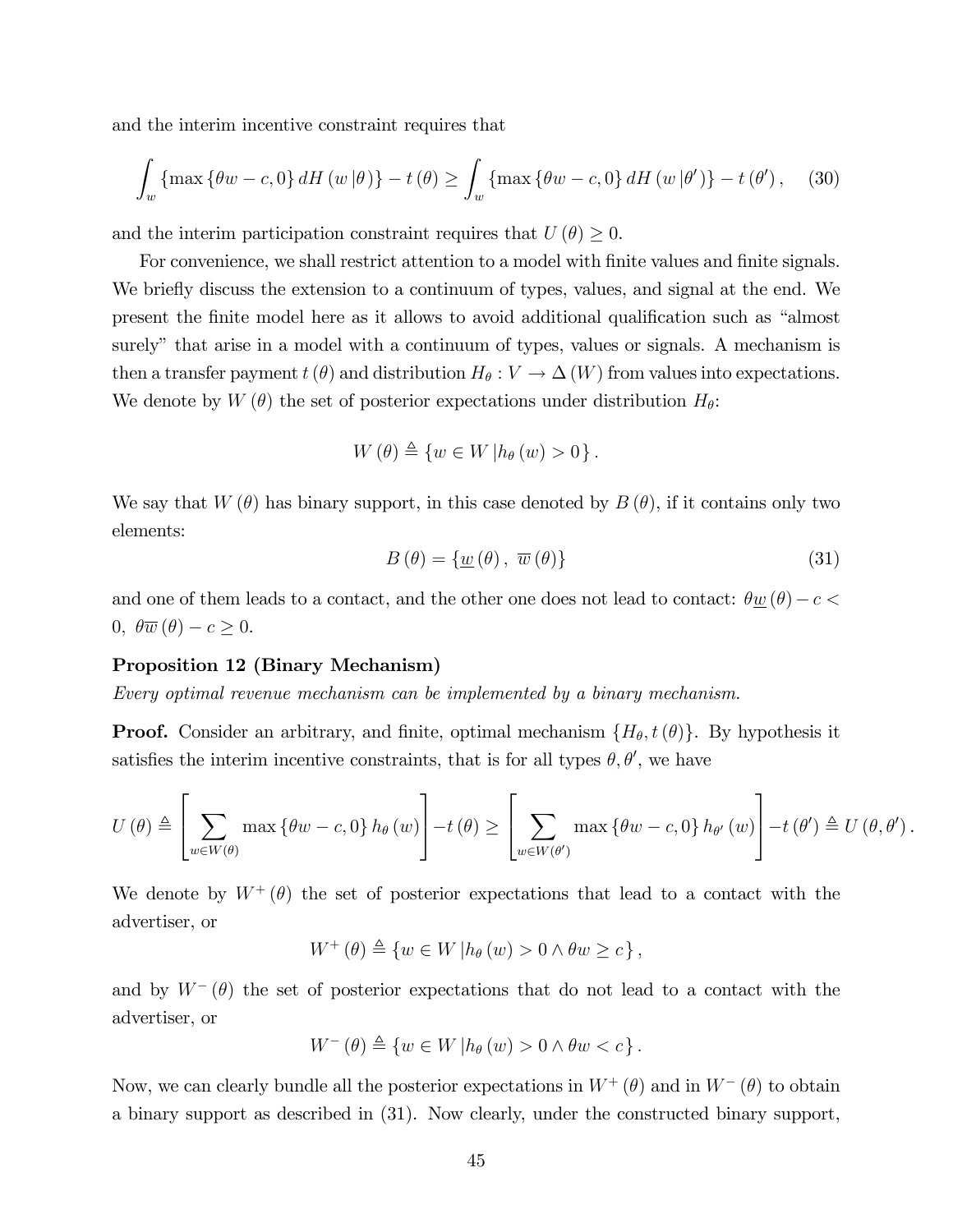the indirect utility remains constants, but the value of a misreport is (weakly) smaller, that is for all  $\theta \neq \theta'$ :

$$
\left[\sum_{w\in W(\theta')}\max\left\{\theta w-c,0\right\}h_{\theta'}\left(w\right)\right]-t\left(\theta'\right)\geq\left[\sum_{w\in B(\theta')}\max\left\{\theta w-c,0\right\}h_{\theta'}\left(w\right)\right]-t\left(\theta'\right),
$$

after all, in the original deviation the advertiser could have acted as in the binary support, but he had a possibly larger set of choices available to him, and hence is doing weakly worse in the binary mechanism, i.e. the value of a misreport has been (uniformly) lowered across all types.  $\blacksquare$ 

By combining the posterior values into those with positive and those with negative value relative to the type  $\theta$  of the agent, we do not change the value of the allocation for the agent. But, since the bundling/combination is performed with respect to the true type, it lowers the option value for all types other than the true type, because the binary mechanism forces them to take a constant action where before they might have chosen contingent actions. Thus, restricting the set of posterior realization only tightens the incentive constraints, and can only (weakly) improve the revenues for the principal.

Finally, Proposition 12 implies that every revenue-optimal mechanism can be implemented through a mechanism resembling cookie sales. In particular, we have the following corollary.

Corollary 1 (Noiseless Information Policy) Every revenue-optimal mechanism can be implemented by a noiseless information policy.

Intuitively, a noiseless information policy combines all posterior values with negative value into a single signal. As in Proposition 12, this does not change the value of the resulting allocation, but weakly lowers the value of any deviation. Therefore, the data provider can maximize revenues by revealing cookies above the optimal threshold in (14) and charging the corresponding prices.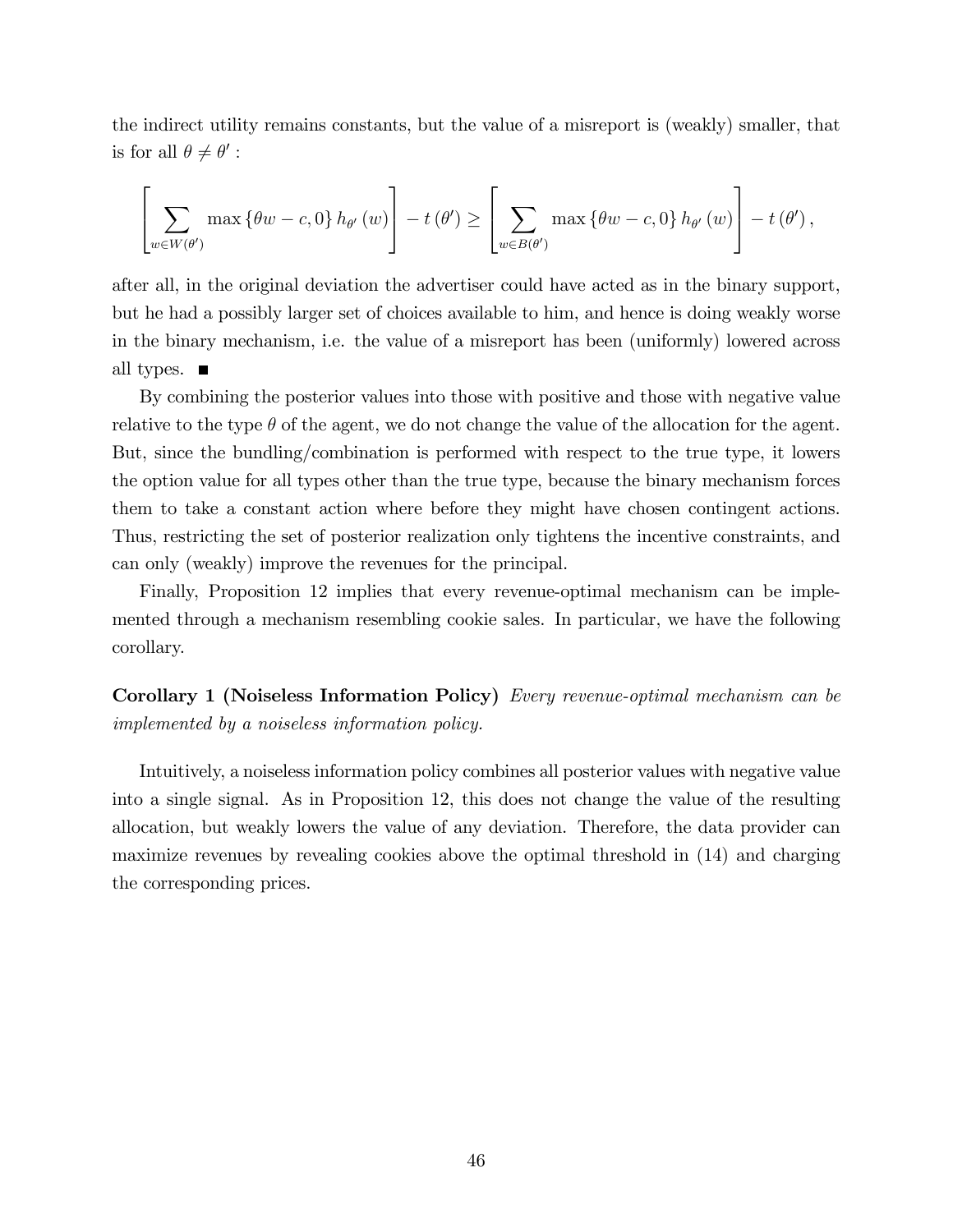## References

- ABRAHAM, I., S. ATHEY, M. BABAIOFF, AND M. GRUBB (2012): "Peaches, Lemons, and Cookies: Designing Auction Markets with Dispersed Information," Discussion paper, Microsoft Research, Stanford, and MIT.
- ADAMS, W., L. EINAV, AND J. LEVIN (2009): "Liquidity Constraints and Imperfect Information in Subprime Lending," American Economic Review,  $99(1)$ ,  $49-84$ .
- ADMATI, A., AND P. PFLEIDERER (1986): "A monopolistic market for information," Journal of Economic Theory,  $39(2)$ ,  $400-438$ .
- $-$  (1990): "Direct and indirect sale of information," *Econometrica*, 58(4), 901–928.
- ALLEN, F. (1990): "The market for information and the origin of financial intermediation," Journal of financial intermediation,  $1(1)$ ,  $3-30$ .
- ANDERSON, E. T., AND D. SIMESTER (2013): "Advertising in a Competitive Market: The Role of Product Standards, Customer Learning and Switching Costs," Journal of Marketing Research, Ahead of Print.
- ANTON, J., AND D. YAO (2002): "The sale of ideas: Strategic disclosure, property rights, and contracting," Review of Economic Studies,  $69(3)$ , 513–531.
- BABAIOFF, M., R. KLEINBERG, AND R. PAES LEME  $(2012)$ : "Optimal mechanisms for selling information," in Proceedings of the 13th ACM Conference on Electronic Commerce, pp. 92–109. ACM.
- BERGEMANN, D., AND A. BONATTI (2011): "Targeting in Advertising Markets: Implications for Offline Vs. Online Media," Rand Journal of Economics,  $42(3)$ ,  $417-443$ .
- BERGEMANN, D., AND M. PESENDORFER (2007): "Information Structures in Optimal Auctions," Journal of Economic Theory,  $137(1)$ ,  $580-609$ .
- BLAKE, T., C. NOSKO, AND S. TADELIS (2013): "Consumer Heterogeneity and Paid Search Effectiveness: A Large Scale Field Experiment," Discussion paper, eBay Research Labs, University of Chicago, and University of California Berkeley.
- BUTTERS, G. (1977): "Equilibrium Distributions of Sales and Advertising Prices," The Review of Economic Studies,  $44(3)$ ,  $465-491$ .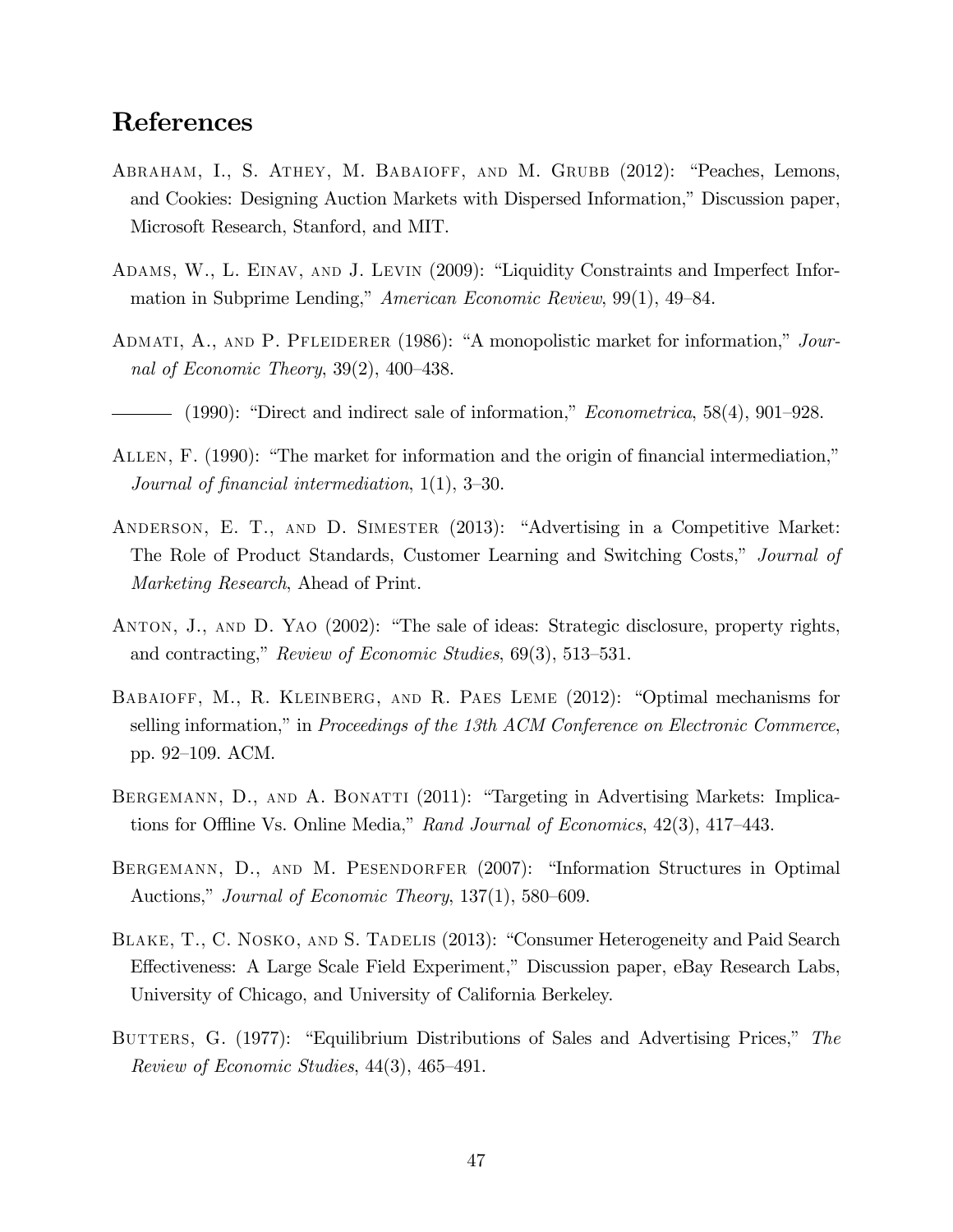- CELIS, L., G. LEWIS, M. MOBIUS, AND H. NAZERZADEH (2012): "Buy-it-now or Take-achance: A simple sequential screening mechanism," Discussion paper, Harvard University.
- GARCÍA, D., AND F. SANGIORGI (2011): "Information Sales and Strategic Trading," Review of Financial Studies,  $24(9)$ ,  $3069-3104$ .
- HOFFMANN, F., R. INDERST, AND M. OTTAVIANI (2013): "Hypertargeting, Limited Attention, and Privacy: Implications for Marketing and Campaigning," Discussion paper, J.W. Goethe University Frankfurt, UCL, and Bocconi.
- HÖRNER, J., AND A. SKRZYPACZ (2012): "Selling Information," Discussion Paper CFDP 1743RR, Cowles Foundation, Yale University.
- IYER, G., AND D. SOBERMAN (2000): "Markets for product modification information," Marketing Science,  $19(3)$ ,  $203-225$ .
- KAMENICA, E., AND M. GENTZKOW (2011): "Bayesian Persuasion," American Economic Review,  $101(6)$ ,  $2590-2615$ .
- KEMPE, D., V. SYRGANIS, AND E. TARDOS (2012): "Information Asymmetries in firstprice common-value auctions, or, How to Sell Third-Party Cookies," Discussion paper, USC.
- MAHDIAN, M., A. GHOSH, P. MCAFEE, AND S. VASSILVITSKII (2012): "To Match or Not to Match: Economics of Cookie Matching in Online Advertising," in *Proceedings of the* 13th ACM Conference on Electronic Commerce, pp. 741–753. ACM.
- MASKIN, E., AND J. RILEY (1984): "Monopoly with Incomplete Information," RAND Journal of Economics,  $15(2)$ , 171–196.
- PANCRAS, J., AND K. SUDHIR (2007): "Optimal marketing strategies for a customer data intermediary," Journal of Marketing Research,  $44(4)$ , 560–578.
- RAYO, L., AND I. SEGAL (2010): "Optimal Information Disclosure," Journal of Political Economy,  $118(5)$ , 949–987.
- ROGERSON, W. (2003): "Simple menus of contracts in cost-based procurement and regulation," American Economic Review,  $93(3)$ ,  $919-926$ .
- SARVARY, M., AND P. M. PARKER  $(1997)$ : "Marketing information: A competitive analysis," Marketing Science, 16(1), 24–38.